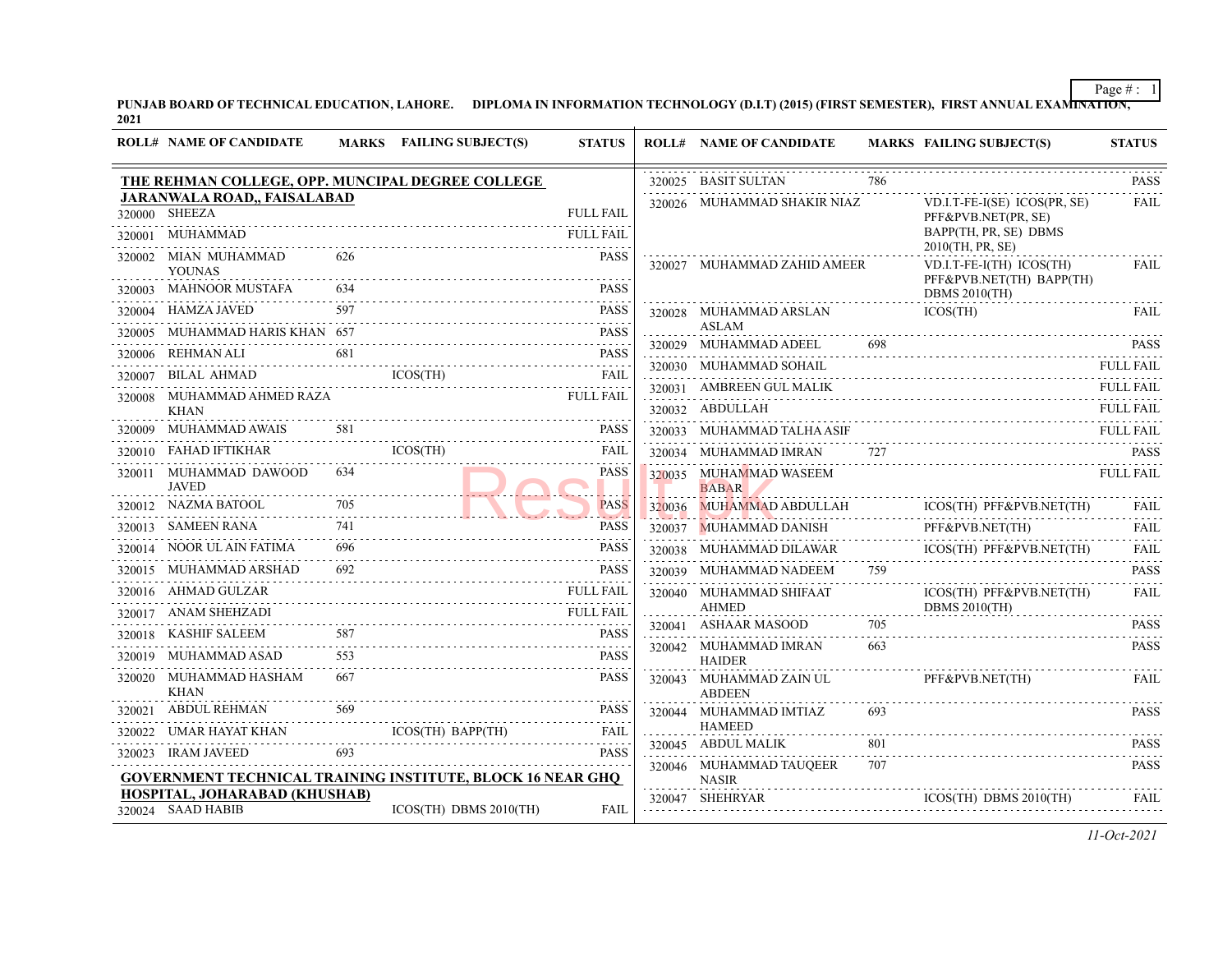PUNJAB BOARD OF TECHNICAL EDUCATION, LAHORE. DIPLOMA IN INFORMATION TECHNOLOGY (D.I.T) (2015) (FIRST SEMESTER), FIRST ANNUAL EXAMI<del>NATION,</del><br>2021

|        | <b>ROLL# NAME OF CANDIDATE</b>           |     | MARKS FAILING SUBJECT(S)                         | <b>STATUS</b> |        | <b>ROLL# NAME OF CANDIDATE</b>                                                                                                                          |          | <b>MARKS FAILING SUBJECT(S)</b>                 | <b>STATUS</b>    |
|--------|------------------------------------------|-----|--------------------------------------------------|---------------|--------|---------------------------------------------------------------------------------------------------------------------------------------------------------|----------|-------------------------------------------------|------------------|
|        | 320048 MUHAMMAD QASIM                    | 648 |                                                  | <b>PASS</b>   |        | 320073 USAMA SAQIB                                                                                                                                      | 659      |                                                 | <b>PASS</b>      |
|        | <b>SHAHZAD</b><br>320049 MUHAMMAD WAHEED |     |                                                  | <b>FAIL</b>   |        | 320074 ATIF AZIZ                                                                                                                                        |          | PFF&PVB.NET(TH)<br>$rrr\alpha r vD.NEL(1H)$     | <b>FAIL</b><br>. |
|        |                                          |     | PFF&PVB.NET(TH) DBMS<br>$2010$ (TH)<br>.         |               |        | 320075 KHURAM SHEHZAD                                                                                                                                   | 710      |                                                 | <b>PASS</b><br>. |
|        | 320050 ZIA ULLAH                         |     | BAPP(TH)                                         | FAIL          |        | 320076 MUHAMMAD YASIR HAFEEZ668                                                                                                                         |          |                                                 | <b>PASS</b><br>. |
| 320051 | GULSHAN PERVEEN                          | 803 |                                                  | <b>PASS</b>   |        | 320077 MUJAHID IQBAL                                                                                                                                    | 744      |                                                 | <b>PASS</b>      |
| 320052 |                                          |     | HUMAIRA ALAM 830                                 |               |        | 320078 MUHAMMAD FAHEEM                                                                                                                                  | 689      |                                                 | <b>PASS</b>      |
| 320053 | UMAIR AMAN                               |     | <b>FULL FAIL</b>                                 |               |        | 320079 TOUSEEF HAYAT                                                                                                                                    |          | PFF&PVB.NET(TH) DBMS<br>$2010$ (TH)             | .<br><b>FAIL</b> |
|        | 320054 MUHAMMAD FRAZ AHMAD 689           |     |                                                  | <b>PASS</b>   |        | 320080 WAJID ALI                                                                                                                                        | 698      |                                                 | .<br><b>PASS</b> |
|        | 320055 MUHAMMAD USAMA<br><b>KHALID</b>   |     | PFF&PVB.NET(TH)                                  | <b>FAIL</b>   |        | 320081 AHMAD FAROOQ                                                                                                                                     |          | DBMS 2010(TH)<br>$\frac{DBMS 2010(TH)}{2(1+1)}$ | <b>FAIL</b>      |
|        | 320056 MUHAMMAD AWAIS                    | 676 |                                                  | <b>PASS</b>   |        | 320082 JUWAIRIA SHAKEEL                                                                                                                                 | 745      |                                                 | .<br><b>PASS</b> |
|        | 320057 ALI HAIDER                        | 661 |                                                  | <b>PASS</b>   |        | 320083 ASIA PERVEEN                                                                                                                                     |          | $ICOS(TH)$ DBMS $2010(TH)$                      | <b>FAIL</b>      |
|        | 320058 MUHAMMAD KASHIF HAYAT698          |     |                                                  | <b>PASS</b>   |        | 320084 MUHAMMAD ABDULLAH 687                                                                                                                            |          |                                                 | <b>PASS</b>      |
|        | 320059 SULEMAN SHAKEEL                   |     | $VD.I.T-FE-I(SE) ICOS(PR, SE)$                   | FAIL          |        | <b>FARID</b><br>320085 KASHIF ZULFIQAR                                                                                                                  |          | $VD.I.T-FE-I(TH)$                               | FAIL             |
|        |                                          |     | PFF&PVB.NET(TH, PR, SE)<br>BAPP(TH, PR, SE) DBMS |               |        |                                                                                                                                                         |          | PFF&PVB.NET(TH) BAPP(TH)                        |                  |
|        |                                          |     | $2010$ (TH, PR, SE)                              |               |        | 320086 MEHREEN ZAHOOR                                                                                                                                   | 768      |                                                 | <b>PASS</b><br>. |
|        | 320060 MUHAMMAD WAQAS                    |     |                                                  | FULL FAIL     | 320087 | <b>MUHAMMAD KASHIF KHAN 710</b><br>the company of the company of the company of the company of the company of the company of the company of the company |          |                                                 | <b>PASS</b>      |
|        | 320061 FAHAD SALEEM                      | 694 |                                                  | <b>PASS</b>   |        | 320088 ASGHAR ALI                                                                                                                                       | 695      |                                                 | <b>PASS</b>      |
|        | 320062 MUHAMMAD ISLAM                    |     | VD.I.T-FE-I(TH) ICOS(TH)                         | <b>FAIL</b>   |        | 320089 ABDUL WAHAB                                                                                                                                      | 703<br>. |                                                 | <b>PASS</b><br>. |
|        | 320063 ABDUL HAMEED                      | 731 |                                                  | <b>PASS</b>   |        | 320090 MURTAZA AHMAD                                                                                                                                    | 724      |                                                 | <b>PASS</b>      |
| 320064 | DIL JAN                                  | 669 |                                                  | <b>PASS</b>   |        | 320091 MUHAMMAD NAUMAN                                                                                                                                  | 671      |                                                 | <b>PASS</b>      |
|        | 320065 QADEER AHMAD                      | 754 |                                                  | <b>PASS</b>   |        | 320092 KHALIQ DAD                                                                                                                                       | 700      |                                                 | <b>PASS</b><br>. |
|        | 320066 MUSHARRAF HAMEED                  |     | $VD.I.T-FE-I(TH)$<br>PFF&PVB.NET(TH) DBMS        | <b>FAIL</b>   |        | 320093 MUHAMMAD JUNAID<br><b>SARWAR</b>                                                                                                                 | 749      |                                                 | <b>PASS</b><br>. |
|        |                                          |     | $2010$ (TH)                                      |               |        | 320094 SAOLAIN SHAH                                                                                                                                     | 708      |                                                 | <b>PASS</b>      |
|        | 320067 SAFI-UR-REHMAN SHAH 717           |     |                                                  | <b>PASS</b>   |        | 320095 TAHAWAR MUJTABA                                                                                                                                  | 730      |                                                 | <b>PASS</b>      |
| 320068 | <b>IMRAN YOUSAF</b>                      |     | WE-I BAPP(TH)                                    | FAIL          |        | 320096 UMAR FAROOQ                                                                                                                                      | 704      | 320096 UMAR FAROOQ 704 PASS                     |                  |
| 320069 | TURAB HAIDER ZAIDI                       | 721 |                                                  | <b>PASS</b>   |        |                                                                                                                                                         |          | 320097 SAJID MASOOD PFF&PVB.NET(TH) FAIL        |                  |
|        |                                          |     | 320070 SARFRAZ SHOUKAT 731 PASS                  |               |        | 320098 USMAN TUFAIL                                                                                                                                     |          |                                                 | <b>ABSENT</b>    |
| 320071 | DUA AKRAM                                | 770 |                                                  | <b>PASS</b>   |        | 320099 MUHAMMAD SOHAIB                                                                                                                                  | 704      |                                                 | <b>PASS</b>      |
|        | 320072 NABEEL AMAN                       |     |                                                  | FULL FAIL     |        |                                                                                                                                                         |          |                                                 |                  |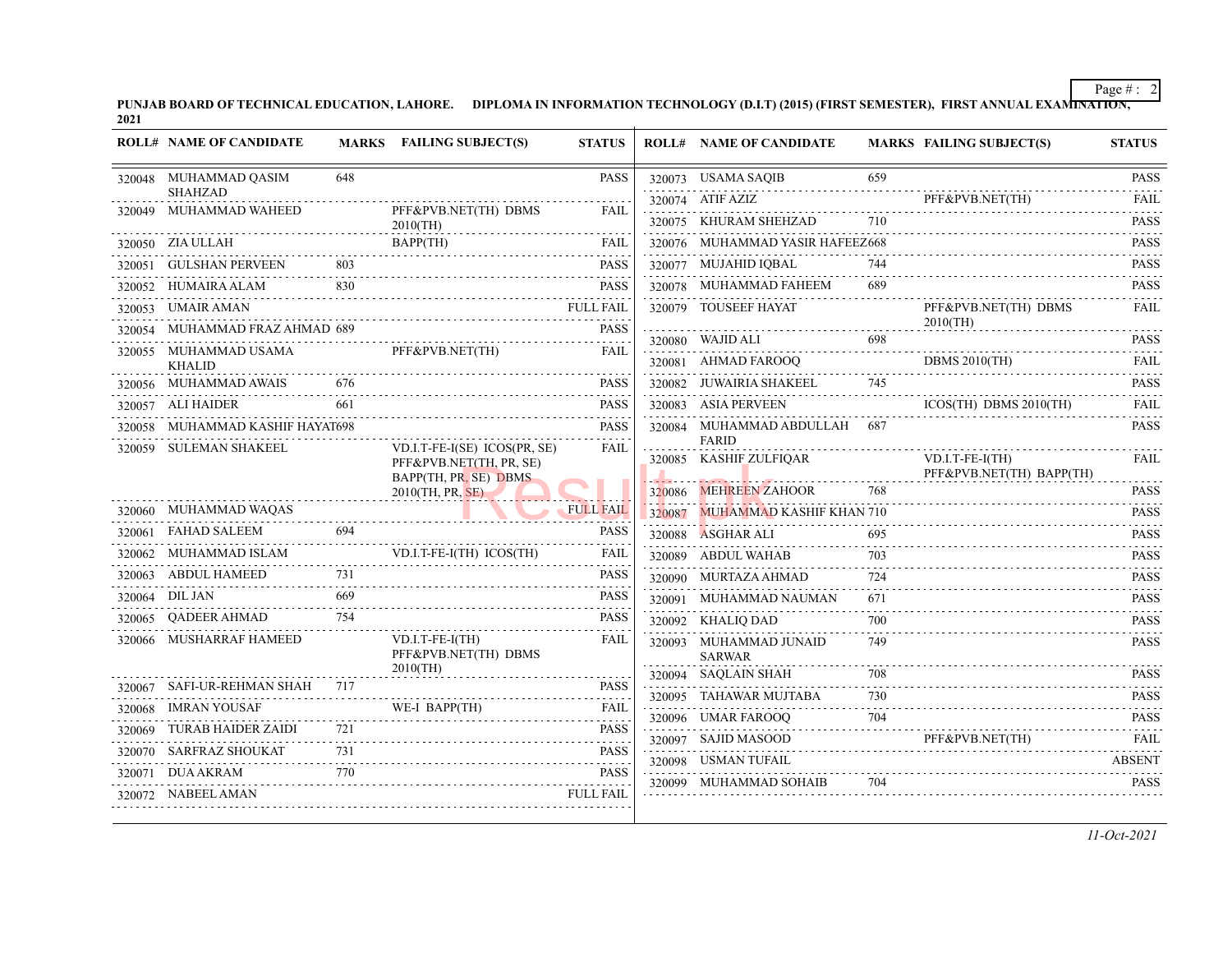PUNJAB BOARD OF TECHNICAL EDUCATION, LAHORE. DIPLOMA IN INFORMATION TECHNOLOGY (D.I.T) (2015) (FIRST SEMESTER), FIRST ANNUAL EXAMI<del>NATION,</del><br>2021

| <b>ROLL# NAME OF CANDIDATE</b>                              |     | MARKS FAILING SUBJECT(S)                                          | <b>STATUS</b>       | <b>ROLL# NAME OF CANDIDATE</b>         |     | <b>MARKS FAILING SUBJECT(S)</b>                                            | <b>STATUS</b>               |
|-------------------------------------------------------------|-----|-------------------------------------------------------------------|---------------------|----------------------------------------|-----|----------------------------------------------------------------------------|-----------------------------|
| IT ACADEMY, PAF BASE ABID MAJEED ROAD., LAHORE              |     |                                                                   |                     | 320121 ZAINAB MAQSOOD                  |     | ICOS(TH) PFF&PVB.NET(TH)<br><b>DBMS 2010(TH)</b>                           | <b>FAIL</b>                 |
| 320100 MUHAMMAD SHERAZ<br><b>NAEEM</b>                      | 790 |                                                                   | <b>PASS</b>         | 320122 MUHAMMAD WAHEED<br><b>AKBAR</b> |     | VD.I.T-FE-I(TH) ICOS(TH)<br>PFF&PVB.NET(TH)                                | <b>FAIL</b>                 |
| 320101 MUHAMMAD REHAN<br><b>JILLANI</b>                     |     | PFF&PVB.NET(TH)                                                   | FAIL                | 320123 SULIMAN ALI                     |     | VD.I.T-FE-I(TH) ICOS(TH)<br>PFF&PVB.NET(TH) DBMS                           | FAIL                        |
| 320102 MUHAMMAD ZOHAIB INAM 789                             |     |                                                                   | <b>PASS</b>         |                                        |     | $2010$ (TH)                                                                |                             |
| 320103 MUHAMMAD AMJAD JAVED 729                             |     |                                                                   | <b>PASS</b>         | 320124 SHUMAILA SHAHBAZ                |     | ICOS(TH) PFF&PVB.NET(TH)                                                   | <b>FAIL</b>                 |
| 320104 ABDUL REHMAN                                         |     | PFF&PVB.NET(TH) DBMS<br>$2010$ (TH)                               | FAIL                | 320125 ANAM ABBAS                      |     | ICOS(TH) PFF&PVB.NET(TH)<br><b>DBMS 2010(TH)</b>                           | <b>FAIL</b>                 |
| 320105 SYED MUHAMMAD<br><b>IBRAHIM</b>                      | 789 |                                                                   | <b>PASS</b>         | 320126 KASHAF TAHIR                    |     | WE-I VD.I.T-FE-I(TH)<br>ICOS(TH) PFF&PVB.NET(TH)                           | <b>FAIL</b>                 |
|                                                             |     | 320106 NADIA NOREEN PFF&PVB.NET(TH)                               | <b>FAIL</b>         | 320127 MUHAMMAD USMAN                  |     | BAPP(TH) DBMS 2010(TH)<br>ICOS(TH) BAPP(TH) DBMS                           | <b>FAIL</b>                 |
| 320107 HAMNA JAVED                                          |     | A JAVED PFF&PVB.NET(TH) FAIL                                      |                     |                                        |     | $2010$ (TH)                                                                |                             |
| 320108 HAJJAB FATIMA                                        |     | FULL FAIL                                                         |                     | 320128 MUHAMMAD YASIR KHAN             |     | ICOS(TH) PFF&PVB.NET(TH)                                                   | <b>FAIL</b>                 |
|                                                             |     | 320109 RAO LARAIB HASSAN PFF&PVB.NET(TH)                          | FAIL                |                                        |     | 320129 JANNAT UL FIRDOS ICOS(TH) PFF&PVB.NET(TH)                           | <b>FAIL</b><br>$-1 - 1 - 1$ |
| 320110 RAFIA RAFIQUE 805                                    |     |                                                                   | <b>PASS</b>         | 320130 ABDUL AHAD                      |     | DUL AHAD 647 PASS                                                          |                             |
| 320111 ABDULLAH SANI PFF&PVB.NET(TH)                        |     |                                                                   | <b>FAIL</b>         |                                        |     | 320131 MUGHEES HANIF BAPP(TH)                                              | FAII.                       |
| A 814<br>320112 NEHA                                        |     |                                                                   | <b>PASS</b>         | 320132 SABA SADIQ 714                  |     |                                                                            | <b>PASS</b>                 |
| 320113 MUHAMMAD ZAIN JABBAR 733<br>320114 MUHAMMAD ALI KHAN |     | PFF&PVB.NET(TH) BAPP(TH)                                          | <b>PASS</b><br>FAIL | 320133 MUHAMMAD AWAS                   |     | ICOS(TH) PFF&PVB.NET(TH)<br>BAPP(TH) DBMS 2010(TH)                         | FAIL                        |
|                                                             |     | DBMS $2010$ (TH)                                                  |                     | 320134 MARIA MUFTI 737                 |     |                                                                            | <b>PASS</b>                 |
| 320115 AWAIS FAROOQ                                         |     | $VD.I.T-FE-I(TH) ICOS(TH)$<br>PFF&PVB.NET(TH) DBMS<br>$2010$ (TH) | FAIL                | 320135 MUHAMMAD KHIZER ILYAS           |     | WE-I VD.I.T-FE-I(TH)<br>ICOS(TH) PFF&PVB.NET(TH)<br>BAPP(TH) DBMS 2010(TH) | <b>FAIL</b>                 |
| 320116 IRFAN YOUSAF                                         |     | ICOS(TH) PFF&PVB.NET(TH)                                          | FAIL                | 320136 HUSSNAIN GHAFFAR 667            |     |                                                                            | <b>PASS</b>                 |
| 320117 RIZWANA BIBI                                         | 643 | DBMS $2010$ (TH)                                                  | <b>PASS</b>         | 320137 NAJAF AMIN                      | 667 |                                                                            | <b>PASS</b>                 |
|                                                             |     |                                                                   |                     | 320138 MUHAMMAD KHUBAIB                | 781 |                                                                            | <b>PASS</b>                 |
| <b>IOBAL ROAD, LAHORE</b>                                   |     | PUNJAB COMPUTER COLLEGE, RAILWAY SOCIETY PLAZA 43 ALLAMA          |                     |                                        |     | 320139 ABDUL WAHEED DBMS 2010(TH) FAIL                                     |                             |
| 320118 FAIZA RAZZAQ                                         |     | $VD.I.T-FE-I(TH)$                                                 | <b>FAIL</b>         | 320140 SAAD IJAZ                       | 630 |                                                                            | <b>PASS</b>                 |
|                                                             |     | PFF&PVB.NET(TH) BAPP(TH)<br>DBMS $2010$ (TH)                      |                     | 320141 SALMAN IJAZ                     |     | ICOS(TH) PFF&PVB.NET(TH)<br>BAPP(TH) DBMS 2010(TH)                         | FAIL                        |
| 320119 EMAN NAZIM                                           |     | ICOS(TH) PFF&PVB.NET(TH)<br><b>DBMS 2010(TH)</b>                  | FAIL                | 320142 RAFFAQAT ALI                    |     | PFF&PVB.NET(TH)                                                            | <b>FAIL</b>                 |
| 320120 ABDUL REHMAN 778                                     |     |                                                                   | <b>PASS</b>         | 320143 MISHA IRFAN                     |     | ICOS(TH) BAPP(TH) DBMS<br>$2010$ (TH)                                      | FAIL                        |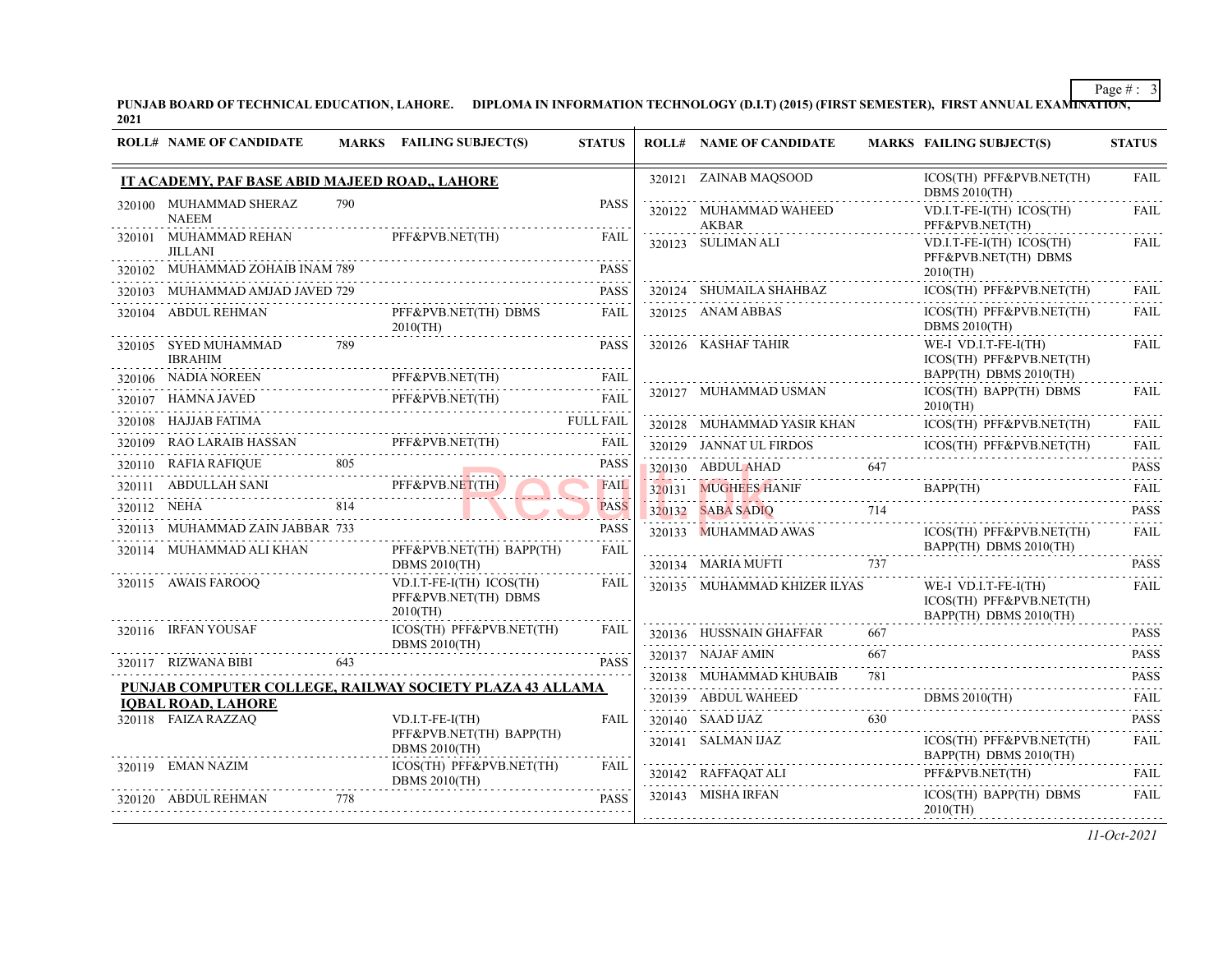PUNJAB BOARD OF TECHNICAL EDUCATION, LAHORE. DIPLOMA IN INFORMATION TECHNOLOGY (D.I.T) (2015) (FIRST SEMESTER), FIRST ANNUAL EXAMI<del>NATION,</del><br>2021

| <b>ROLL# NAME OF CANDIDATE</b>              |     | MARKS FAILING SUBJECT(S)                                                         | <b>STATUS</b>              | <b>ROLL# NAME OF CANDIDATE</b>                     |     | <b>MARKS FAILING SUBJECT(S)</b>                                                                                                                                                                                          | <b>STATUS</b>      |
|---------------------------------------------|-----|----------------------------------------------------------------------------------|----------------------------|----------------------------------------------------|-----|--------------------------------------------------------------------------------------------------------------------------------------------------------------------------------------------------------------------------|--------------------|
| 320144 AROOJ FATIMA                         |     |                                                                                  | <b>FULL FAIL</b>           | 320159 ADEELA KAUSR                                | 716 |                                                                                                                                                                                                                          | <b>PASS</b>        |
| 320145 FRRUKH YAMEEN<br>320146 ZUHAIB AKRAM | 705 | $VD.I.T-FE-I(TH)$                                                                | <b>PASS</b><br><b>FAIL</b> | 320160 ALI RAZA                                    |     | WE-I VD.I.T-FE-I(TH)<br>ICOS(TH) PFF&PVB.NET(TH)<br>BAPP(TH) DBMS 2010(TH)                                                                                                                                               | <b>FAIL</b>        |
|                                             |     | PFF&PVB.NET(TH) BAPP(TH)                                                         |                            | 320161 MUHAMMAD ZAIN                               | 773 |                                                                                                                                                                                                                          | <b>PASS</b>        |
|                                             |     | DBMS $2010$ (TH)<br>320147 MUHAMMAD ZAHID 643 PASS PASS                          |                            | 320101 MUTTAMINIAD ZAIIN 773<br>320162 ABDUL MOEIZ |     | PFF&PVB.NET(TH) BAPP(TH)                                                                                                                                                                                                 | FAII.              |
| 320148 SAJJAD SAJID                         |     |                                                                                  | <b>ABSENT</b>              |                                                    |     | DBMS $2010$ (TH)                                                                                                                                                                                                         |                    |
| 320149 RIMSHA                               | 794 |                                                                                  | <b>PASS</b>                | 320163 WAQAS AHMAD                                 |     |                                                                                                                                                                                                                          | <b>ABSENT</b>      |
| 320150 MUHAMMAD MUJAHID 665                 |     | 20150 MUHAMMAD MUJAHID 665 PASS                                                  | <b>PASS</b>                |                                                    |     | $\begin{tabular}{c} \multicolumn{2}{c}{\textbf{320164}} \quad \textbf{MUHAMMAD JUNAID} \quad \textbf{DBMS 2010(TH)} \quad \textbf{FAIL} \end{tabular} \begin{tabular}{c} \multicolumn{2}{c}{\textbf{FAL}} \end{tabular}$ |                    |
| 320151 ADIL                                 |     |                                                                                  | <b>ABSENT</b>              | 320165 ZEESHAN ABDUL WAHID 755                     |     | $2(110)$ LEEDITAR ADDUL WATHER (33) THE CONSTRUCTED TRANS                                                                                                                                                                | <b>PASS</b>        |
| 320152 MUHAMMAD SUFYAN                      | 674 | $1 \text{A} \text{D} \text{S} \text{O} \text{T} \text{A} \text{N}$               | <b>PASS</b>                | 320166 AHSAAN ALI                                  | 702 |                                                                                                                                                                                                                          | <b>PASS</b>        |
|                                             |     | SOCIETY COLLEGE OF COMPUTER SCIENCES,, 5-JAHANGIR ROAD, GUNJ                     |                            | 320167 ARSLAN AKRAM                                |     | PFF&PVB.NET(TH) DBMSFAIL(No Chance)<br>$2010$ (TH)                                                                                                                                                                       |                    |
| MUGHALPURA, LAHORE<br>320153 AFIFA NIAMAT   |     | WE-I VD.I.T-FE-I(TH)                                                             | FAIL                       |                                                    |     | GOVERNMENT VOCATIONAL TRAINING INSTITUTE FOR WOMEN (ABAD),<br>NEAR RAILWAY CROSSING, KUNDIAN LINK ROAD, SULTAN TOWN,                                                                                                     |                    |
|                                             |     | <b>ICOS(TH. PR)</b><br>PFF&PVB.NET(TH, PR)<br>BAPP(TH, PR) DBMS 2010(TH,<br>PR)  |                            | WANDHI GHUNDWALI, MIANWALI<br>320168 SADIA RUKHSAR |     | WE-I VD.I.T-FE-I(TH)<br>ICOS(TH, PR)                                                                                                                                                                                     | <b>FAIL</b>        |
| 320154 NAYAB<br>320155 ASMA RASHID          |     | WE-I VD.I.T- $FE-I(TH)$<br>WE-I VD.I.T-FE-I(TH, SE)                              | <b>FAIL</b><br><b>FAIL</b> |                                                    |     | PFF&PVB.NET(TH, PR)<br>BAPP(TH, PR) DBMS 2010(TH,<br>PR)                                                                                                                                                                 |                    |
|                                             |     | ICOS(TH, PR)                                                                     |                            | 320169 MEHWISH SALEEM                              | 810 |                                                                                                                                                                                                                          | <b>PASS</b>        |
|                                             |     | PFF&PVB.NET(TH, PR)<br>BAPP(TH, PR) DBMS 2010(TH,<br>PR)                         |                            | 320170 SANA REHMAN                                 |     | ICOS(PR) PFF&PVB.NET(TH,<br>PR) BAPP(TH, PR) DBMS<br>2010(TH, PR)                                                                                                                                                        | FAIL               |
| 320156 KIRAN SHAHZADI                       |     | WE-I VD.I.T-FE-I(TH)<br>ICOS(TH, PR)                                             | <b>FAIL</b>                | 320171 REHANA BIBI 807                             |     |                                                                                                                                                                                                                          | <b>PASS</b>        |
| 320157 NAZISH KHALID                        |     | PFF&PVB.NET(TH, PR)<br>BAPP(TH, PR) DBMS 2010(TH,<br>PR)<br>WE-I VD.I.T-FE-I(TH) | <b>FAIL</b>                | 320172 AQSA KAINAT                                 |     | VD.I.T-FE-I(TH) ICOS(TH, PR)<br>PFF&PVB.NET(TH, PR)<br>BAPP(TH, PR) DBMS 2010(TH,<br>PR)                                                                                                                                 | <b>FAIL</b>        |
|                                             |     | ICOS(TH, PR)                                                                     |                            |                                                    |     |                                                                                                                                                                                                                          | <b>PASS</b>        |
|                                             |     | PFF&PVB.NET(TH, PR)<br>BAPP(TH, PR) DBMS 2010(TH,                                |                            |                                                    | 781 | 320174 MUQADAS GUL 781 PASS                                                                                                                                                                                              | in de la caracterí |
|                                             |     | PR)                                                                              |                            |                                                    |     | $320175 \quad \text{ROZINA BASHIR} \qquad \qquad \text{PFF&PVB.NET(TH)} \qquad \qquad \text{FAIL}$                                                                                                                       |                    |
|                                             |     | THE BRAINS COLLEGE OF INFORMATION TECHNOLOGY & HARDWARE                          |                            | 320176 SADIA                                       | 789 |                                                                                                                                                                                                                          | <b>PASS</b>        |
| <b>ENGINEERING, 26 QUEENS ROAD, LAHORE</b>  |     |                                                                                  |                            |                                                    |     |                                                                                                                                                                                                                          |                    |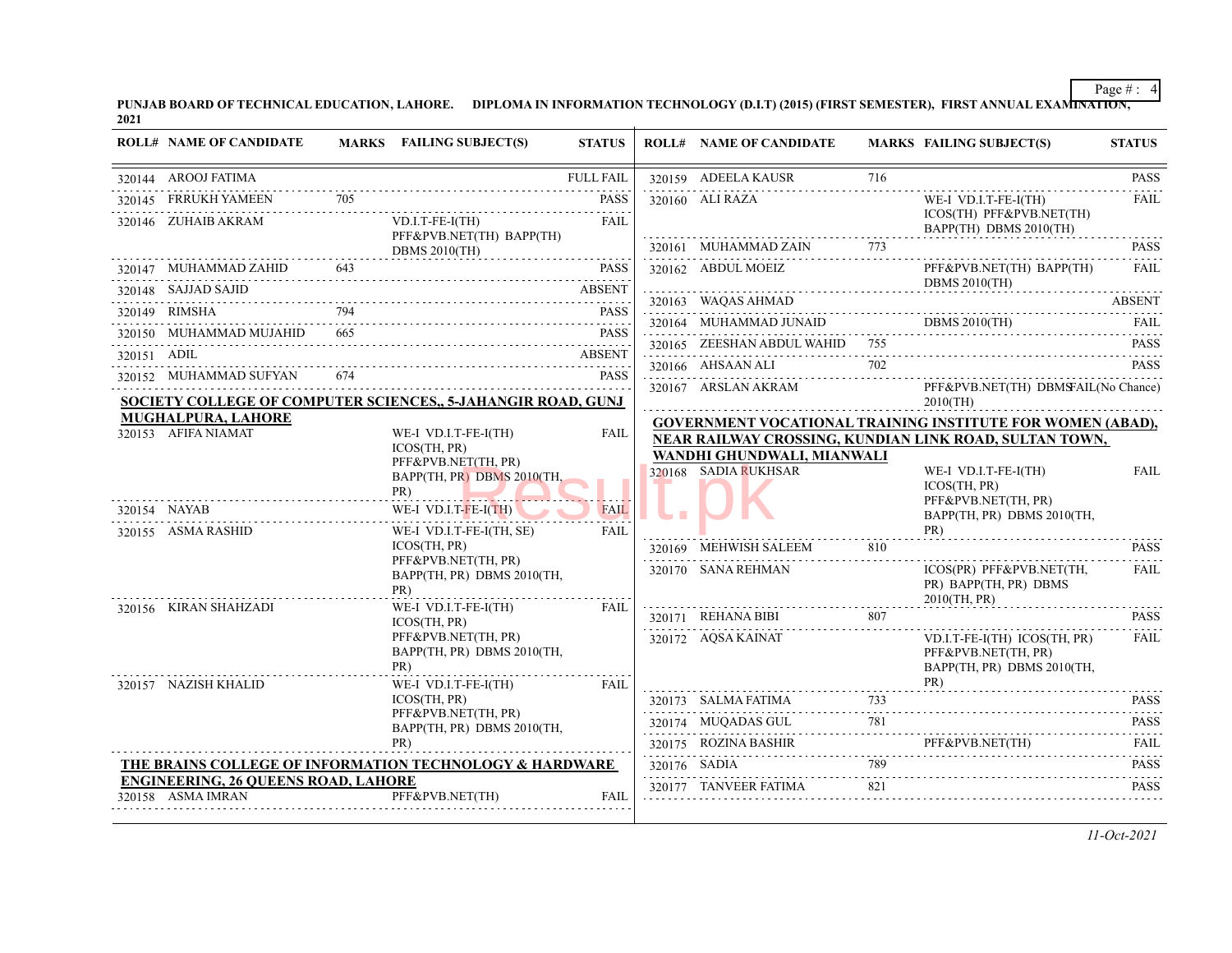PUNJAB BOARD OF TECHNICAL EDUCATION, LAHORE. DIPLOMA IN INFORMATION TECHNOLOGY (D.I.T) (2015) (FIRST SEMESTER), FIRST ANNUAL EXAMI<del>NATION,</del><br>2021

| <b>ROLL# NAME OF CANDIDATE</b>            |     | MARKS FAILING SUBJECT(S)                                                                  | <b>STATUS</b>        |        | <b>ROLL# NAME OF CANDIDATE</b>                                | <b>MARKS FAILING SUBJECT(S)</b>                                                          | <b>STATUS</b>    |
|-------------------------------------------|-----|-------------------------------------------------------------------------------------------|----------------------|--------|---------------------------------------------------------------|------------------------------------------------------------------------------------------|------------------|
| 320178 JAVARIA QAYYUM                     |     | WE-I VD.I.T-FE-I(TH)<br>ICOS(TH, PR)<br>PFF&PVB.NET(TH, PR)<br>BAPP(TH, PR) DBMS 2010(TH, | <b>FAIL</b>          |        | 320199 ABUBAKKAR ANSAR<br><b>ABBASI</b>                       | VD.I.T-FE-I(TH) ICOS(TH, PR)<br>PFF&PVB.NET(TH, PR)<br>BAPP(TH, PR) DBMS 2010(TH,<br>PR) | <b>FAIL</b>      |
|                                           |     | PR)                                                                                       |                      |        | 320200 MUHAMMAD SAGHIR<br>769                                 |                                                                                          | <b>PASS</b>      |
| 320179 KASHAF NIAZI                       |     |                                                                                           | <b>PASS</b>          | 320201 | MUHAMMAD SOHAIL KHAN                                          | PFF&PVB.NET(TH)                                                                          | .<br><b>FAIL</b> |
| 320180 TAHIRA MARIUM                      |     | PFF&PVB.NET(TH) BAPP(TH)                                                                  | <b>FAIL</b><br>.     |        | 320202 MUHAMMAD RASHID AWAN                                   | PFF&PVB.NET(TH)                                                                          | FAIL             |
| 320181 SHARONIA ZARWISH                   | 867 |                                                                                           | <b>PASS</b>          |        | 320203 SYED MUHAMMAD                                          | PFF&PVB.NET(TH)                                                                          | <b>FAIL</b>      |
| 320182 SIDRA BATOOL                       | 840 |                                                                                           | <b>PASS</b>          |        | ABDULLAH NADEEM                                               |                                                                                          |                  |
| 320183 SAWAIRA BATOOL                     | 817 |                                                                                           | <b>PASS</b>          |        | 320204 SABAHAT IDREES                                         | PFF&PVB.NET(TH)                                                                          | FAIL             |
| 320184 AYESHA AZIZ                        |     | ICOS(TH) PFF&PVB.NET(TH)<br>BAPP(TH) DBMS 2010(TH)                                        | <b>FAIL</b>          |        | 320205 MUHAMMAD ARSALAN<br><b>ABBASI</b>                      | PFF&PVB.NET(TH)                                                                          | FAIL             |
| 320185 FIZA AZIZ<br><u>z</u><br>          |     | PFF&PVB.NET(TH)                                                                           | FAIL                 |        | 320206 ABDULLAH GHALIB                                        | PFF&PVB.NET(TH) DBMS<br>$2010$ (TH)                                                      | <b>FAIL</b>      |
| 320186 ARFA ARFAT                         |     |                                                                                           | <b>PASS</b><br>.     |        | 320207 ASIM JAHAN                                             | PFF&PVB.NET(TH)                                                                          | FAIL             |
| 320187 SHAZMAH GUL                        | 764 | PRIME COLLEGE OF INFORMATION TECHNOLOGY, 05-SHAFI TOWN,                                   | <b>PASS</b>          |        | 320208 ADNAN AHMED ABBASI                                     | PFF&PVB.NET(TH) DBMS<br>$2010$ (TH)                                                      | <b>FAIL</b>      |
| SHAHBAZAPUR ROAD,, RAHIM YAR KHAN         |     |                                                                                           |                      |        | <b>GOVERNMENT INSTITUTE OF INFORMATION TECHNOLOGY, KOHATI</b> |                                                                                          |                  |
| 320188 SHAH ZAIB GHOUS                    | 725 |                                                                                           | <b>PASS</b>          |        | <b>BAZAR, RAWALPINDI</b>                                      |                                                                                          |                  |
| 320189 MUHAMMAD MUSA                      |     | VD.I.T-FE-I(TH) ICOS(TH)<br>PFF&PVB.NET(TH) BAPP(TH)                                      | <b>FAIL</b>          |        | 320209 MUHAMMAD SHABBAR ALI<br><b>SHAH</b>                    | ICOS(PR) PFF&PVB.NET(PR)<br>BAPP(PR) DBMS 2010(TH, PR)                                   | FAIL             |
|                                           |     | <b>DBMS 2010(TH)</b>                                                                      |                      |        | 320210 MUZAMIL JAVED<br>725                                   |                                                                                          | <b>PASS</b>      |
| 320190 MUHAMMAD JAMSHAID<br><b>RASOOL</b> |     | $VD.I.T-FE-I(TH)$                                                                         | FAIL                 |        | 320211 SADIA ALI                                              | PFF&PVB.NET(TH)                                                                          | FAIL             |
| 320191 FAISAL JAMIL                       | 716 |                                                                                           | <b>PASS</b>          |        | 320212 HIRA BIBI<br>747                                       |                                                                                          | <b>PASS</b>      |
|                                           |     | <b>GOVERNMENT COLLEGE OF TECHNOLOGY, FAROOQ-E-AZAM ROAD</b>                               |                      |        | 320213 LAIBA UMER                                             | WE-I VD.I.T-FE-I(TH)<br>ICOS(TH, PR)                                                     | <b>FAIL</b>      |
| <b>NEAR SHAMSABAD, RAWALPINDI</b>         |     |                                                                                           |                      |        |                                                               | PFF&PVB.NET(TH, PR)                                                                      |                  |
| 320192 FARHAT ARIF                        |     | PFF&PVB.NET(TH)                                                                           | <b>FAIL</b><br>.     |        |                                                               | BAPP(TH, PR) DBMS 2010(TH,                                                               |                  |
| 320193 HURMAT SHARIF                      | 746 |                                                                                           | <b>PASS</b><br>.     |        | 320214 LAIBA JABEEN                                           | PR)<br>PFF&PVB.NET(TH)                                                                   | FAIL             |
| 320194 MADIHA BATOOL                      | 712 |                                                                                           | <b>PASS</b>          |        | 320215 SHAHEEN MANZOOR                                        | WE-I VD.I.T-FE-I(TH)                                                                     | <b>FAIL</b>      |
| 320195 ALISHBA NAZIR                      | 660 |                                                                                           | <b>PASS</b>          |        |                                                               | ICOS(TH, PR)                                                                             |                  |
| 320196 SANIA BIBI                         |     | PFF&PVB.NET(TH)                                                                           | FAIL<br>$-1 - 1 - 1$ |        |                                                               | PFF&PVB.NET(TH, PR)<br>BAPP(TH, PR) DBMS 2010(TH,                                        |                  |
| 320197 ARZOO AJMAL                        |     | PFF&PVB.NET(TH) DBMS<br>$2010$ (TH)                                                       | <b>FAIL</b>          |        |                                                               | PR)                                                                                      |                  |
| 320198 SITARA SEHAR                       |     | PFF&PVB.NET(TH)                                                                           | FAIL                 |        | 320216 SEHRISH ASHRAF                                         | PFF&PVB.NET(TH)                                                                          | <b>FAIL</b>      |
|                                           |     |                                                                                           |                      |        | 320217 MALIK AHMED SAYYAM                                     | PFF&PVB.NET(TH) BAPP(TH)                                                                 | FAIL.            |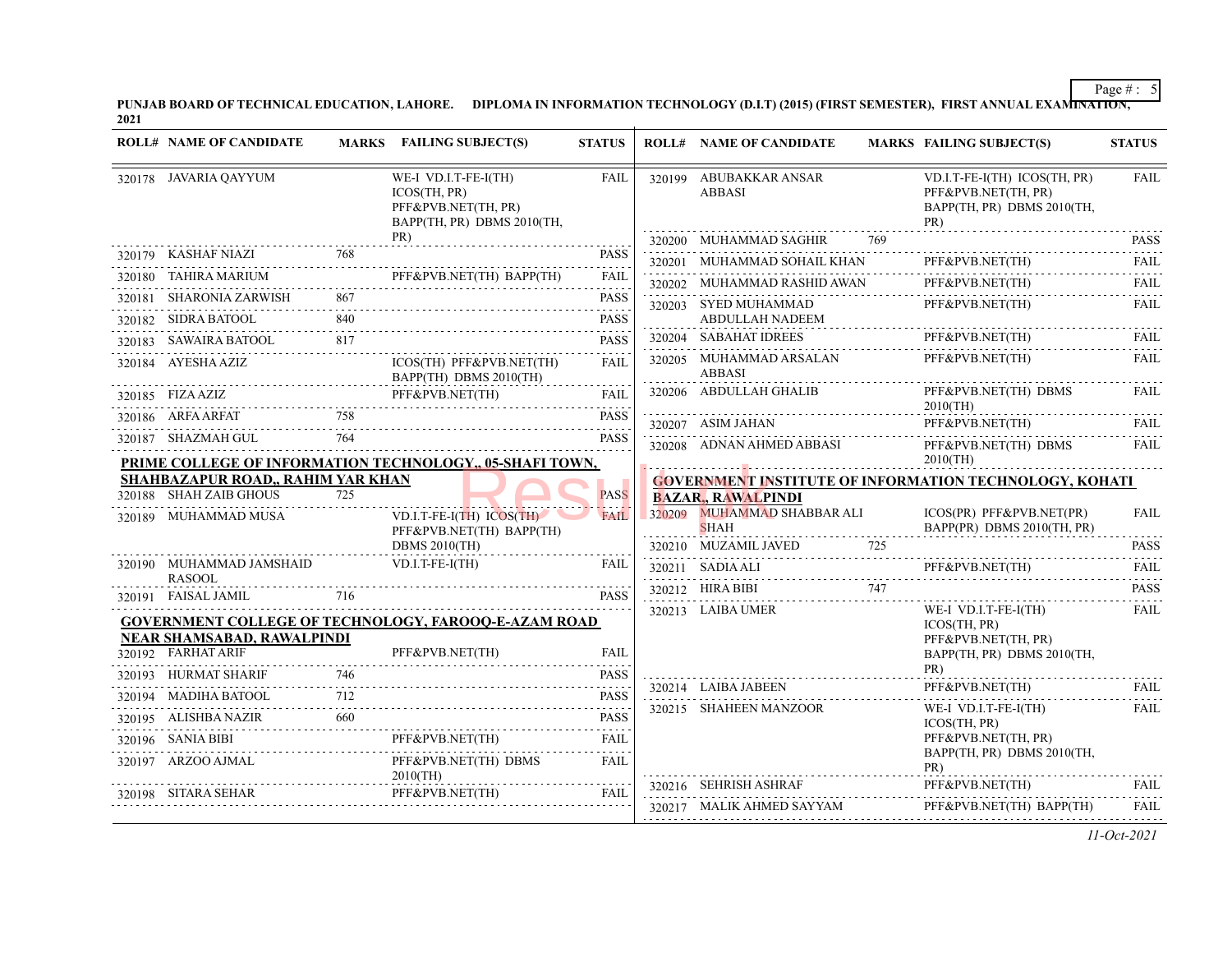PUNJAB BOARD OF TECHNICAL EDUCATION, LAHORE. DIPLOMA IN INFORMATION TECHNOLOGY (D.I.T) (2015) (FIRST SEMESTER), FIRST ANNUAL EXAMI<del>NATION,</del><br>2021

|        | <b>ROLL# NAME OF CANDIDATE</b>                |     | MARKS FAILING SUBJECT(S)                                          | <b>STATUS</b>                       |               | <b>ROLL# NAME OF CANDIDATE</b>                   |     | <b>MARKS FAILING SUBJECT(S)</b>                          | <b>STATUS</b>             |
|--------|-----------------------------------------------|-----|-------------------------------------------------------------------|-------------------------------------|---------------|--------------------------------------------------|-----|----------------------------------------------------------|---------------------------|
|        | 320218 HAMMAD UL HASSAN<br>320219 JOHN JULEES |     | PFF&PVB.NET(TH)<br>WE-I VD.I.T-FE-I(TH, SE)                       | FAIL<br><b>FAIL</b>                 |               | 320241 HAMZA BABAR                               |     | WE-I VD.I.T-FE-I(TH)<br>ICOS(TH, PR)                     | <b>FAIL</b>               |
|        |                                               |     | ICOS(TH, PR)<br>PFF&PVB.NET(TH, PR)<br>BAPP(TH, PR) DBMS 2010(TH, |                                     |               |                                                  |     | PFF&PVB.NET(TH, PR)<br>BAPP(TH, PR) DBMS 2010(TH,<br>PR) |                           |
|        |                                               |     | PR)                                                               |                                     |               | 320242 SAMEER KHAN                               |     | PFF&PVB.NET(TH)                                          | FAIL                      |
|        | 320220 USAMA SAFDAR 735                       |     |                                                                   | <b>PASS</b>                         |               | 320243 MUHAMMAD UMER                             | 685 |                                                          | <b>PASS</b>               |
| 320221 | MUHAMMAD IDREES IQBAL 730                     |     |                                                                   | <b>PASS</b>                         |               | <b>FAROOO</b><br>320244 MUHAMMAD MOEEN 715       |     |                                                          | <b>PASS</b>               |
|        | 320222 MUHAMMAD AZEEM                         | 759 |                                                                   | <b>PASS</b>                         |               | 320245 MUHAMMAD AMMAD KHAN                       |     | ICOS(TH) PFF&PVB.NET(TH)                                 | .<br><b>FAIL</b>          |
|        | 320223 AMMAR MUNAWAR                          | 709 |                                                                   | <b>PASS</b>                         |               | <br>320246 MEHWISH NAZ                           |     | WE-I VD.I.T-FE-I(TH)                                     | in dia ana<br><b>FAIL</b> |
|        | 320224 NABEEL BARNABAS                        | 689 |                                                                   | <b>PASS</b><br>$\omega$ is a second |               |                                                  |     | ICOS(TH) PFF&PVB.NET(TH)                                 |                           |
|        | 320225 ABDUL BASIT ABBASI                     | 718 |                                                                   | <b>PASS</b>                         |               |                                                  |     | BAPP(TH) DBMS 2010(TH)                                   |                           |
|        | 320226 UMAIR KHAN                             | 660 | AN 660 PASS                                                       | <b>PASS</b>                         |               | 320247 HAFIZ MUHAMMAD USMAN 658<br><b>MASOOD</b> |     |                                                          | <b>PASS</b>               |
|        | 320227 AMIR KHAN                              | 673 |                                                                   | <b>PASS</b>                         |               | 320248 SEHRISH GHAFOOR                           | 844 |                                                          | <b>PASS</b>               |
|        |                                               |     | 320228 HAIDER ALI BHATTI 763<br>320228 HAIDER ALI BHATTI 763      | <b>PASS</b>                         |               | 320249 MUHAMMAD MEHR -E-ALI                      |     | WE-I VD.I.T-FE-I(TH)                                     | and a state<br>FAIL       |
|        | 320229 ABDULLAH TAHIR                         |     | PFF&PVB.NET(TH) DBMS<br>$2010$ (TH)                               | FAIL                                | $\frac{1}{2}$ |                                                  |     | ICOS(TH, PR)<br>PFF&PVB.NET(TH, PR)                      |                           |
|        | 320230 SAAD AHMED                             |     | $\frac{711}{2}$                                                   | <b>PASS</b>                         |               |                                                  |     | BAPP(TH, PR) DBMS 2010(TH,<br>PR)                        |                           |
| 320231 | HASSAN AHMED                                  | 709 |                                                                   | <b>PASS</b>                         |               | 320250 MUHAMMAD ABDULLAH 693                     |     |                                                          | <b>PASS</b>               |
|        | 320232 MUHAMMAD ADAN<br><b>BUKHARI</b>        | 755 |                                                                   | <b>PASS</b>                         |               | TUFAIL<br>320251 DUA IKRAM                       |     | WE-I VD.I.T-FE-I(TH)                                     | FAIL                      |
|        | 320233 MUHAMMAD ANEES                         | 703 |                                                                   | <b>PASS</b>                         |               |                                                  |     | ICOS(TH, PR)                                             |                           |
|        | 320234 RAJA AHSAN KHAN<br><b>IFTIKHAR</b>     |     | WE-I VD.I.T-FE-I(TH)<br><b>ICOS(TH. PR)</b>                       | FAIL                                |               |                                                  |     | PFF&PVB.NET(TH, PR)<br>BAPP(TH, PR) DBMS 2010(TH,<br>PR) |                           |
|        |                                               |     | PFF&PVB.NET(TH, PR)<br>BAPP(TH, PR) DBMS 2010(TH,<br>PR)          |                                     |               | 320252 RAJA KHUBAIB TAUQIR                       |     | VD.I.T-FE-I(TH) ICOS(TH, PR)<br>PFF&PVB.NET(TH, PR)      | <b>FAIL</b>               |
|        | 320235 FAIZAN ABBAS                           | 644 |                                                                   | <b>PASS</b>                         |               |                                                  |     | BAPP(TH, PR) DBMS 2010(TH,<br>PR)                        |                           |
|        | 320236 MALIK MOHAMMAD<br><b>USMAN</b>         | 666 |                                                                   | <b>PASS</b>                         |               | 320253 ABRAR HUSAIN                              |     | WE-I VD.I.T-FE-I(TH)<br>ICOS(TH, PR)                     | FAIL                      |
|        | 320237 IRFAN HAIDER                           | 765 |                                                                   | <b>PASS</b>                         |               |                                                  |     | PFF&PVB.NET(TH, PR)                                      |                           |
|        | 320238 MUHAMMAD KASHIF                        |     | PFF&PVB.NET(TH)                                                   | FAIL                                |               |                                                  |     | BAPP(TH, PR) DBMS 2010(TH,<br>PR)                        |                           |
|        | 320239 SAJID IQBAL                            |     | $VD.I.T-FE-I(TH)$<br>PFF&PVB.NET(TH)                              | FAIL                                |               | 320254 SARROSH ATIQ                              | 608 |                                                          | <b>PASS</b>               |
|        | 320240 MIAN MUHAMMAD AWAIS 724                |     |                                                                   | <b>PASS</b>                         |               | 320255 SYED DANYAL ARSHAD                        | 638 |                                                          | <b>PASS</b>               |
|        |                                               |     |                                                                   |                                     |               |                                                  |     |                                                          |                           |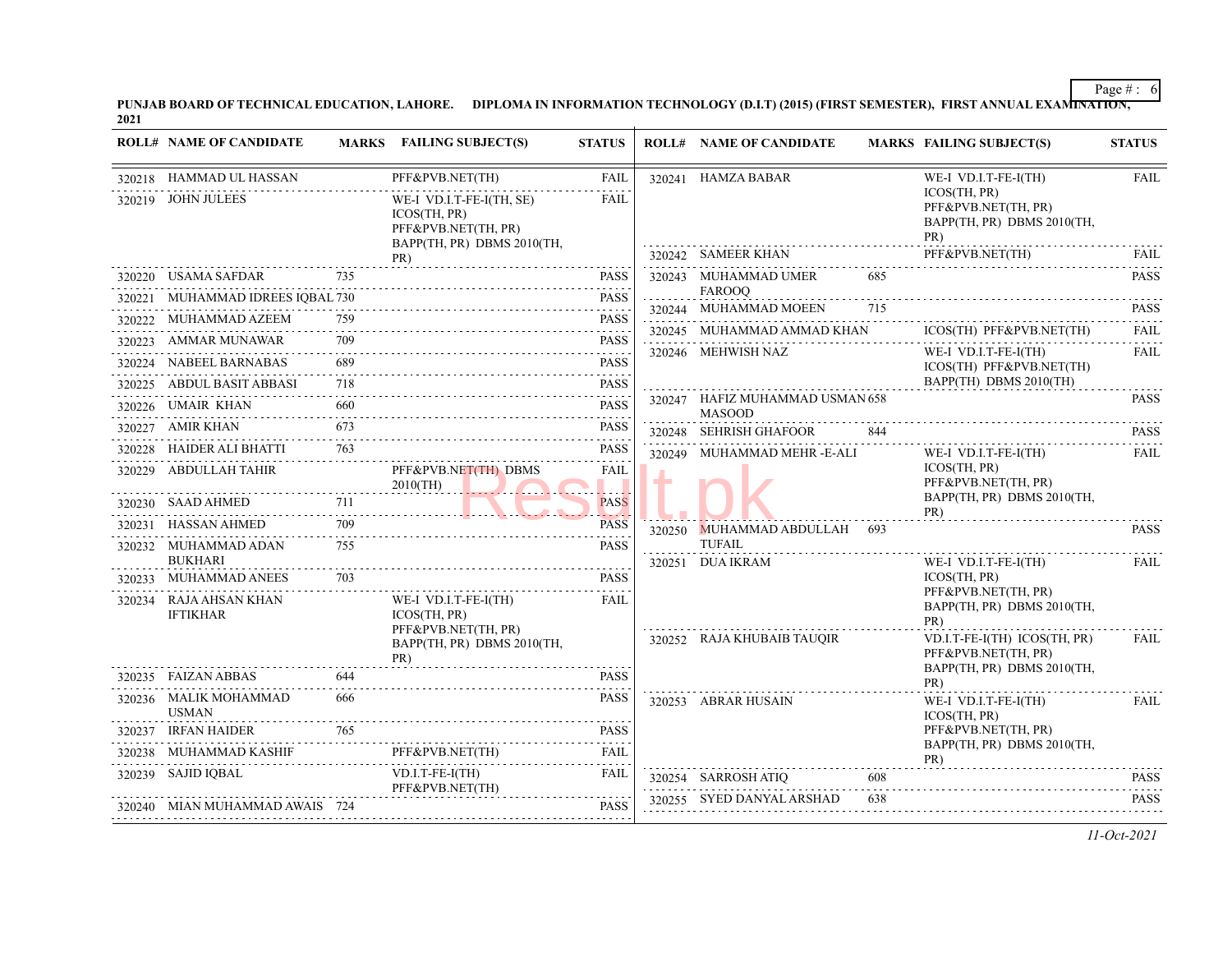PUNJAB BOARD OF TECHNICAL EDUCATION, LAHORE. DIPLOMA IN INFORMATION TECHNOLOGY (D.I.T) (2015) (FIRST SEMESTER), FIRST ANNUAL EXAMI<del>NATION,</del><br>2021

|        | <b>ROLL# NAME OF CANDIDATE</b>               |     | MARKS FAILING SUBJECT(S)                                                   | <b>STATUS</b> |             | <b>ROLL# NAME OF CANDIDATE</b>            |     | <b>MARKS FAILING SUBJECT(S)</b>                                                                                                                                                                                                                                                                                                                                                                                                                                                                                                                    | <b>STATUS</b>         |
|--------|----------------------------------------------|-----|----------------------------------------------------------------------------|---------------|-------------|-------------------------------------------|-----|----------------------------------------------------------------------------------------------------------------------------------------------------------------------------------------------------------------------------------------------------------------------------------------------------------------------------------------------------------------------------------------------------------------------------------------------------------------------------------------------------------------------------------------------------|-----------------------|
|        | 320256 SABA NAZ                              | 669 |                                                                            | <b>PASS</b>   |             | 320275 TABIB RAZA KHAN                    |     | $VD.I.T-FE-I(TH)$<br>PFF&PVB.NET(TH) DBMS                                                                                                                                                                                                                                                                                                                                                                                                                                                                                                          | <b>FAIL</b>           |
|        | <b>SADAR, RAWALPINDI</b>                     |     | NATIONAL INSTITUTE OF COMPUTER SCIENCES, BILAL PLAZA HAIDER                |               |             |                                           |     | $2010$ (TH)                                                                                                                                                                                                                                                                                                                                                                                                                                                                                                                                        |                       |
|        | 320257 ABDUL MANAN MAZHAR                    |     | VD.I.T-FE-I(TH) ICOS(TH)                                                   | <b>FAIL</b>   |             | $320276$ SHAHZAD MASIH                    |     | DBMS $2010$ (TH)                                                                                                                                                                                                                                                                                                                                                                                                                                                                                                                                   | FAIL.                 |
|        |                                              |     | PFF&PVB.NET(TH) BAPP(TH,<br>PR, SE) DBMS 2010(TH, PR)                      |               |             | $320277 \quad AHMAD RAZA KHAN$            |     | BAPP(TH) DBMS 2010(TH)                                                                                                                                                                                                                                                                                                                                                                                                                                                                                                                             | <b>FAIL</b><br>$\sim$ |
|        | 320258 AFRASIAB ASHRAF                       | 713 |                                                                            | <b>PASS</b>   |             | 320278 NAVEED                             |     | $VD.I.T-FE-I(TH)$<br>PFF&PVB.NET(TH) BAPP(TH)                                                                                                                                                                                                                                                                                                                                                                                                                                                                                                      | <b>FAIL</b>           |
|        | 320259 SHEHROZE AHMAD KAYANI                 |     | BAPP(PR, SE) DBMS 2010(PR)                                                 | <b>FAIL</b>   |             |                                           |     | <b>DBMS 2010(TH)</b>                                                                                                                                                                                                                                                                                                                                                                                                                                                                                                                               |                       |
|        | 320260 MUHAMMAD AHMAD RAZA 618               |     |                                                                            | <b>PASS</b>   |             |                                           |     | <b>CYBERONICS COMPUTER INSTITUTE, ALBEHBOOD PLAZA, WAH CANTT</b>                                                                                                                                                                                                                                                                                                                                                                                                                                                                                   |                       |
| 320261 | JALIL UR REHMAN                              |     |                                                                            | <b>PASS</b>   |             | 320279 SADIA MUGHAL                       |     |                                                                                                                                                                                                                                                                                                                                                                                                                                                                                                                                                    | <b>FULL FAIL</b>      |
| 320262 | MUHAMMAD QASIM                               | 743 |                                                                            | <b>PASS</b>   |             | 320280 ZAHRA MALIK                        |     |                                                                                                                                                                                                                                                                                                                                                                                                                                                                                                                                                    | <b>FULL FAIL</b>      |
|        | 320263 RUMAIL GONISH                         | 746 |                                                                            | <b>PASS</b>   |             | 320281 AMBREEN                            |     |                                                                                                                                                                                                                                                                                                                                                                                                                                                                                                                                                    | <b>FULL FAIL</b>      |
| 320264 | MUHAMMAD HUSNAT SANI                         |     | BAPP(PR, SE) DBMS 2010(PR)                                                 | <b>FAIL</b>   |             | 320282 SYEDA LARAIB ZAHRA<br><b>KAZMI</b> | 863 |                                                                                                                                                                                                                                                                                                                                                                                                                                                                                                                                                    | <b>PASS</b>           |
|        | 320265 SHAHZADA TANVEER KHAN                 |     | WE-I VD.I.T-FE-I(TH)                                                       | <b>FAIL</b>   |             | 320283 ASMA KAZMI                         |     |                                                                                                                                                                                                                                                                                                                                                                                                                                                                                                                                                    |                       |
|        |                                              |     | ICOS(TH, PR)<br>PFF&PVB.NET(TH, PR)                                        |               |             | 320284 HIRA RAZZAO                        |     | $\text{MAX}$<br>A KAZMI $\begin{array}{ccc}\n 784 \\  \text{MAX} \\  \text{MAX} \\  \text{MAX} \\  \text{MAX} \\  \text{MAX} \\  \text{MAX} \\  \text{MAX} \\  \text{MAX} \\  \text{MAX} \\  \text{MAX} \\  \text{MAX} \\  \text{MAX} \\  \text{MAX} \\  \text{MAX} \\  \text{MAX} \\  \text{MAX} \\  \text{MAX} \\  \text{MAX} \\  \text{MAX} \\  \text{MAX} \\  \text{MAX} \\  \text{MAX} \\  \text{MAX} \\  \text{MAX} \\  \text{MAX} \\  \text{MAX} \\  \text{MAX} \\  \text{MAX} \\  \text{MAX} \\  \text{MAX} \\  \text{MAX} \\  \text{MAX}$ | <b>PASS</b>           |
|        |                                              |     | BAPP(TH, PR) DBMS 2010(TH,                                                 |               | 320285      | <b>FAIZA ASGHAR</b>                       | 805 | $Q$ PASS PASS                                                                                                                                                                                                                                                                                                                                                                                                                                                                                                                                      |                       |
|        | 320266 MUHAMMAD HASSAN                       | 728 | PR, SE)                                                                    | <b>PASS</b>   | .<br>320286 | <b>IFFAT NOOR</b>                         |     | IFFAT NOOR FULL FAIL                                                                                                                                                                                                                                                                                                                                                                                                                                                                                                                               | <b>FULL FAIL</b>      |
|        | 320267 MUHAMMAD MUZAMMIL 629                 |     |                                                                            | <b>PASS</b>   | 320287      | BIBI RUKHSANA                             |     | SANA 753 PASS                                                                                                                                                                                                                                                                                                                                                                                                                                                                                                                                      | <b>PASS</b>           |
|        | <b>LODHI</b>                                 |     |                                                                            |               |             | 320288 SAIMA SHABBIR                      |     |                                                                                                                                                                                                                                                                                                                                                                                                                                                                                                                                                    | <b>FULL FAIL</b>      |
|        | 320268 SYED MUHAMMAD JUNAID<br><b>SOHAIL</b> |     | BAPP(PR, SE) DBMS 2010(PR)                                                 | <b>FAIL</b>   |             |                                           |     | 320289 SHEHARYAR KHAN 702 PASS                                                                                                                                                                                                                                                                                                                                                                                                                                                                                                                     |                       |
|        | 320269 RUBINA YASMIN<br>IN PFF               |     | PFF&PVB.NET(TH)                                                            | <b>FAIL</b>   |             | 320290 HAMZA BIN AMIR                     |     |                                                                                                                                                                                                                                                                                                                                                                                                                                                                                                                                                    | <b>FULL FAIL</b>      |
|        | 320270 OISMAT KHAN                           |     | WE-I ICOS(TH)                                                              | <b>FAIL</b>   |             | 320291 RASHID ISMAIL                      | 725 |                                                                                                                                                                                                                                                                                                                                                                                                                                                                                                                                                    | <b>PASS</b>           |
|        |                                              |     | PFF&PVB.NET(TH)<br>PAK EMIRATES POLYTECHNIC INSTITUTE & TRADE TEST CENTRE, |               |             | 320292 MUHAMMAD BILAL                     |     | VD.I.T-FE-I(TH) ICOS(TH)<br>BAPP(TH) DBMS 2010(TH)                                                                                                                                                                                                                                                                                                                                                                                                                                                                                                 | FAIL.<br>.            |
|        | STAND PIRWADAHI MORE, RAWALPINDI CANTT       |     | <b>EMIRATES BUILDING I.J.P/PIR WADAHI ROAD, NEAR KOHISTAN BUS</b>          |               |             | 320293 MUJTABA SALEEM                     |     | $VD.I.T-FE-I(TH)$<br>PFF&PVB.NET(TH)                                                                                                                                                                                                                                                                                                                                                                                                                                                                                                               | <b>FAIL</b>           |
|        | 320271 HAMZA SAEED                           |     | $VD.I.T-FE-I(TH)$<br>PFF&PVB.NET(TH) BAPP(TH)                              | <b>FAIL</b>   |             | 320294 KHURRAM HAFEEZ                     |     | VD.I.T-FE-I(TH) DBMS<br>$2010$ (TH)                                                                                                                                                                                                                                                                                                                                                                                                                                                                                                                | FAIL                  |
|        |                                              |     | <b>DBMS 2010(TH)</b>                                                       |               |             | 320295 USMAN ALI                          |     |                                                                                                                                                                                                                                                                                                                                                                                                                                                                                                                                                    | <b>FULL FAIL</b>      |
|        | 320272 ATIF BASHIR                           | 775 |                                                                            | <b>PASS</b>   |             | 320296 ZEESHAN BUTT                       | 680 |                                                                                                                                                                                                                                                                                                                                                                                                                                                                                                                                                    | <b>PASS</b>           |
|        | 320273 SHAHZAIB WALEED                       |     | 0273 SHAHZAIB WALEED PFF&PVB.NET(TH) FAIL                                  |               |             | 320297 AMMAD ASLAM CHEEMA 687             |     |                                                                                                                                                                                                                                                                                                                                                                                                                                                                                                                                                    | <b>PASS</b>           |
|        | 320274 OBAID ULLAH                           |     | PFF&PVB.NET(TH)                                                            | <b>FAIL</b>   |             | 320298 AHMAD FARAZ                        |     |                                                                                                                                                                                                                                                                                                                                                                                                                                                                                                                                                    | <b>FULL FAIL</b>      |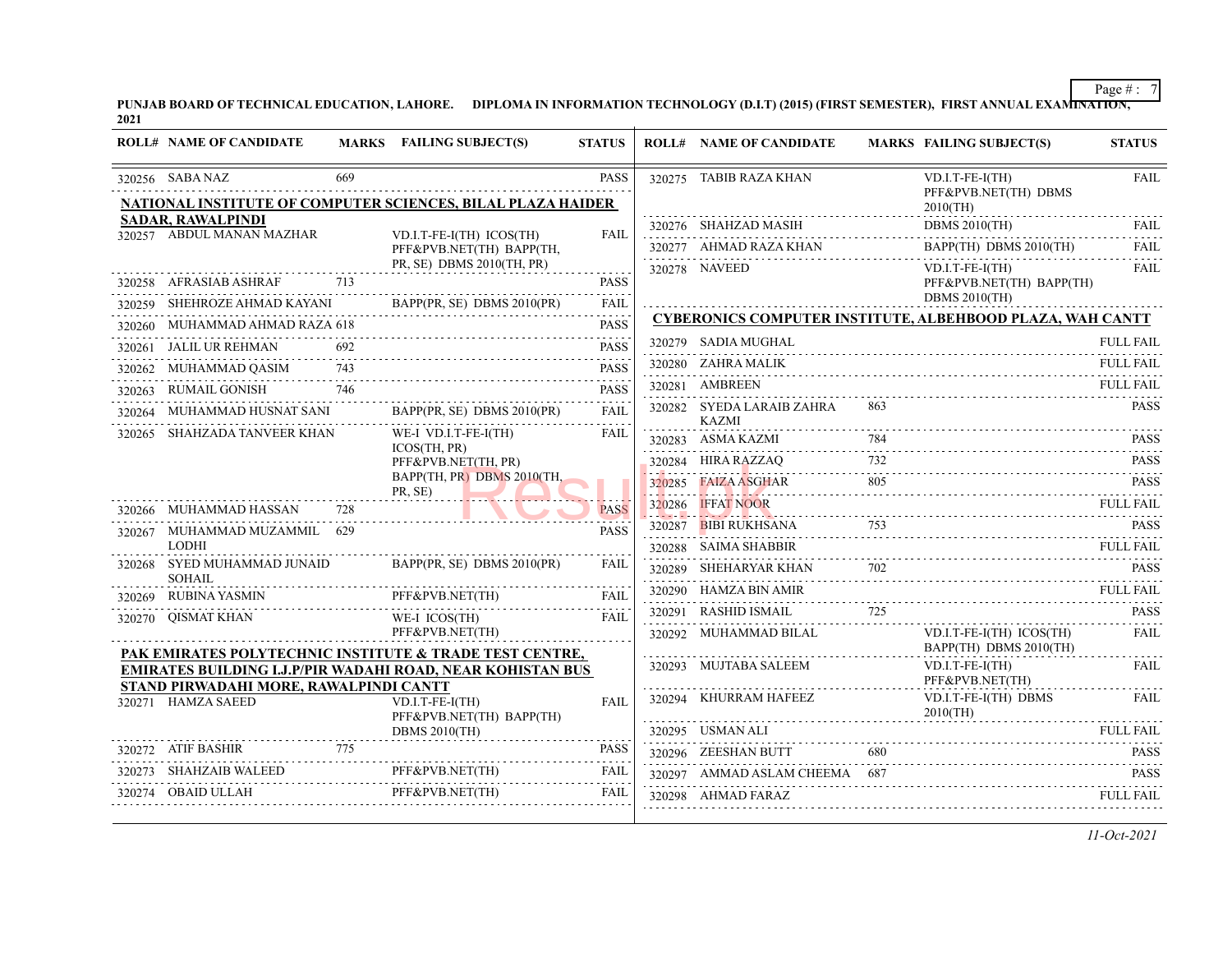PUNJAB BOARD OF TECHNICAL EDUCATION, LAHORE. DIPLOMA IN INFORMATION TECHNOLOGY (D.I.T) (2015) (FIRST SEMESTER), FIRST ANNUAL EXAMI<del>NATION,</del><br>2021

| <b>ROLL# NAME OF CANDIDATE</b>                                                            |     | MARKS FAILING SUBJECT(S)                         | <b>STATUS</b>    | <b>ROLL# NAME OF CANDIDATE</b>           |     | <b>MARKS FAILING SUBJECT(S)</b>                                                         | <b>STATUS</b>    |
|-------------------------------------------------------------------------------------------|-----|--------------------------------------------------|------------------|------------------------------------------|-----|-----------------------------------------------------------------------------------------|------------------|
| 320299 WASIF ALI                                                                          | 682 |                                                  | <b>PASS</b>      | 320326 MUHAMMAD SHARAIN                  | 791 |                                                                                         | <b>PASS</b>      |
| 320300 MUNTAZIR MAHDI HASSAN                                                              |     |                                                  | <b>FULL FAIL</b> | 320327 AYESHA ZAINAB                     | 851 |                                                                                         | <b>PASS</b>      |
| 320301 ASIM JAVAID                                                                        |     |                                                  | FULL FAIL        | 320328 SABA MAJEED                       | 855 |                                                                                         | <b>PASS</b>      |
| 320302 USAMA MEHMOOD                                                                      | 702 |                                                  | <b>PASS</b>      | 320329 ATIF ALI                          |     |                                                                                         | <b>FULL FAIL</b> |
| 320303 ZAMIN ABBAS                                                                        | 714 |                                                  | <b>PASS</b>      | 320330 KINZA                             |     |                                                                                         | <b>FULL FAIL</b> |
| 320304 MUHAMMAD NOMAN                                                                     | 685 |                                                  | <b>PASS</b>      | 320331 MEHWISH WAHEED                    |     |                                                                                         | <b>PASS</b>      |
| 320305 AMIR ALI                                                                           |     |                                                  | <b>FULL FAIL</b> | 320332 TARIQ AHMAD                       | 808 |                                                                                         | <b>PASS</b>      |
| 320306 SHANZA ARIF                                                                        |     |                                                  | <b>PASS</b>      | 320333 RIDA BATOOL                       | 826 |                                                                                         | <b>PASS</b>      |
| $\begin{minipage}{0.9\linewidth} \textbf{320307} & \textbf{AYESHA ZAHOOR} \end{minipage}$ |     |                                                  | <b>PASS</b>      | 320334 SABA FIAZ                         | 866 |                                                                                         | <b>PASS</b>      |
| 320308 ALINA KHALID                                                                       | 847 | HALID 847 PASS                                   | <b>PASS</b>      | 320335 AUN ABBAS                         |     | WE-I VD.I.T-FE-I(TH)                                                                    | <b>FAIL</b>      |
| 320309 ARSHIA BIBI                                                                        | 805 |                                                  | <b>PASS</b>      |                                          |     | ICOS(TH) PFF&PVB.NET(TH)<br>BAPP(TH) DBMS 2010(TH)                                      |                  |
| 320310 GHULAM ABBAS                                                                       |     | $VD.I.T-FE-I(TH)$                                | <b>FAIL</b>      | 320336 GHAZANFAR IQBAL                   |     | PFF&PVB.NET(TH)<br>PFF&PVB.NET(TH)                                                      | FAIL             |
| 320311 MUHAMMAD FAIZAN SAEED                                                              |     | PFF&PVB.NET(TH) DBMS<br>$2010$ (TH)              | <b>FAIL</b>      | 320337 MUHAMMAD ABRAR<br><b>SIDDIQUE</b> |     |                                                                                         | <b>FULL FAIL</b> |
| 320312 MUHAMMAD HAMMAD                                                                    | 794 |                                                  | <b>PASS</b>      | 320338 HUSSNAIN ABBAS                    |     | 20338 HUSSNAIN ABBAS FULL FAIL                                                          |                  |
| 320313 MUHAMMAD MATEEN                                                                    |     |                                                  | <b>PASS</b>      |                                          |     | 320339 KHADIJA BATOOL PFF&PVB.NET(TH)                                                   | FAIL             |
| 320314 SIDRA MUNEER                                                                       | 793 |                                                  | <b>PASS</b>      | 320340 IQRA BIBI                         | 776 |                                                                                         | <b>PASS</b>      |
| 320315 TAUQEER NAWAZ KHAN                                                                 | 778 |                                                  | <b>PASS</b>      | 320341 SHAMSA BIBI                       | 830 |                                                                                         | <b>PASS</b>      |
| 320316 HAMZA SHAKEEL                                                                      | 811 |                                                  | <b>PASS</b>      |                                          |     |                                                                                         | <b>PASS</b>      |
| 320317 SYEDA ZUKHRAF FATIMA 775                                                           |     |                                                  | <b>PASS</b>      | 320343 NOOR KHAN                         |     |                                                                                         | FULL FAIL        |
| 320318 RAJA ALIABBAS                                                                      |     | ICOS(TH) PFF&PVB.NET(FAIL(No Chance)<br>BAPP(TH) |                  | 320344 WALEED AHMED                      | 814 |                                                                                         | <b>PASS</b>      |
| 320319 ILYAS KHAN                                                                         | 698 |                                                  | <b>PASS</b>      | 320345 MUHAMMAD NASIR AMEEN 868          |     |                                                                                         | <b>PASS</b>      |
| DIGITEC COMPUTER TRAINING CENTER, B-69, NEAR POST OFFICE LALA                             |     |                                                  |                  | 320346 SAMI ULLAH                        | 838 |                                                                                         | <b>PASS</b>      |
| <b>RUKH, WAH CANTT</b>                                                                    |     |                                                  |                  | 320347 TAYYABA SHAHZADI                  |     |                                                                                         | <b>PASS</b>      |
| 320320 SYED HASNAIN HAIDER                                                                | 793 |                                                  | <b>PASS</b>      | 320348 WAQAS REHMAN                      | 801 |                                                                                         | <b>PASS</b><br>. |
| <b>KAZMI</b><br>320321 DANIA AZIZ                                                         | 762 |                                                  | <b>PASS</b>      | 320349 SHAKILA KHURSHID                  | 831 |                                                                                         | <b>PASS</b>      |
| 320322 SHER ZAMAN                                                                         |     |                                                  | <b>FULL FAIL</b> | 320350 ADAM KHAN                         |     | WE-I VD.I.T-FE-I(TH)                                                                    | FAIL             |
| 320323 MUHAMMAD ALI FAZAL                                                                 |     |                                                  | <b>FULL FAIL</b> |                                          |     | ICOS(TH) PFF&PVB.NET(TH)<br>BAPP(TH) DBMS 2010(TH)                                      |                  |
| 320324 IMRAN ALI                                                                          |     |                                                  | <b>FULL FAIL</b> | 320351 SAQIB KHAN                        |     | PFF&PVB.NET(TH)                                                                         | FAIL             |
| 320325 MUHAMMAD WALEED                                                                    |     |                                                  | <b>PASS</b>      |                                          |     | ${\bf 320352} \quad {\bf ARSHAN KHALL} \qquad {\bf PFF\&PVB.NET(TH)} \qquad {\bf FAIL}$ |                  |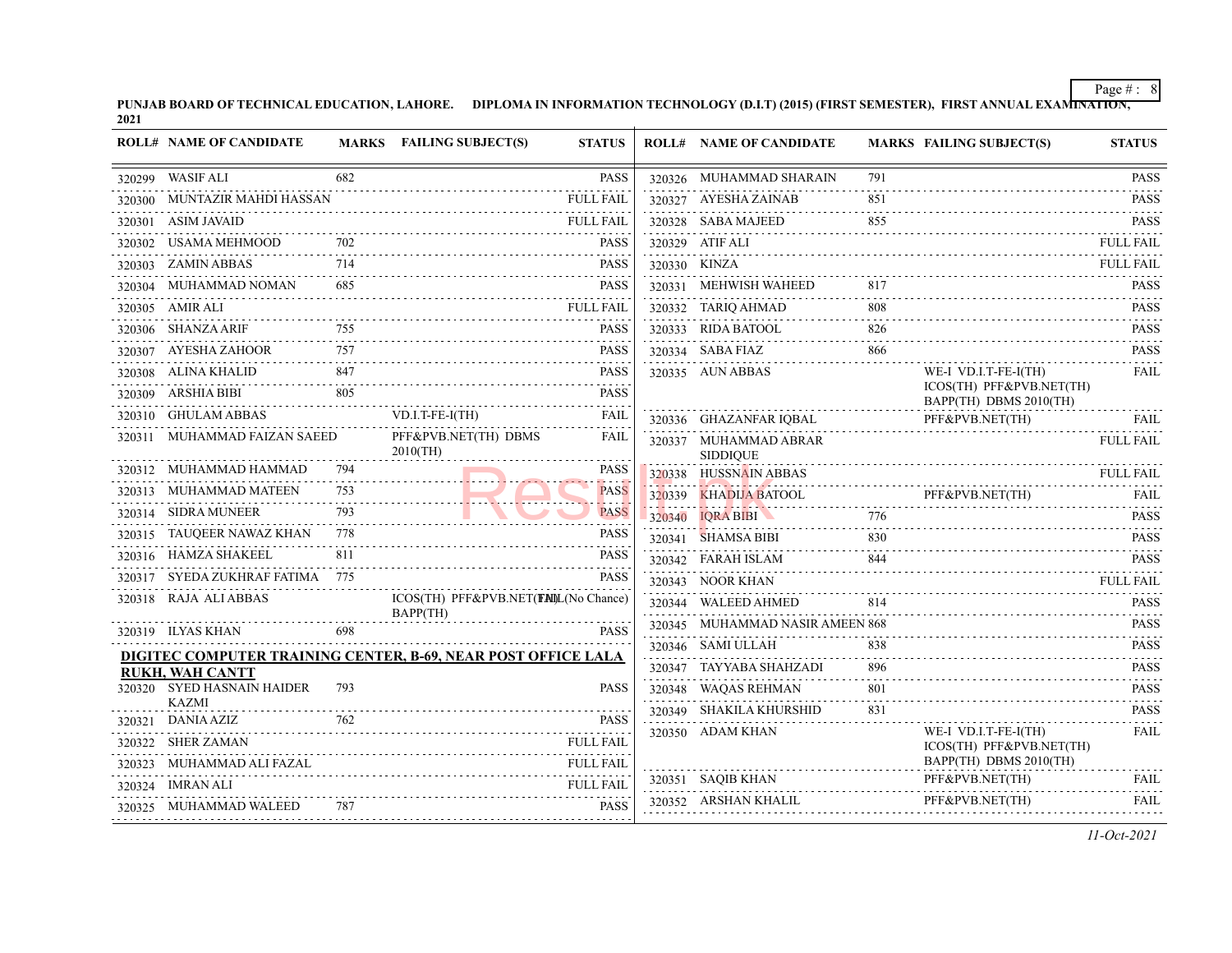PUNJAB BOARD OF TECHNICAL EDUCATION, LAHORE. DIPLOMA IN INFORMATION TECHNOLOGY (D.I.T) (2015) (FIRST SEMESTER), FIRST ANNUAL EXAMI<del>NATION,</del><br>2021

|        | <b>ROLL# NAME OF CANDIDATE</b>          |     | MARKS FAILING SUBJECT(S)                                           | <b>STATUS</b>           |        | <b>ROLL# NAME OF CANDIDATE</b>       |                          | <b>MARKS FAILING SUBJECT(S)</b> | <b>STATUS</b>                                                                                             |
|--------|-----------------------------------------|-----|--------------------------------------------------------------------|-------------------------|--------|--------------------------------------|--------------------------|---------------------------------|-----------------------------------------------------------------------------------------------------------|
|        | 320353 AHMAD YOUSAF                     | 772 |                                                                    | <b>PASS</b>             |        | 320379 SAAD ABID                     | 790                      |                                 | <b>PASS</b><br>$\begin{array}{cccccccccccccc} \bot & \bot & \bot & \bot & \bot & \bot & \bot \end{array}$ |
|        | 320354 MUHAMMAD JUNAID SAQIB            |     | PFF&PVB.NET(TH)                                                    | <b>FAIL</b>             |        | 320380 AAMIR SHEHZAD                 | 807                      |                                 | <b>PASS</b><br>.                                                                                          |
|        | 320355 AKHTAR ALI                       |     | VD.I.T-FE-I(TH) ICOS(TH)FAIL(No Chance)                            |                         |        | 320381 ARSLAN ARSHAD                 | 813                      |                                 | <b>PASS</b><br>.                                                                                          |
|        | 320356 SYED IBRAR HUSSAIN SHAH751       |     | BAPP(TH)                                                           | <b>PASS</b>             |        | 320382 SUMIYA ARSHAD                 | 878                      |                                 | <b>PASS</b><br>.                                                                                          |
|        |                                         |     |                                                                    |                         |        | 320383 SHARJEEL SHAHZAD KHAN 864     |                          |                                 | <b>PASS</b><br>$\omega$ is a second .                                                                     |
|        | THE MALL, WAH CANTT                     |     | POF WELFARE COMPUTER CENTER, IST FLOOR ALBAHBOOD PALZA             |                         |        | 320384 TANZILA SULTAN                | 851                      |                                 | <b>PASS</b>                                                                                               |
|        | 320357 MUHAMMAD ADIL                    |     | VD.I.T-FE-I(TH)                                                    | <b>FAIL</b>             |        | 320385 MUBASHER NASEER               |                          | $VD.I.T-FE-I(TH)$               | <b>FAIL</b>                                                                                               |
|        | 320358 MUHAMMAD AYUB                    | 842 |                                                                    | <b>PASS</b>             |        | <b>ABBASI</b><br>320386 QUDSIA IMRAN | 785                      | PFF&PVB.NET(TH) BAPP(TH)        | .<br><b>PASS</b>                                                                                          |
|        | 320359 SIRAJ ALI                        | 781 |                                                                    | <b>PASS</b>             |        | 320387 SAIF UR REHMAN                | 813                      |                                 | <b>PASS</b>                                                                                               |
| 320360 | WALEED AZHAR                            | 798 |                                                                    | <b>PASS</b>             |        | 320388 IMRAN KHAN                    | 864                      |                                 | $\alpha$ is a second order<br><b>PASS</b>                                                                 |
|        |                                         |     | BAPP(TH)                                                           | <b>FAIL</b>             |        | 320389 HAFSA SHAFIQ                  | 893                      |                                 | .<br><b>PASS</b>                                                                                          |
|        | 320362 MUHAMMAD FAIQ SAMIE 782          |     |                                                                    | <b>PASS</b><br>.        |        | 320390 ANWAR IQBAL                   | 787                      |                                 | .<br><b>PASS</b>                                                                                          |
|        | 320363 KASHIF MANZOOR                   | 879 |                                                                    | <b>PASS</b>             |        | 320391 AFSHAN NAZ                    | 833                      |                                 | د د د د د د<br><b>PASS</b>                                                                                |
|        | 320364 MUHAMMAD QASIM                   |     | PFF&PVB.NET(TH)<br>the contract of the contract of the contract of | FAIL                    |        | 320392 ZAHIDA PARVEEN                | 857                      |                                 | <b>PASS</b>                                                                                               |
|        | 320365 AAQIB NADEEM ABBASI 816          |     |                                                                    | <b>PASS</b>             |        | 320393 MAIRAJ KHANUM                 | 867                      |                                 | 2.2.2.2.2<br><b>PASS</b>                                                                                  |
|        | 320366 JUNAID IMTIAZ                    |     | BAPP(TH)<br>. <i>.</i>                                             | <b>FAIL</b><br>$-2 - 1$ |        | 320394 ALIRAZA                       |                          | PFF&PVB.NET(TH) BAPP(TH)        | .<br><b>FAIL</b>                                                                                          |
|        | 320367 MUHAMMAD UMAIR<br><b>OURESHI</b> | 883 |                                                                    | <b>PASS</b>             | 320395 | ANEES-UR-REHMAN                      |                          | PFF&PVB.NET(TH)                 | <b>FAIL</b>                                                                                               |
|        | 320368 HASSAN ABBAS                     | 819 |                                                                    | <b>PASS</b>             |        | 320396 MUHAMMAD UMER IQBAL 801       |                          |                                 | $- - - - -$<br><b>PASS</b>                                                                                |
|        | 320369 MUHAMMAD ALLYAN                  | 809 |                                                                    | <b>PASS</b>             |        | 320397 AMNA IQBAL                    | 840                      |                                 | $\alpha$ is a single<br><b>PASS</b>                                                                       |
|        | <b>ZAHEER</b>                           |     |                                                                    |                         |        | 320398 QASIM ZIA                     | 802                      |                                 | .<br><b>PASS</b>                                                                                          |
|        | 320370 ADEEL JAVAID                     |     |                                                                    | <b>PASS</b>             |        | 320399 MARYAM AHMAD                  | 721                      |                                 | <b>PASS</b>                                                                                               |
|        | 320371 MUSTAFA ALI                      | 860 |                                                                    | <b>PASS</b>             |        | 320400 MEHFOOZ ELLAHI                | .<br>822                 |                                 | .<br><b>PASS</b>                                                                                          |
|        | 320372 FATIMA BIBI                      | 843 |                                                                    | <b>PASS</b>             |        | 320401 MUHAMMAD WAQAS                | $\omega$ is a set<br>880 |                                 | <b>PASS</b>                                                                                               |
|        | 320373 UMER                             | 874 |                                                                    | <b>PASS</b><br>.        |        | 320402 NOMAN AHMED                   | 778                      |                                 | .<br><b>PASS</b>                                                                                          |
|        | 320374 USMAN WAQAR                      | 830 |                                                                    | <b>PASS</b>             |        | 320403 ZAIN BIN QAMAR                | 821                      |                                 | $\alpha$ is a second order<br><b>PASS</b>                                                                 |
|        | 320375 FARHAN ALI                       | 826 |                                                                    | <b>PASS</b>             |        | 320404 MUHAMMAD HAMMAD               | 845                      |                                 | <b>PASS</b>                                                                                               |
|        | 320376 WOSHA HASSAN                     | 831 |                                                                    | <b>PASS</b>             |        | 320405 EMAN KAZMI                    | 873                      |                                 | <b>PASS</b>                                                                                               |
|        | 320377 ABDUL WAHAB AWAN                 |     | PFF&PVB.NET(TH) BAPP(TH)                                           | <b>FAIL</b>             |        | 320406 MINAHIL ZAHID                 | 811                      |                                 | $\omega$ is a second<br><b>PASS</b>                                                                       |
|        | 320378 BILAL AHMED                      |     | VD.I.T-FE-I(TH) ICOS(TH)<br>BAPP(TH)                               | <b>FAIL</b>             |        | 320407 BILAL AHMED                   | 756                      |                                 | .<br><b>PASS</b>                                                                                          |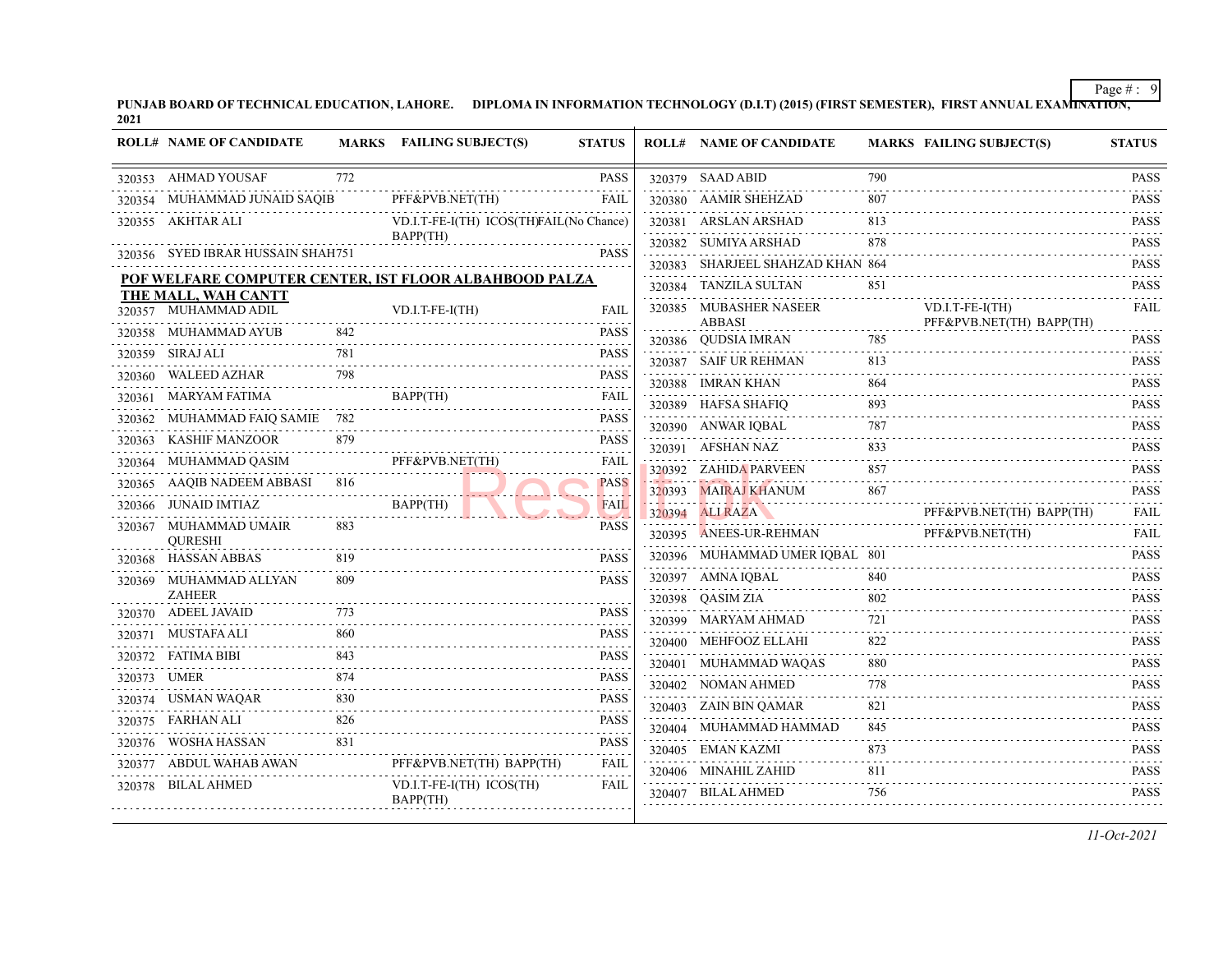PUNJAB BOARD OF TECHNICAL EDUCATION, LAHORE. DIPLOMA IN INFORMATION TECHNOLOGY (D.I.T) (2015) (FIRST SEMESTER), FIRST ANNUAL EXAMI<del>NATION,</del><br>2021

|        | <b>ROLL# NAME OF CANDIDATE</b>          |     | MARKS FAILING SUBJECT(S)                           | <b>STATUS</b>                                                                                                                                                                                  | <b>ROLL# NAME OF CANDIDATE</b>  |     | MARKS FAILING SUBJECT(S)                         | <b>STATUS</b>                                                                                                                                                                        |
|--------|-----------------------------------------|-----|----------------------------------------------------|------------------------------------------------------------------------------------------------------------------------------------------------------------------------------------------------|---------------------------------|-----|--------------------------------------------------|--------------------------------------------------------------------------------------------------------------------------------------------------------------------------------------|
|        | 320408 SHABAN AHMAD                     | 822 |                                                    | <b>PASS</b>                                                                                                                                                                                    | 320435 SOMA BIBI                | 816 |                                                  | <b>PASS</b>                                                                                                                                                                          |
|        | 320409 JUNAID BASHIR                    | 799 |                                                    | <b>PASS</b>                                                                                                                                                                                    | 320436 MUHAMMAD SHOAIB          | 826 |                                                  | <b>PASS</b><br>2.2.2.2.2.1                                                                                                                                                           |
|        | 320410 MUHAMMAD NOUMAN                  |     | BAPP(TH)                                           | FAIL                                                                                                                                                                                           | 320437 MISHA FATIMA             | 861 |                                                  | <b>PASS</b><br>.                                                                                                                                                                     |
|        | 320411 KALEEM ULLAH                     | 838 |                                                    | PASS                                                                                                                                                                                           | 320438 AIMAN ABBASI             | 833 |                                                  | <b>PASS</b>                                                                                                                                                                          |
|        | 320412 MOHSIN ALI                       | 766 |                                                    | <b>PASS</b>                                                                                                                                                                                    | 320439 SAIRA BIBI               | 866 |                                                  | <b>PASS</b><br>.                                                                                                                                                                     |
|        | 320413 ANAM MURAD                       | 871 |                                                    | PASS                                                                                                                                                                                           | 320440 ALIA NISA                | 834 |                                                  | <b>PASS</b>                                                                                                                                                                          |
|        | 320414 SHEIKH MUHAMMAD<br><b>SHARIQ</b> | 808 |                                                    | <b>PASS</b>                                                                                                                                                                                    | 320441 SYEDA ANAM ZAHRA         | 827 |                                                  | <b>PASS</b><br>.                                                                                                                                                                     |
|        | 320415 JUNAID KHAN                      | 779 |                                                    | PASS                                                                                                                                                                                           | 320442 HASSAN PERVAIZ           |     | PFF&PVB.NET(TH)                                  | FAIL<br>$-1 - 1 - 1 - 1$                                                                                                                                                             |
|        | 320416 MUZZAMIL MEHMOOD                 | 744 |                                                    | .<br><b>PASS</b>                                                                                                                                                                               | 320443 MUZAMMIL SULTAN          |     | PFF&PVB.NET(TH)                                  | <b>FAIL</b>                                                                                                                                                                          |
|        | 320417 HAMZA ASHTIAQ                    | 803 |                                                    | 2022 C<br>PASS                                                                                                                                                                                 | 320444 UMAR MEHMOOD             |     | PFF&PVB.NET(TH)                                  | <b>FAIL</b>                                                                                                                                                                          |
|        | 320418 OMAMA KHALIL                     | 874 |                                                    | <b>PASS</b>                                                                                                                                                                                    | 320445 HASHIR NAWAZ             |     | WE-I VD.I.T-FE-I(TH)<br>ICOS(TH) PFF&PVB.NET(TH) | <b>FAIL</b>                                                                                                                                                                          |
|        | 320419 MUHAMMAD USMAN DAUD 767          |     |                                                    | <b>PASS</b>                                                                                                                                                                                    |                                 |     | BAPP(TH) DBMS 2010(TH)                           |                                                                                                                                                                                      |
|        | 320420 USAMA REHMAN                     | 824 |                                                    | <b>PASS</b>                                                                                                                                                                                    | 320446 ZARISH AFREEN            | 792 |                                                  | <b>PASS</b><br>$-1 - 1 - 1 - 1$                                                                                                                                                      |
| 320421 | <b>HINA ASGHAR</b>                      | 836 |                                                    | <b>PASS</b>                                                                                                                                                                                    | 320447 UMME E ZIAD              |     | PFF&PVB.NET(TH)                                  | <b>FAIL</b><br>.                                                                                                                                                                     |
|        | 320422 HINA HAIDER                      | 849 |                                                    | <b>PASS</b>                                                                                                                                                                                    | 320448 RAFIA NAZ                | 847 |                                                  | <b>PASS</b><br>.                                                                                                                                                                     |
|        | 320423 HIBBA BIBI                       | 881 |                                                    | <b>PASS</b>                                                                                                                                                                                    | 320449 SUMRA MUNSAF             | 828 |                                                  | <b>PASS</b>                                                                                                                                                                          |
|        | 320424 MONIBA BIBI                      | 870 |                                                    | PASS                                                                                                                                                                                           | 320450 WAJEEHA FATIMA           | 824 |                                                  | <b>PASS</b><br>.                                                                                                                                                                     |
|        | 320425 ASFANDYAR IRFAN                  |     | WE-I VD.I.T-FE-I(TH)                               | FAIL                                                                                                                                                                                           | 320451 TURAB ZAHRA              |     | PFF&PVB.NET(TH)                                  | <b>FAIL</b>                                                                                                                                                                          |
|        |                                         |     | ICOS(TH) PFF&PVB.NET(TH)<br>BAPP(TH) DBMS 2010(TH) |                                                                                                                                                                                                | 320452 MUHAMMAD IBRAR KHAN      |     | PFF&PVB.NET(TH)                                  | FAIL<br>.                                                                                                                                                                            |
|        | 320426 SAWAIRA REHMAN                   | 840 |                                                    | <b>PASS</b>                                                                                                                                                                                    | 320453 LAIBA NASIR              |     | PFF&PVB.NET(TH)                                  | FAIL<br>$\mathcal{L}^{\mathcal{A}}\left( \mathcal{L}^{\mathcal{A}}\left( \mathcal{L}^{\mathcal{A}}\right) \right) =\mathcal{L}^{\mathcal{A}}\left( \mathcal{L}^{\mathcal{A}}\right)$ |
|        | 320427 UROOJ ASIF                       | 833 |                                                    | .<br><b>PASS</b>                                                                                                                                                                               | 320454 ARIBA NOOR               | 831 |                                                  | <b>PASS</b>                                                                                                                                                                          |
|        | 320428 MOHSIN SAJJAD JANJUA             | 830 |                                                    | $\frac{1}{2} \left( \frac{1}{2} \right) \left( \frac{1}{2} \right) \left( \frac{1}{2} \right) \left( \frac{1}{2} \right) \left( \frac{1}{2} \right) \left( \frac{1}{2} \right)$<br><b>PASS</b> | 320455 HUMA SIDDIQI             | 845 |                                                  | <b>PASS</b><br>.                                                                                                                                                                     |
|        | 320429 MISHAL AKHTAR                    | 826 |                                                    | <b>PASS</b>                                                                                                                                                                                    | 320456 VANEEZA SIKANDER         | 865 |                                                  | <b>PASS</b><br>.                                                                                                                                                                     |
|        | 320430 AMMARA SYED                      | 852 |                                                    | <b>PASS</b>                                                                                                                                                                                    | 320457 NAVEED AHMED ANSARI      | 821 |                                                  | <b>PASS</b><br>.                                                                                                                                                                     |
| 320431 | SYEDA NAJMA HASSAN                      | 785 |                                                    | <b>PASS</b>                                                                                                                                                                                    | 320458 SIDDIQUA RANI            |     | PFF&PVB.NET(TH)                                  | <b>FAIL</b><br>.                                                                                                                                                                     |
|        | 320432 KHIZAR NAEEM                     |     | WE-I VD.I.T-FE-I(TH)                               | <b>FAIL</b>                                                                                                                                                                                    | 320459 RIMSHA KHALID            | 825 |                                                  | <b>PASS</b>                                                                                                                                                                          |
|        |                                         |     | ICOS(TH) PFF&PVB.NET(TH)                           |                                                                                                                                                                                                | 320460 KAINAT BIBI              |     | PFF&PVB.NET(TH)                                  | FAIL                                                                                                                                                                                 |
|        |                                         |     | BAPP(TH) DBMS 2010(TH)                             |                                                                                                                                                                                                | 320461 MUHAMMAD RAFEY           |     | PFF&PVB.NET(TH)                                  | <b>FAIL</b><br>.                                                                                                                                                                     |
|        | 320433 HUSSNAIN ZULFIQAR                | 849 |                                                    | <b>PASS</b><br>.                                                                                                                                                                               | 320462 MUHAMMAD RAMISH NIAZ 805 |     |                                                  | <b>PASS</b><br>$-1 - 1 - 1 - 1$                                                                                                                                                      |
|        | 320434 MUHAMMAD AWAIS KHAN 779          |     |                                                    | <b>PASS</b>                                                                                                                                                                                    | 320463 SABA RANI                | 833 |                                                  | <b>PASS</b>                                                                                                                                                                          |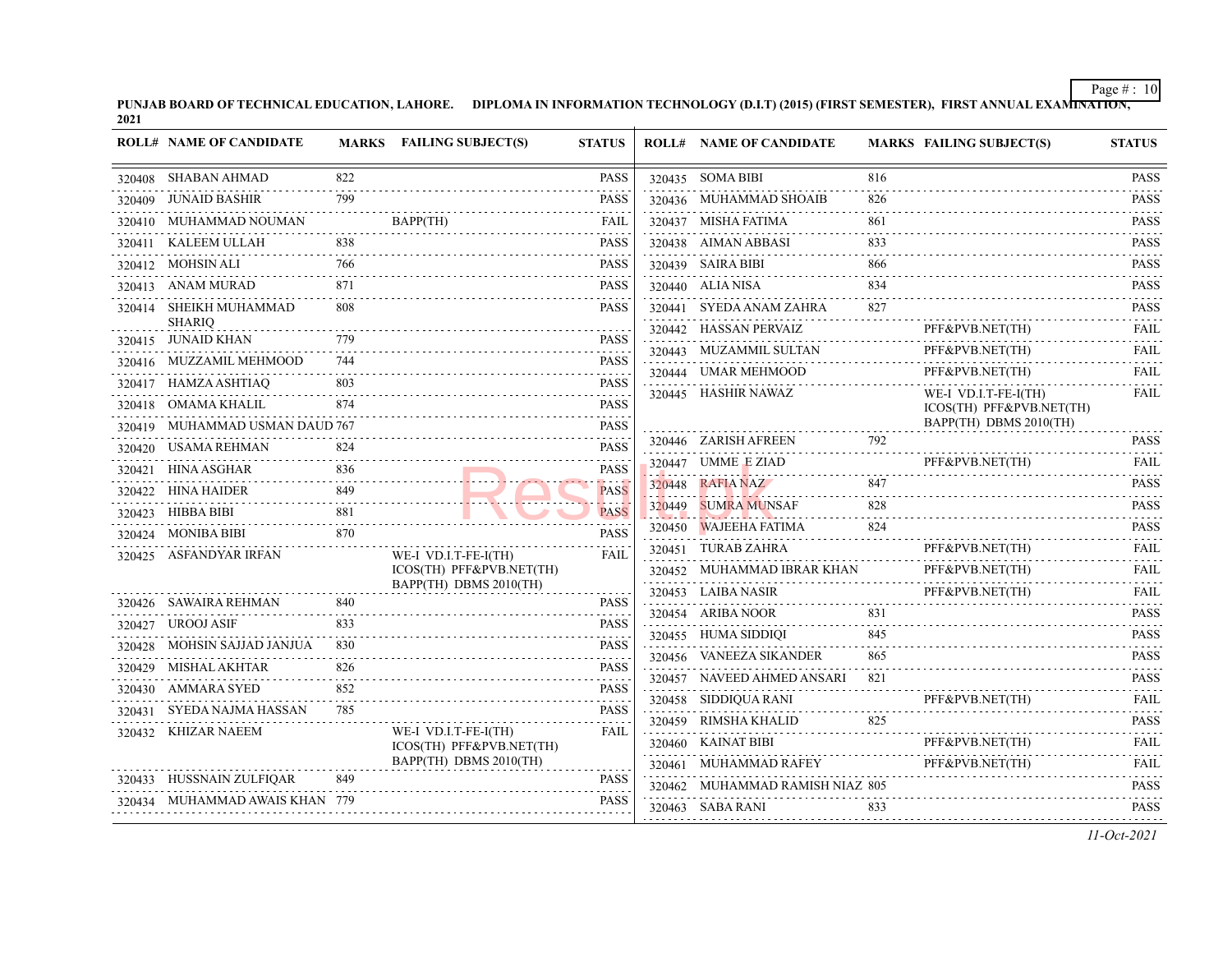PUNJAB BOARD OF TECHNICAL EDUCATION, LAHORE. DIPLOMA IN INFORMATION TECHNOLOGY (D.I.T) (2015) (FIRST SEMESTER), FIRST ANNUAL EXAMI<del>NATION,</del><br>2021

| <b>ROLL# NAME OF CANDIDATE</b>                          |     | MARKS FAILING SUBJECT(S)                                                   | <b>STATUS</b>        | <b>ROLL# NAME OF CANDIDATE</b> |     | MARKS FAILING SUBJECT(S)                                                                                               | <b>STATUS</b>    |
|---------------------------------------------------------|-----|----------------------------------------------------------------------------|----------------------|--------------------------------|-----|------------------------------------------------------------------------------------------------------------------------|------------------|
| 320464 FATIMA SAFDAR<br>******************************* | 809 |                                                                            | <b>PASS</b>          | 320491 HUMAIRA JAMIL           | 845 |                                                                                                                        | <b>PASS</b>      |
| 320465 ADDAN RAUF                                       |     | PFF&PVB.NET(TH)                                                            |                      | 320492 USAMA AFTAB             | 806 |                                                                                                                        | <b>PASS</b><br>. |
| 320466 LAIBA RASHID                                     | 814 |                                                                            | <b>PASS</b>          | 320493 AQSA JAVED              |     | PFF&PVB.NET(TH)<br>PFF&PVB.NET(TH) FAIL                                                                                | <b>FAIL</b>      |
| 320467 SAHRASH SABIR                                    | 834 |                                                                            | <b>PASS</b>          | 320494 TAYYABA BASHIR          | 852 |                                                                                                                        | <b>PASS</b>      |
|                                                         |     | 320468 SAIRA SAJJAD PFF&PVB.NET(TH)                                        | <b>FAIL</b><br>.     | 320495 HAMMAD BASHIR           |     | $VD.I.T-FE-I(TH)$                                                                                                      | <b>FAIL</b>      |
|                                                         |     | 320469 USARA KOUSAR 804<br>320469 USARA KOUSAR 804                         | <b>PASS</b>          | 320496 RUBAB ASIF              | 839 | PFF&PVB.NET(TH) BAPP(TH)                                                                                               | <b>PASS</b>      |
|                                                         |     | 320470 SEHRISH IQBAL PASS                                                  | <b>PASS</b>          | 320497 ATIFA GUL               |     | WE-I VD.I.T-FE-I(TH)                                                                                                   | FAIL             |
| 320471 SHANZA BIBI                                      | 813 |                                                                            | <b>PASS</b>          |                                |     | ICOS(TH) PFF&PVB.NET(TH)                                                                                               |                  |
| 320472 MUHAMMAD AYAZ BAIG                               |     | WE-I VD.I.T-FE-I(TH)<br>ICOS(TH) PFF&PVB.NET(TH)                           | <b>FAIL</b>          | 320498 SIDRA BIBI 787          |     | BAPP(TH) DBMS 2010(TH)                                                                                                 | <b>PASS</b>      |
|                                                         |     | BAPP(TH) DBMS 2010(TH)                                                     |                      |                                |     |                                                                                                                        | FAIL             |
| 320473 ANEELA ASIF                                      | 820 |                                                                            | <b>PASS</b>          | 320500 MUHAMMAD DANIAL         | 812 | $\begin{tabular}{c} \textbf{320499} \quad HAFIZ ASHIR AHMED \quad \quad PFF\&PVB.NET(TH) \quad BAPP(TH) \end{tabular}$ | <b>PASS</b>      |
| 320474 MEHTAB AZIZ MUGHAL                               |     | ICOS(TH)                                                                   | FAIL                 | <b>ABBASI</b>                  |     |                                                                                                                        |                  |
| 320475 MUHAMMAD QASIM                                   |     |                                                                            | <b>PASS</b>          |                                |     | 320501 RIMSHA JAVED PFF&PVB.NET(TH) FAIL                                                                               |                  |
| 320476 EZAH KHAN                                        | 846 |                                                                            | <b>PASS</b>          |                                |     | 320502 AZRA NAZ PASS                                                                                                   |                  |
| 320477 SEEMAB SULEMAN 844                               |     |                                                                            | <b>PASS</b>          |                                |     | 320503 MUHAMMAD MOIZ KHAN PFF&PVB.NET(TH)<br>320504 MUHAMMAD AWAIS PFF&PVB.NET(TH)                                     | <b>FAIL</b>      |
| 320478 HUMA RAMZAN 846                                  | 846 |                                                                            | <b>PASS</b>          |                                |     | 320504 MUHAMMAD AWAIS PFF&PVB.NET(TH)                                                                                  | FAIL<br>.        |
| 320479 FATIMA                                           | 772 |                                                                            | <b>PASS</b>          | 320505 RUBAB ZAHRA 759         |     |                                                                                                                        | <b>PASS</b>      |
|                                                         |     |                                                                            | <b>PASS</b>          | 320506 HAMZA AJMAL             | 744 |                                                                                                                        | <b>PASS</b>      |
| 320481 MUQADDAS                                         | 858 |                                                                            | <b>PASS</b>          | 320507 SYED TAZEEM SHAH        |     | WE-I VD.I.T-FE-I(TH)                                                                                                   | <b>FAIL</b>      |
|                                                         |     | 320482 MUHAMMAD IJAZ PFF&PVB.NET(TH)                                       | FAIL                 |                                |     | ICOS(TH) PFF&PVB.NET(TH)<br>BAPP(TH) DBMS 2010(TH)                                                                     |                  |
|                                                         |     |                                                                            | <b>PASS</b>          |                                |     | 320508 UMER LIAQAT 813                                                                                                 | <b>PASS</b>      |
| 320484 FAIZ RASOOL                                      |     | PFF&PVB.NET(TH) BAPP(TH)                                                   | <b>FAIL</b>          | 320509 NOMAN HAMEED            | 798 |                                                                                                                        | <b>PASS</b>      |
| 320485 MUHAMMAD AWAIS                                   |     | WE-I VD.I.T-FE-I(TH)<br>ICOS(TH) PFF&PVB.NET(TH)<br>BAPP(TH) DBMS 2010(TH) | <b>FAIL</b>          | 320510 SHERAZ YOUSAF           |     | $VD.I.T-FE-I(TH)$<br>PFF&PVB.NET(TH) DBMS<br>$2010$ (TH)                                                               | <b>FAIL</b>      |
| 320486 MUHAMMAD ADIL HAFEEZ<br><b>SHAH</b>              |     | PFF&PVB.NET(TH)                                                            | FAIL                 | 320511 ATIF ULLAH              |     | WE-I VD.I.T-FE-I(TH)                                                                                                   | FAIL             |
| 320487 SHAHZAIB KHAN                                    |     | PFF&PVB.NET(TH)                                                            |                      |                                |     | ICOS(TH) PFF&PVB.NET(TH)<br>BAPP(TH) DBMS 2010(TH)                                                                     |                  |
|                                                         |     | 320488 HAMZA YOUSAF PFF&PVB.NET(TH)                                        | <b>FAIL</b>          | 320512 HAMZA AHMAD             |     | PFF&PVB.NET(TH) BAPP(TH)                                                                                               | FAIL.            |
|                                                         | 851 |                                                                            | <b>PASS</b>          | 320513 HUZAIFA WAHEED          |     | WE-I VD.I.T-FE-I(TH)                                                                                                   | FAIL             |
| 320490 HINA HAMID                                       | 792 | 20490 HINA HAMID 792 PASS                                                  | $\alpha$ is a set of |                                |     | PFF&PVB.NET(TH)                                                                                                        |                  |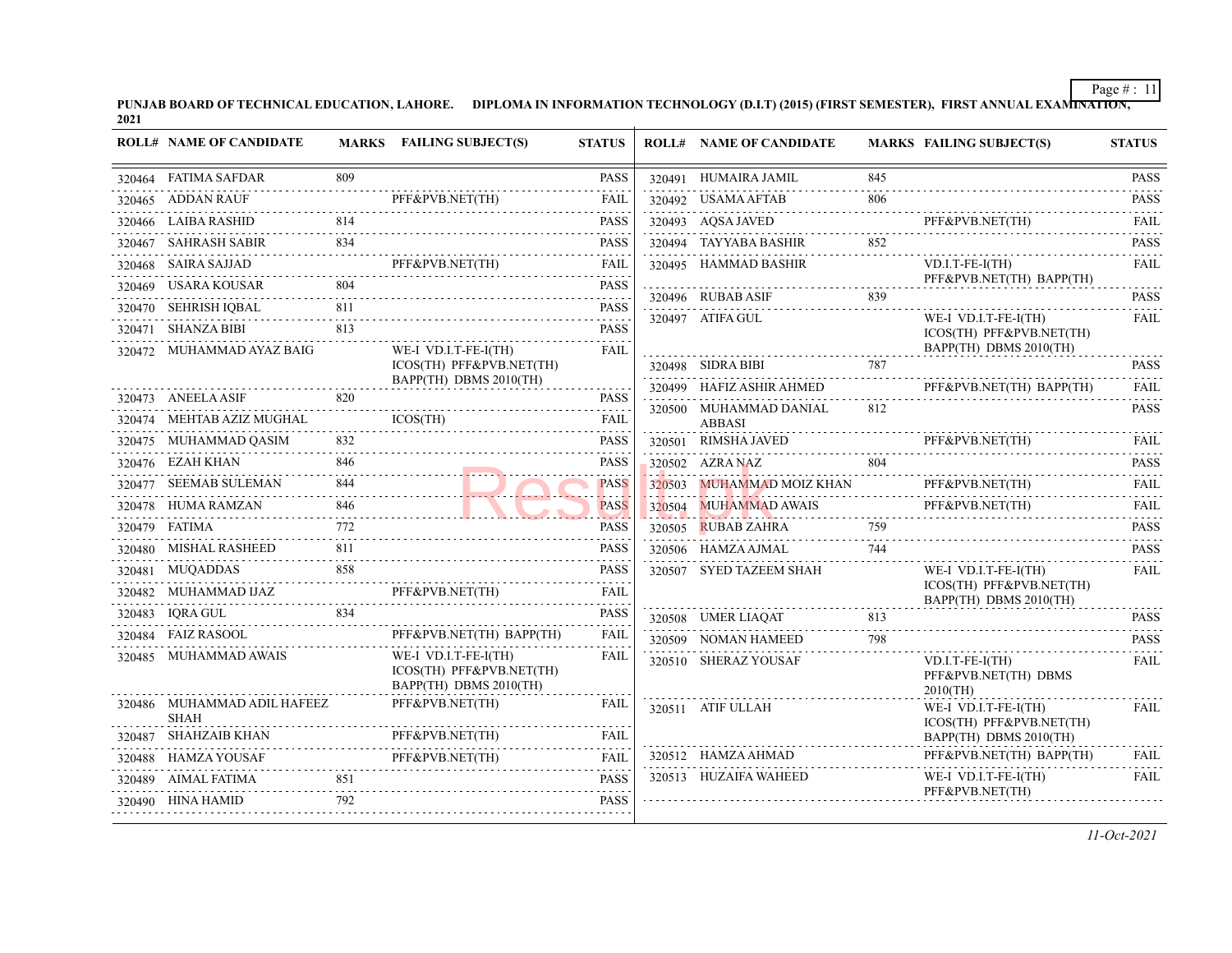PUNJAB BOARD OF TECHNICAL EDUCATION, LAHORE. DIPLOMA IN INFORMATION TECHNOLOGY (D.I.T) (2015) (FIRST SEMESTER), FIRST ANNUAL EXAMI<del>NATION,</del><br>2021

|              | <b>ROLL# NAME OF CANDIDATE</b>           |          | MARKS FAILING SUBJECT(S)                     | <b>STATUS</b>                                                                                                                            | <b>ROLL# NAME OF CANDIDATE</b> | <b>MARKS FAILING SUBJECT(S)</b> | <b>STATUS</b> |
|--------------|------------------------------------------|----------|----------------------------------------------|------------------------------------------------------------------------------------------------------------------------------------------|--------------------------------|---------------------------------|---------------|
|              | 320514 MUHAMMAD AHMED<br><b>SAEED</b>    |          | PFF&PVB.NET(TH)                              | FAIL                                                                                                                                     |                                |                                 |               |
|              | 320515 QURAT UL AIN                      |          | PFF&PVB.NET(TH)                              | FAIL                                                                                                                                     |                                |                                 |               |
|              | 320516 QAISER JAVED                      | 813<br>. |                                              | المناصبات<br><b>PASS</b>                                                                                                                 |                                |                                 |               |
|              | 320517 MUHAMMAD ZEESHAN<br><b>SHAFIQ</b> |          |                                              | <b>ABSENT</b>                                                                                                                            |                                |                                 |               |
| 320518       | WAQAS AHMAD                              |          |                                              | <b>ABSENT</b>                                                                                                                            |                                |                                 |               |
| 320519 FAIZA |                                          | 760      |                                              | <b>PASS</b>                                                                                                                              |                                |                                 |               |
| 320520       | IHSAN ULLAH<br>.                         |          | VD.I.T-FE-I(TH)<br>PFF&PVB.NET(TH) BAPP(TH)  | FAIL                                                                                                                                     |                                |                                 |               |
|              | 320521 DANISH HAMEED<br>EED 749          | 749      |                                              | <b>PASS</b><br>$\frac{1}{2} \left( \frac{1}{2} \right) \left( \frac{1}{2} \right) \left( \frac{1}{2} \right) \left( \frac{1}{2} \right)$ |                                |                                 |               |
|              | 320522 ABDUL RAUF                        | 805      |                                              | <b>PASS</b>                                                                                                                              |                                |                                 |               |
|              | 320523 OSAMA WAHEED                      |          | PFF&PVB.NET(TH)                              | FAIL                                                                                                                                     |                                |                                 |               |
|              | 320524 MUNAWARA-TUL-AIN<br>KAYANI        | .        |                                              | <b>ABSENT</b>                                                                                                                            |                                |                                 |               |
|              | 320525 MUHAMMAD HARIS BIN<br>RIAZ        |          | PFF&PVB.NET(TH)<br>. <mark>.</mark>          | FAIL                                                                                                                                     |                                |                                 |               |
|              | 320526 ABDULLAH                          |          | PFF&PVB.NET(TH)                              | <b>FAIL</b><br><b>.</b>                                                                                                                  |                                |                                 |               |
| 320527       | SHEIKH MUHAMMAD<br>HAIDER                |          | PFF&PVB.NET(TH)                              | <b>FAIL</b>                                                                                                                              |                                |                                 |               |
| 320528       | RIMSHA ALI                               |          | PFF&PVB.NET(TH)<br>$111 \times 10^{10} (11)$ | FAIL                                                                                                                                     |                                |                                 |               |
|              | 320529 HAFIZA AMINA BATOOL 814           |          |                                              | <b>PASS</b>                                                                                                                              |                                |                                 |               |
|              | 320530 MAUSAB BIN MAQSOOD                |          | PFF&PVB.NET(TH)                              | FAIL                                                                                                                                     |                                |                                 |               |
|              | 320531 MUHAMMAD USMAN                    |          | PFF&PVB.NET(TH)                              | FAIL<br>.                                                                                                                                |                                |                                 |               |
|              | 320532 MAHAM IQBAL                       | 791      |                                              | <b>PASS</b><br>$- - - - - - -$                                                                                                           |                                |                                 |               |
|              | 320533 MUHAMMAD ZEESHAN<br><b>SALEEM</b> |          | PFF&PVB.NET(TH)                              | FAIL                                                                                                                                     |                                |                                 |               |
|              | 320534 IQRA MUNIR<br>814                 | 814      |                                              | <b>PASS</b><br>$\omega$ is a second set of $\omega$                                                                                      |                                |                                 |               |
|              | 320535 ADEEL IRSHAD                      |          | PFF&PVB.NET(TH)                              | FAIL                                                                                                                                     |                                |                                 |               |
|              | 320536 HASSAM ALI                        | .        | PFF&PVB.NET(TH)                              | FAIL                                                                                                                                     |                                |                                 |               |
|              | 320537 REHAN SHAHID                      |          | PFF&PVB.NET(TH)                              | FAIL                                                                                                                                     |                                |                                 |               |
|              | 320538 MUHAMMAD UMER JAMIL               |          |                                              | <b>ABSENT</b>                                                                                                                            |                                |                                 |               |

*11-Oct-2021*

Page  $\# : 12$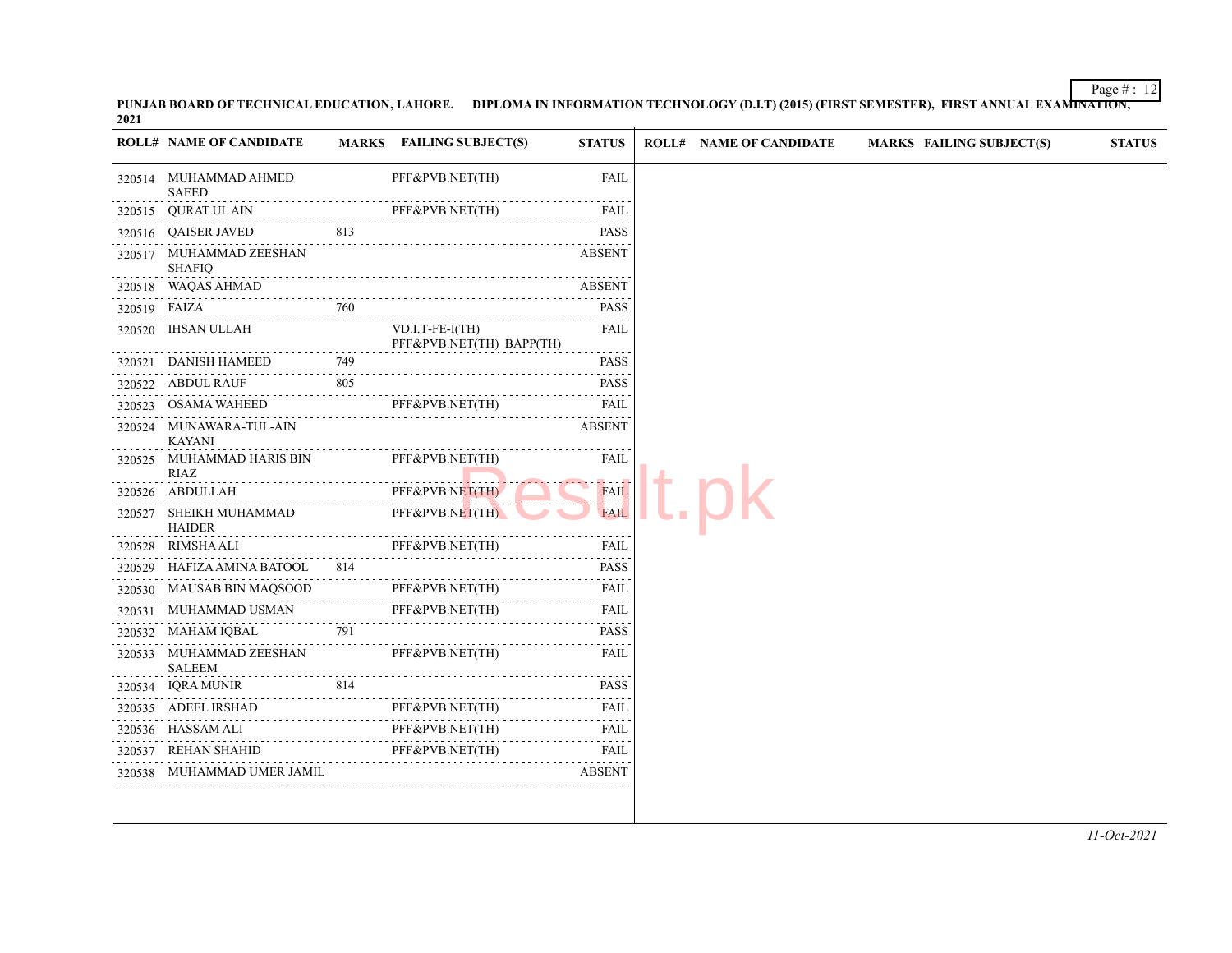PUNJAB BOARD OF TECHNICAL EDUCATION, LAHORE. DIPLOMA IN INFORMATION TECHNOLOGY (D.I.T) (2015) (SECOND SEMESTER), FIRST ANNUAL EXA<del>MINATION,</del><br>2021

|        | <b>ROLL# NAME OF CANDIDATE</b>                                        |                    | MARKS FAILING SUBJECT(S) | <b>STATUS</b>              | <b>ROLL# NAME OF CANDIDATE</b>                                    | <b>MARKS FAILING SUBJECT(S)</b>                                                                                                                                                                                                                                                                                                     | <b>STATUS</b>                                                                                                                                                                                                                                                                                                                                     |
|--------|-----------------------------------------------------------------------|--------------------|--------------------------|----------------------------|-------------------------------------------------------------------|-------------------------------------------------------------------------------------------------------------------------------------------------------------------------------------------------------------------------------------------------------------------------------------------------------------------------------------|---------------------------------------------------------------------------------------------------------------------------------------------------------------------------------------------------------------------------------------------------------------------------------------------------------------------------------------------------|
|        | THE REHMAN COLLEGE, OPP. MUNCIPAL DEGREE COLLEGE                      |                    |                          |                            | 320564 MUHAMMAD MAAZ ALI                                          | $727 + 667 = 1394$                                                                                                                                                                                                                                                                                                                  | <b>PASS</b>                                                                                                                                                                                                                                                                                                                                       |
|        | <b>JARANWALA ROAD,, FAISALABAD</b>                                    |                    |                          |                            | 320565 ASGHAR ALI                                                 | $695 + 633 = 1328$                                                                                                                                                                                                                                                                                                                  | .<br><b>PASS</b>                                                                                                                                                                                                                                                                                                                                  |
|        | 320539 NASIRA TARIQ                                                   | $703 + 732 = 1435$ |                          | <b>PASS</b>                | 320566 ABDUL WAHAB                                                | WEBDEV.(TH)<br>WEBDEV(TH)                                                                                                                                                                                                                                                                                                           | .<br><b>FAIL</b>                                                                                                                                                                                                                                                                                                                                  |
|        | 320540 IQRA ASLAM                                                     | $607 + 623 = 1230$ |                          | <b>PASS</b>                | 320567 MURTAZA AHMAD $724 + 653 = 1377$                           |                                                                                                                                                                                                                                                                                                                                     | <b>PASS</b>                                                                                                                                                                                                                                                                                                                                       |
|        | 320541 MUHAMMAD SUFYAN                                                | $696 + 700 = 1396$ |                          | <b>PASS</b><br>and a state | 320568 MUHAMMAD NAUMAN                                            | VD.I.T-FE-II(SE) GD&A(PR, SE)                                                                                                                                                                                                                                                                                                       | FAIL                                                                                                                                                                                                                                                                                                                                              |
|        | 320542 MUHAMMAD NOUMAN<br><b>LIAOAT</b>                               | $513 + 609 = 1122$ |                          | <b>PASS</b>                |                                                                   | ICNET(PR, SE) PROJECT<br>SA&D(TH, PR, SE) WEBDEV.                                                                                                                                                                                                                                                                                   |                                                                                                                                                                                                                                                                                                                                                   |
|        | 320543 KASHIF SALEEM                                                  |                    | WEBDEV.(TH)              | WEBDEV.(TH) FAIL           |                                                                   | (TH, PR, SE)                                                                                                                                                                                                                                                                                                                        |                                                                                                                                                                                                                                                                                                                                                   |
|        | 320544 MUHAMMAD ASAD                                                  | $553 + 531 = 1084$ |                          | <b>PASS</b>                | 320569 KHALIQ DAD $700 + 648 = 1348$                              |                                                                                                                                                                                                                                                                                                                                     | <b>PASS</b><br>$\frac{1}{2} \left( \begin{array}{ccc} 1 & 0 & 0 & 0 & 0 \\ 0 & 0 & 0 & 0 & 0 \\ 0 & 0 & 0 & 0 & 0 \\ 0 & 0 & 0 & 0 & 0 \\ 0 & 0 & 0 & 0 & 0 \\ 0 & 0 & 0 & 0 & 0 \\ 0 & 0 & 0 & 0 & 0 \\ 0 & 0 & 0 & 0 & 0 \\ 0 & 0 & 0 & 0 & 0 \\ 0 & 0 & 0 & 0 & 0 \\ 0 & 0 & 0 & 0 & 0 \\ 0 & 0 & 0 & 0 & 0 \\ 0 & 0 & 0 & 0 & 0 \\ 0 & 0 & 0$ |
|        | 320545     MUHAMMAD USMAN                                             | $566 + 595 = 1161$ |                          | <b>PASS</b>                | 320570 MUHAMMAD JUNAID $749 + 710 = 1459$<br><b>SARWAR</b>        |                                                                                                                                                                                                                                                                                                                                     | <b>PASS</b>                                                                                                                                                                                                                                                                                                                                       |
|        | 320546 KAINAT MUNIR                                                   | $688 + 751 = 1439$ |                          | <b>PASS</b>                |                                                                   | S A & D(TH)<br>320571 SAQLAIN SHAH SA&D(TH) FAIL SARE CHEER SARE CHEER AND SARE CHEER SARE CHEER AND SARE CHEER SARE CHEER SARE CHEER SARE CHEER SARE CHEER SARE CHEER SARE CHEER SARE CHEER SARE CHEER SARE CHEER SARE CHEER SARE CHEER SARE                                                                                       |                                                                                                                                                                                                                                                                                                                                                   |
|        | 320547 MUHAMMAD HASHAM<br><b>KHAN</b>                                 | $667 + 533 = 1200$ |                          | <b>PASS</b>                | 320572 TAHAWAR MUJTABA $730 + 637 = 1367$                         |                                                                                                                                                                                                                                                                                                                                     | <b>PASS</b><br>.                                                                                                                                                                                                                                                                                                                                  |
|        | 320548 UMAR HAYAT KHAN Fail In First Semester + 512 RL FIRST SEMESTER |                    |                          |                            |                                                                   | 320573 AFRASIYAB ALI $738 + 704 = 1442$                                                                                                                                                                                                                                                                                             | <b>PASS</b><br>$-1 - 1 - 1 - 1$                                                                                                                                                                                                                                                                                                                   |
|        | 320549 TASNEEM KAUSAR $680 + 723 = 1403$                              |                    |                          | <b>PASS</b>                |                                                                   | 320574 ZAIN ULABIDEEN $809 + 769 = 1578$ PASS                                                                                                                                                                                                                                                                                       |                                                                                                                                                                                                                                                                                                                                                   |
|        | 320550 AYESHA JIYA                                                    |                    | WEBDEV.(TH)              | FAIL<br><b>Salary Adam</b> | 320575 UMAR FAROOQ                                                | ICNET(TH) SA&D(TH)<br>WEBDEV.(TH)                                                                                                                                                                                                                                                                                                   | <b>FAIL</b>                                                                                                                                                                                                                                                                                                                                       |
|        | 320551 SUMAIRA KANWAL $653 + 562 = 1215$                              |                    |                          | <b>PASS</b>                | 320576 SAJID MASOOD                                               | GD&A(TH) ICNET(TH)                                                                                                                                                                                                                                                                                                                  | <b>FAIL</b>                                                                                                                                                                                                                                                                                                                                       |
|        | 320552 UZAIR AHMAD                                                    |                    | WEBDEV.(TH)              | <b>FAIL</b>                |                                                                   | SA&D(TH) WEBDEV.(TH)                                                                                                                                                                                                                                                                                                                |                                                                                                                                                                                                                                                                                                                                                   |
|        | 320553 MUHAMMAD UMAIR $663 + 613 = 1276$<br><b>AHMAD</b>              |                    |                          | <b>PASS</b>                | 320577 RAJA MUHAMMAD KAHSIF 741 + 755 = 1496<br>ALI               |                                                                                                                                                                                                                                                                                                                                     | <b>PASS</b>                                                                                                                                                                                                                                                                                                                                       |
|        | 320554 MAFIA ISHAQ                                                    | $622 + 530 = 1152$ |                          | <b>PASS</b>                | 320578 USMAN TUFAIL                                               |                                                                                                                                                                                                                                                                                                                                     | FULL FAIL                                                                                                                                                                                                                                                                                                                                         |
|        | <b>GOVERNMENT TECHNICAL TRAINING INSTITUTE, BLOCK 16 NEAR GHQ</b>     |                    |                          |                            | 320579 MUHAMMAD SOHAIB                                            | $704 + 648 = 1352$<br>AD TAHIR $738 + 709 = 1447$ PASS<br>AD TAHIR $738 + 709 = 1447$                                                                                                                                                                                                                                               | <b>PASS</b>                                                                                                                                                                                                                                                                                                                                       |
|        | HOSPITAL, JOHARABAD (KHUSHAB)                                         |                    |                          |                            | 320580 MUHAMMAD TAHIR                                             | 320580 MUHAMMAD TAHIR $738 + 709 = 1447$ PASS                                                                                                                                                                                                                                                                                       |                                                                                                                                                                                                                                                                                                                                                   |
|        | 320555 TAHIRA KALSOOM                                                 | $809 + 721 = 1530$ |                          | <b>PASS</b>                | 320581 MUHAMMAD AHMAR                                             |                                                                                                                                                                                                                                                                                                                                     | FULL FAIL                                                                                                                                                                                                                                                                                                                                         |
|        | 320556 HAJRA BIBI                                                     | $801 + 753 = 1554$ |                          | <b>PASS</b>                | 320582 MUNAWAR KHATOON $759 + 594 = 1353$                         | AWAR KHATOON 759 + 594 = 1353 PASS                                                                                                                                                                                                                                                                                                  |                                                                                                                                                                                                                                                                                                                                                   |
| 320557 | QURATUL AIN                                                           | $785 + 756 = 1541$ |                          | <b>PASS</b>                |                                                                   | 320583 ASMA BIBI $750 + 639 = 1389$ PASS                                                                                                                                                                                                                                                                                            |                                                                                                                                                                                                                                                                                                                                                   |
|        | 320558 MEHWISH ZIA                                                    |                    | $710 + 675 = 1385$       | <b>PASS</b>                | ${\tt320584} \quad {\tt ANWAR\:KHATOON} \qquad {\tt WEBDEV.(TH)}$ |                                                                                                                                                                                                                                                                                                                                     | FAII.                                                                                                                                                                                                                                                                                                                                             |
|        | 320559 MEHREEN ZAHOOR                                                 | $768 + 748 = 1516$ |                          | <b>PASS</b>                |                                                                   | $758 + 659 = 1417$<br>320585 SAJIDA IQBAL 758 + 659 = 1417                                                                                                                                                                                                                                                                          | <b>PASS</b>                                                                                                                                                                                                                                                                                                                                       |
|        | 320560 SHAZIA PERVEEN $724 + 723 = 1447$ PASS                         |                    |                          | <b>PASS</b>                |                                                                   |                                                                                                                                                                                                                                                                                                                                     | .                                                                                                                                                                                                                                                                                                                                                 |
|        | 320561 MUNEEBA KANWAL                                                 | $777 + 699 = 1476$ |                          | PASS                       |                                                                   | $\begin{tabular}{c} 320586 \hspace{0.2cm} \textbf{MEMOONA BATOOL} \hspace{0.3cm} \textbf{789 + 733 = 1522} \hspace{0.3cm} \textbf{PASS} \\ \textbf{320587 \hspace{0.2cm} SAAD TARIQ} \hspace{0.3cm} \textbf{733 + 656 = 1389} \hspace{0.3cm} \textbf{PASS} \\ \textbf{733 + 656 = 1389} \hspace{0.3cm} \textbf{PASS} \end{tabular}$ |                                                                                                                                                                                                                                                                                                                                                   |
|        | 320562 MUHAMMAD KASHIF KHAN $710 + 677 = 1387$                        |                    |                          | <b>PASS</b>                |                                                                   | $\begin{tabular}{llllllll} \textbf{320588} & HUMAIRA KIRAN & \textbf{708 + 665 = 1373} & \textbf{PASS} \\ \textbf{320589} & TALHA JIAZ & \textbf{WEBDEV.(TH)} & \textbf{FAIL} \end{tabular}$                                                                                                                                        |                                                                                                                                                                                                                                                                                                                                                   |
|        | 320563 TAIMOOR AHMED                                                  | $775 + 712 = 1487$ |                          | <b>PASS</b>                |                                                                   |                                                                                                                                                                                                                                                                                                                                     |                                                                                                                                                                                                                                                                                                                                                   |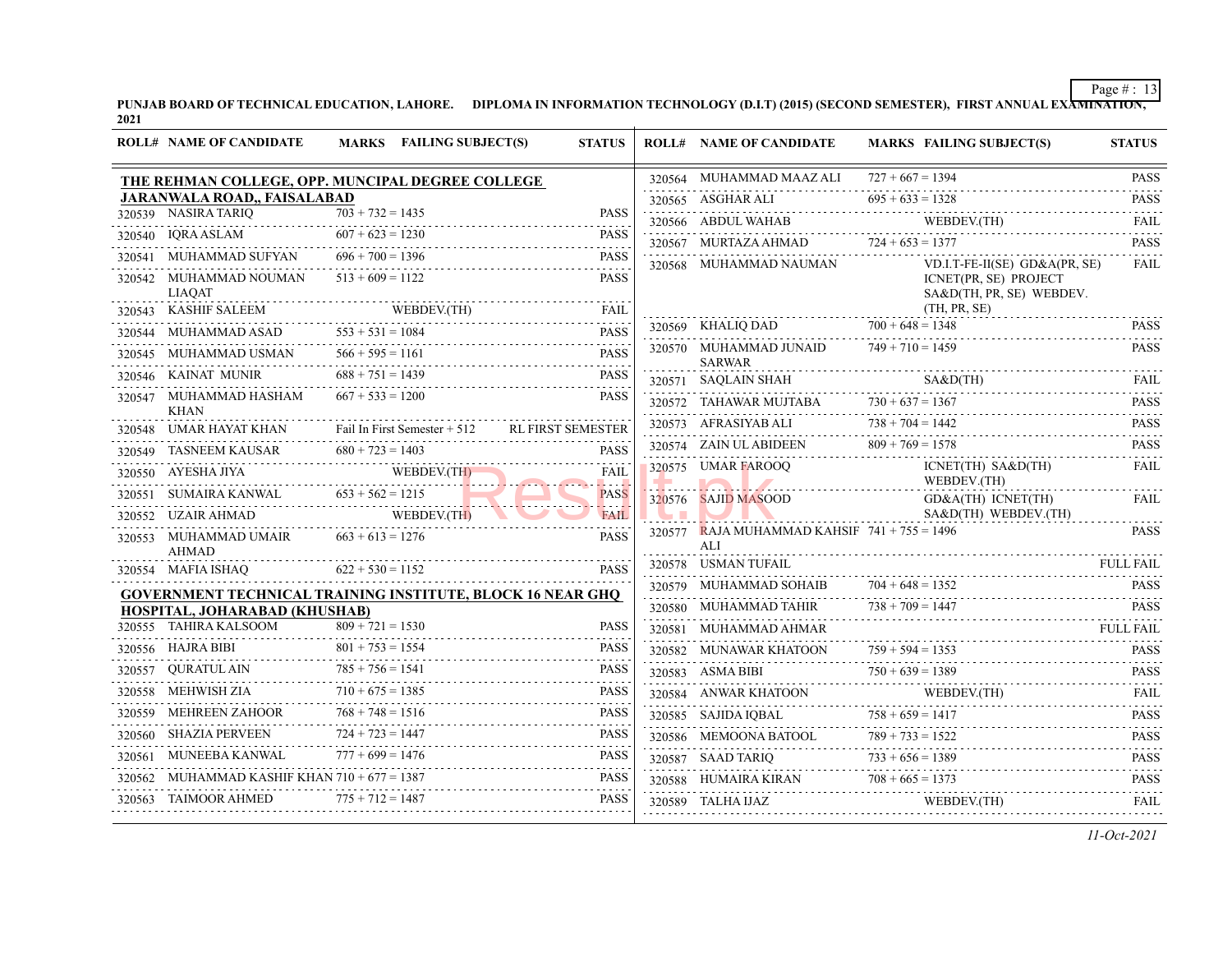PUNJAB BOARD OF TECHNICAL EDUCATION, LAHORE. DIPLOMA IN INFORMATION TECHNOLOGY (D.I.T) (2015) (SECOND SEMESTER), FIRST ANNUAL EXA<del>MINATION,</del><br>2021

|              | <b>ROLL# NAME OF CANDIDATE</b>                                                                                                                                                                                                                                                                                                                                                                                         |                    | MARKS FAILING SUBJECT(S)                                                                                                                                                                                               | <b>STATUS</b>                |             | <b>ROLL# NAME OF CANDIDATE</b>                                      | <b>MARKS FAILING SUBJECT(S)</b>                                                                                                                                                                                                                                                                                                                                                                                             | <b>STATUS</b>             |
|--------------|------------------------------------------------------------------------------------------------------------------------------------------------------------------------------------------------------------------------------------------------------------------------------------------------------------------------------------------------------------------------------------------------------------------------|--------------------|------------------------------------------------------------------------------------------------------------------------------------------------------------------------------------------------------------------------|------------------------------|-------------|---------------------------------------------------------------------|-----------------------------------------------------------------------------------------------------------------------------------------------------------------------------------------------------------------------------------------------------------------------------------------------------------------------------------------------------------------------------------------------------------------------------|---------------------------|
|              | 320590 ASAD MEHMOOD                                                                                                                                                                                                                                                                                                                                                                                                    |                    | GD&A(TH) WEBDEV.(TH)                                                                                                                                                                                                   | FAIL                         |             |                                                                     |                                                                                                                                                                                                                                                                                                                                                                                                                             |                           |
|              | 320591 KHAWAJA MUHAMMAD                                                                                                                                                                                                                                                                                                                                                                                                | $680 + 680 = 1360$ |                                                                                                                                                                                                                        | <b>PASS</b>                  |             |                                                                     | 320617 FARWA WAJID 807 + 757 = 1564 PASS<br>320618 NAYAB FAHIM 774 + 724 = 1498 PASS<br>720618 NAYAB FAHIM 774 + 724 = 1498 PASS                                                                                                                                                                                                                                                                                            |                           |
|              | <b>UMAIR YOUSAF</b><br>320592 AQEEL AKMAL                                                                                                                                                                                                                                                                                                                                                                              |                    | L GD&A(TH) WEBDEV(TH) FAIL                                                                                                                                                                                             |                              |             |                                                                     | ICNET(TH) SA&D(TH)<br>WEBDEV.(TH)                                                                                                                                                                                                                                                                                                                                                                                           | FAIL                      |
|              | 320593 HAFIZ MUHAMMAD USMAN W                                                                                                                                                                                                                                                                                                                                                                                          |                    | WEBDEV.(TH)                                                                                                                                                                                                            | FAIL                         |             |                                                                     |                                                                                                                                                                                                                                                                                                                                                                                                                             |                           |
|              | 320594 NADEEM IQBAL                                                                                                                                                                                                                                                                                                                                                                                                    |                    | GD&A(TH) WEBDEV.(TH) FAIL                                                                                                                                                                                              | FAIL                         |             |                                                                     | $\begin{tabular}{c} 320620 \quad REZWAN \qquad \qquad \text{WebDEC}(\text{TH}) \qquad \qquad \text{FAIL} \\ \hline 320621 \quad NAZEEM ANWAR \qquad \qquad 690 + 613 = 1303 \qquad \qquad \text{PASS} \\ \end{tabular}$                                                                                                                                                                                                     |                           |
|              | 320595 MUHAMMAD FAISAL GD&A(TH) WEBDEV.(TH) FAIL                                                                                                                                                                                                                                                                                                                                                                       |                    |                                                                                                                                                                                                                        |                              |             |                                                                     | 320622 OSAMA BIN JAVED WEBDEV.(TH) FAIL                                                                                                                                                                                                                                                                                                                                                                                     |                           |
|              | 320596 MUHAMMAD ALI $690 + 674 = 1364$                                                                                                                                                                                                                                                                                                                                                                                 |                    |                                                                                                                                                                                                                        | <b>PASS</b>                  |             |                                                                     | 320623 FATIMA GULZAR WEBDEV.(TH)                                                                                                                                                                                                                                                                                                                                                                                            | FAIL                      |
|              | 320597 MUHAMMAD                                                                                                                                                                                                                                                                                                                                                                                                        |                    | WEBDEV.(TH)                                                                                                                                                                                                            | FAIL                         |             |                                                                     | PUNJAB COMPUTER COLLEGE, RAILWAY SOCIETY PLAZA 43 ALLAMA                                                                                                                                                                                                                                                                                                                                                                    |                           |
|              | SHUAIB-UR-REHMAN SHAH<br>320598 MUHAMMAD ARBAB                                                                                                                                                                                                                                                                                                                                                                         |                    | WEBDEV.(TH)                                                                                                                                                                                                            | <b>FAIL</b>                  |             | <b>IQBAL ROAD, LAHORE</b><br>320624 MUHAMMAD ZAHID                  |                                                                                                                                                                                                                                                                                                                                                                                                                             |                           |
|              | <b>SHAHID</b>                                                                                                                                                                                                                                                                                                                                                                                                          |                    |                                                                                                                                                                                                                        |                              |             |                                                                     | ICNET(TH) WEBDEV.(TH)                                                                                                                                                                                                                                                                                                                                                                                                       | <b>FAIL</b>               |
|              | 320599 MUHAMMAD ALI $678 + 646 = 1324$ PASS                                                                                                                                                                                                                                                                                                                                                                            |                    |                                                                                                                                                                                                                        | <b>PASS</b>                  |             | 320625 MUHAMMAD KSHIF AKBAR $688 + 712 = 1400$                      |                                                                                                                                                                                                                                                                                                                                                                                                                             | <b>PASS</b>               |
|              | 320600 SAQIB MUNIR $696 + 630 = 1326$ PASS                                                                                                                                                                                                                                                                                                                                                                             |                    |                                                                                                                                                                                                                        |                              |             |                                                                     | $\begin{tabular}{c} 320626 & {\bf ASMA} & \hspace{0.1cm} {\bf WEBDEV(TH)} & \hspace{0.1cm} {\bf FAIL} \\ 320627 & {\bf AMINA} & \hspace{0.1cm} 797 + 733 = 1530 & \hspace{0.1cm} {\bf PASS} \\ \end{tabular}$                                                                                                                                                                                                               |                           |
|              | 320601 AMJAD HUSSAIN GD&A(TH) WEBDEV.(TH) FAIL                                                                                                                                                                                                                                                                                                                                                                         |                    |                                                                                                                                                                                                                        | FAIL                         |             |                                                                     |                                                                                                                                                                                                                                                                                                                                                                                                                             |                           |
|              | 320602 HAMID SULTAN $771 + 685 = 1456$                                                                                                                                                                                                                                                                                                                                                                                 |                    |                                                                                                                                                                                                                        | <b>PASS</b>                  |             |                                                                     | $320628$ SAJJAD SAJID<br>$320629$ NMSHA<br>$794 + 715 = 1509$ PASS<br>PASS                                                                                                                                                                                                                                                                                                                                                  |                           |
|              | 320603 SYED UMAIR ABBAS $758 + 683 = 1441$ PASS                                                                                                                                                                                                                                                                                                                                                                        |                    |                                                                                                                                                                                                                        | and the state<br><b>PASS</b> |             |                                                                     |                                                                                                                                                                                                                                                                                                                                                                                                                             |                           |
|              | 320604 MUHAMMAD ASAD BILAL WEBDEV. (TH) FAIL (No Chance)                                                                                                                                                                                                                                                                                                                                                               |                    |                                                                                                                                                                                                                        |                              | 320630 ADIL |                                                                     |                                                                                                                                                                                                                                                                                                                                                                                                                             |                           |
|              | 320605 SALEEM SHEHZAD                                                                                                                                                                                                                                                                                                                                                                                                  |                    | ل المستخدم العصد المستخدم المستخدم المستخدم المستخدم المستخدم المستخدم المستخدم المستخدم المستخدم ال<br>المستخدم المستخدم المستخدم المستخدم المستخدم المستخدم المستخدم المستخدم المستخدم المستخدم المستخدم المستخدم ال | <b>ABSENT</b>                |             | 320631 MUHAMMAD SUFYAN                                              | VD.I.T-FE-II(SE) $GD&A(PR, SE)$<br>ICNET(PR, SE) PROJECT                                                                                                                                                                                                                                                                                                                                                                    | FAIL                      |
|              | $\begin{tabular}{ll} \textbf{32060} & \textbf{NASEM ABBAS} & \textbf{WEBDEV(TH)} & \textbf{FAIL} \\ \textbf{132060} & \textbf{NASEM ABBAS} & \textbf{WEBDEV(TH)} \\ \end{tabular}$                                                                                                                                                                                                                                     |                    |                                                                                                                                                                                                                        |                              |             |                                                                     | SA&D(PR, SE) WEBDEV.(TH,                                                                                                                                                                                                                                                                                                                                                                                                    |                           |
|              | 320607 MUHAMMAD ZAIN ALI WEBDEV.(TH) FAIL (No Chance)                                                                                                                                                                                                                                                                                                                                                                  |                    |                                                                                                                                                                                                                        |                              |             |                                                                     | $PR, SE$<br>$320632$ SAIRA BATOOL $778 + 668 = 1446$ PASS<br>$778 + 668 = 1446$ PASS                                                                                                                                                                                                                                                                                                                                        |                           |
|              | $\begin{tabular}{c c c c c} \multicolumn{2}{c }{320608} \multicolumn{2}{c }{NORAIZ} & \multicolumn{2}{c }{648 + 654 = 1302} & \multicolumn{2}{c }{PASS} \\ \multicolumn{2}{c }{320609} \multicolumn{2}{c }{WILADAT HUSSAIN} & \multicolumn{2}{c }{GD&A(TH)} \multicolumn{2}{c }{WEBDEV(TH)} & \multicolumn{2}{c }{FAIL} \\ \multicolumn{2}{c }{320609} \multicolumn{2}{c }{WILADAT HUSSAIN} & \multicolumn{2}{c }{GD&$ |                    |                                                                                                                                                                                                                        |                              |             |                                                                     |                                                                                                                                                                                                                                                                                                                                                                                                                             | <b>PASS</b>               |
|              |                                                                                                                                                                                                                                                                                                                                                                                                                        |                    |                                                                                                                                                                                                                        |                              |             |                                                                     | 320633 ASHFAQ ALI SHEIKH $747 + 683 = 1430$                                                                                                                                                                                                                                                                                                                                                                                 |                           |
|              |                                                                                                                                                                                                                                                                                                                                                                                                                        |                    |                                                                                                                                                                                                                        | <b>PASS</b>                  |             |                                                                     | 320634 MUHAMMAD USMAN $749 + 624 = 1373$ PASS<br>$790 + 662 = 1452$                                                                                                                                                                                                                                                                                                                                                         |                           |
|              |                                                                                                                                                                                                                                                                                                                                                                                                                        |                    | SHOAIB $744 + 678 = 1422$ PASS                                                                                                                                                                                         | PASS                         |             | 320635 KIRAN SHAHZADI<br>320636 MUHAMMAD MUJAHID $665 + 592 = 1257$ | 320635 KIRAN SHAHZADI $790 + 662 = 1452$ PASS                                                                                                                                                                                                                                                                                                                                                                               |                           |
|              |                                                                                                                                                                                                                                                                                                                                                                                                                        |                    |                                                                                                                                                                                                                        |                              |             |                                                                     |                                                                                                                                                                                                                                                                                                                                                                                                                             | <b>PASS</b>               |
|              | $\begin{tabular}{c c c c c c c c c} \hline 320612 & MUKHTAR AHMAD & 710 + 652 = 1362 & \text{PASS} \\ 320613 & ALI ABBAS & \text{WEBDEV.(TH)} & \text{FAIL(No Chance)} \\ \hline \end{tabular}$                                                                                                                                                                                                                        |                    |                                                                                                                                                                                                                        |                              |             |                                                                     | $706 + 691 = 1397$<br>320637 KHADIJA KHALIL $706 + 691 = 1397$ PASS                                                                                                                                                                                                                                                                                                                                                         |                           |
|              | IT ACADEMY, PAF BASE ABID MAJEED ROAD,, LAHORE                                                                                                                                                                                                                                                                                                                                                                         |                    |                                                                                                                                                                                                                        |                              |             |                                                                     |                                                                                                                                                                                                                                                                                                                                                                                                                             | <b>FAIL</b><br>1.11111111 |
| 320614 SOBIA |                                                                                                                                                                                                                                                                                                                                                                                                                        |                    |                                                                                                                                                                                                                        | <b>PASS</b>                  |             |                                                                     | $\begin{tabular}{llllll} \multicolumn{2}{l}{{320638} } &{{BASIT ALL}} & $\multicolumn{2}{l}{GD&A(TH) WEBDEV(TH)}\\ & & $\multicolumn{2}{l}{320639} & $\multicolumn{2}{l}{SHAHZAIB AHMAD}$ & $\multicolumn{2}{l}{681+605=1286} \\ & & $\multicolumn{2}{l}{320639} & $\multicolumn{2}{l}{SHAHZAIB AHMAD}$ & $\multicolumn{2}{l}{681+605=1286} \\ & & $\multicolumn{2}{l}{320639} & $\multicolumn{2}{l}{HHAHZAIB AHMAD}$ & $\$ | <b>PASS</b>               |
|              | $320614$ SOBIA $717 + 677 = 1394$ PASS                                                                                                                                                                                                                                                                                                                                                                                 |                    |                                                                                                                                                                                                                        | <b>PASS</b>                  |             |                                                                     | 320640 IKRAM ULLAH $592 + 591 = 1183$                                                                                                                                                                                                                                                                                                                                                                                       | <b>PASS</b>               |
|              | 320615 GULSHAN SHAHZADI $728 + 665 = 1393$ PAS<br>320616 FAISAL FRANCIS                                                                                                                                                                                                                                                                                                                                                |                    |                                                                                                                                                                                                                        |                              |             | 320641 MUHAMMAD RAHEEM $775 + 619 = 1394$                           | 320641 MUHAMMAD RAHEEM 775 + 619 = 1394 PASS                                                                                                                                                                                                                                                                                                                                                                                |                           |
|              |                                                                                                                                                                                                                                                                                                                                                                                                                        |                    |                                                                                                                                                                                                                        |                              |             | 320642 MAHAD MAQBOOL $714 + 758 = 1472$                             |                                                                                                                                                                                                                                                                                                                                                                                                                             | <b>PASS</b>               |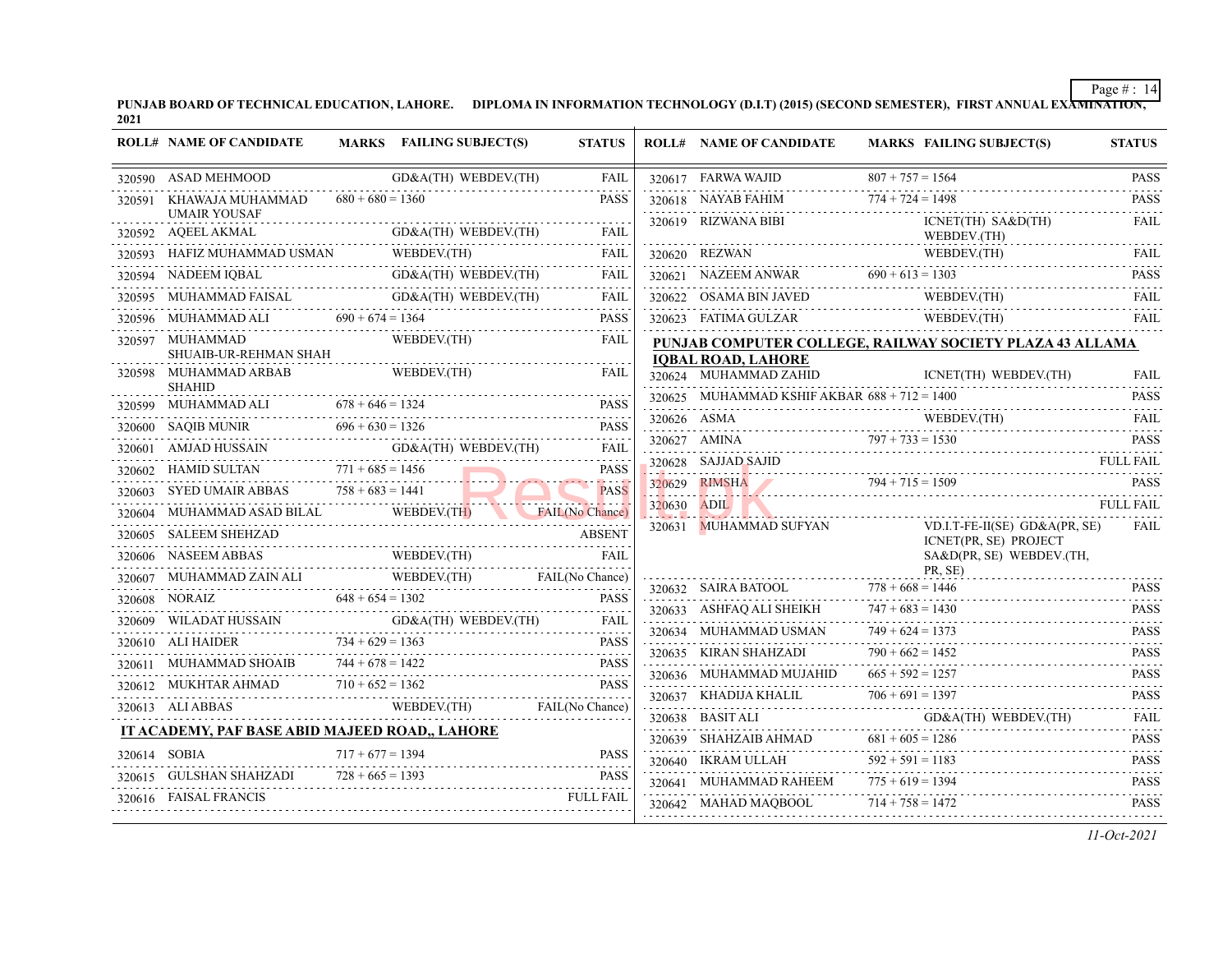PUNJAB BOARD OF TECHNICAL EDUCATION, LAHORE. DIPLOMA IN INFORMATION TECHNOLOGY (D.I.T) (2015) (SECOND SEMESTER), FIRST ANNUAL EXA<del>MINATION,</del><br>2021

|        | <b>ROLL# NAME OF CANDIDATE</b>                  |                         | MARKS FAILING SUBJECT(S)                                     | <b>STATUS</b>                                                                                                                                                                               |        | <b>ROLL# NAME OF CANDIDATE</b>                               | <b>MARKS FAILING SUBJECT(S)</b>                             | <b>STATUS</b>               |
|--------|-------------------------------------------------|-------------------------|--------------------------------------------------------------|---------------------------------------------------------------------------------------------------------------------------------------------------------------------------------------------|--------|--------------------------------------------------------------|-------------------------------------------------------------|-----------------------------|
|        | 320643 MUHAMMAD SHAHZAIB $678 + 669 = 1347$     |                         |                                                              | <b>PASS</b>                                                                                                                                                                                 |        | 320665 FARHAT YASMEEN                                        | ICNET(TH) SA&D(TH)<br>WEBDEV.(TH)                           | <b>FAIL</b>                 |
|        | 320644 IRTIZA NAEEM                             |                         | WEBDEV.(TH)                                                  | FAIL                                                                                                                                                                                        |        |                                                              | $817 + 749 = 1566$                                          | <b>PASS</b>                 |
|        |                                                 |                         | SOCIETY COLLEGE OF COMPUTER SCIENCES., 5-JAHANGIR ROAD, GUNJ |                                                                                                                                                                                             |        | 320667 IRAM NIAZI                                            | $799 + 734 = 1533$                                          | <b>PASS</b>                 |
|        | MUGHALPURA, LAHORE<br>320645 MOMNA ZULFIQAR     | $795 + 734 = 1529$      |                                                              | <b>PASS</b>                                                                                                                                                                                 |        | 320668 TAHIRA BIBI                                           | $805 + 743 = 1548$                                          | $-1 - 1 - 1$<br><b>PASS</b> |
|        |                                                 |                         | THE BRAINS COLLEGE OF INFORMATION TECHNOLOGY & HARDWARE      |                                                                                                                                                                                             |        | 320669 ATIOA ABID                                            | $765 + 742 = 1507$                                          | .<br><b>PASS</b>            |
|        | <b>ENGINEERING, 26 QUEENS ROAD, LAHORE</b>      |                         |                                                              |                                                                                                                                                                                             |        | 320670 FARIHA YASMEEN                                        | ICNET(TH) SA&D(TH)                                          | .<br><b>FAIL</b>            |
|        | 320646 ZEESHAN ABDUL WAHID                      |                         | ICNET(TH) SA&D(TH)                                           | <b>FAIL</b>                                                                                                                                                                                 |        | 320671 SHIZA YOUSAF                                          | $854 + 818 = 1672$                                          | <b>PASS</b>                 |
|        | 320647 HAMID RAZA                               | $841 + 719 = 1560$      |                                                              | <b>PASS</b><br>2.2.2.2.2                                                                                                                                                                    |        | 320672 AASMA KHAN                                            | $782 + 749 = 1531$                                          | <b>PASS</b>                 |
| 320648 | <b>FOUZIA RASHEED</b>                           | $789 + 776 = 1565$      |                                                              | <b>PASS</b><br>.                                                                                                                                                                            |        | 320673 ZAHRA AHMAD                                           | $803 + 768 = 1571$                                          | .<br><b>PASS</b>            |
|        | HAFIZ MUHAMMAD ANEES $769 + 733 = 1502$         |                         |                                                              | <b>PASS</b>                                                                                                                                                                                 |        | 320674 AKHIRAN GUL                                           | $744 + 726 = 1470$                                          | .<br><b>PASS</b>            |
|        | 320650 MUZZAMAL SHEHZAD                         | $792 + 784 = 1576$      |                                                              | <b>PASS</b>                                                                                                                                                                                 |        |                                                              | PRIME COLLEGE OF INFORMATION TECHNOLOGY,, 05-SHAFI TOWN,    |                             |
|        | 320651 JUNAID IQBAL MIR                         |                         | WEBDEV.(TH)                                                  | FAIL<br>.                                                                                                                                                                                   |        | SHAHBAZAPUR ROAD,, RAHIM YAR KHAN                            |                                                             |                             |
|        | 320652 ABDUL SAMAD MUFID                        | $760 + 744 = 1504$      |                                                              | <b>PASS</b>                                                                                                                                                                                 |        | 320675 FAISAL JAMIL                                          | $716 + 680 = 1396$                                          | <b>PASS</b>                 |
|        |                                                 |                         | <b>GOVERNMENT COLLEGE OF TECHNOLOGY FOR WOMEN,, LAYYAH</b>   |                                                                                                                                                                                             |        |                                                              |                                                             | FAIL<br>.                   |
|        | 320653 MISBAH SAFDAR                            | $825 + 815 = 1640$      |                                                              | <b>PASS</b>                                                                                                                                                                                 | 320677 | <b>SAIMA CHUDHARY</b>                                        | $763 + 759 = 1522$                                          | <b>PASS</b><br>.            |
|        | 320654 TANZEELA RAMZAN                          | $787 + 767 = 1554$      |                                                              | <b>PASS</b>                                                                                                                                                                                 | 320678 | <b>NAVEED AHMED</b>                                          | $725 + 696 = 1421$                                          | <b>PASS</b>                 |
| 320655 | RIDA ABBAS                                      | $806 + 815 = 1621$      |                                                              | <b>PASS</b>                                                                                                                                                                                 |        | 320679 YASEEN BAIG                                           | $732 + 682 = 1414$                                          | <b>PASS</b><br>.            |
|        | 320656 MAHEEN MASOOR                            | $729 + 724 = 1453$      |                                                              | .<br><b>PASS</b>                                                                                                                                                                            |        | 320680 NADIR SHAH                                            | $726 + 764 = 1490$                                          | <b>PASS</b>                 |
|        | 320657 SONIA KANWAL                             | $822 + 762 = 1584$      |                                                              | <b>PASS</b>                                                                                                                                                                                 |        |                                                              | <b>GOVERNMENT COLLEGE OF TECHNOLOGY, FAROOQ-E-AZAM ROAD</b> |                             |
|        |                                                 |                         | GOVERNMENT VOCATIONAL TRAINING INSTITUTE FOR WOMEN (ABAD),   |                                                                                                                                                                                             |        | <b>NEAR SHAMSABAD, RAWALPINDI</b><br>320681 MUZAMMIL RASHEED | $724 + 674 = 1398$                                          | <b>PASS</b>                 |
|        |                                                 |                         | NEAR RAILWAY CROSSING, KUNDIAN LINK ROAD, SULTAN TOWN,       |                                                                                                                                                                                             |        | 320682 AMEER HAMZA KIYANI                                    | $786 + 717 = 1503$                                          | <b>PASS</b>                 |
|        | WANDHI GHUNDWALI, MIANWALI<br>320658 FASIHA GUL | $826 + 770 = 1596$      |                                                              | <b>PASS</b>                                                                                                                                                                                 |        | 320683 KISHWAR ARIF                                          |                                                             | .<br><b>PASS</b>            |
|        | 320659 NOOR UL AIN                              | $790 + 757 = 1547$      |                                                              | <b>PASS</b>                                                                                                                                                                                 |        | 320684 ZAREENA BIBI                                          | $092 + 601 = 1353$                                          | <b>ABSENT</b>               |
| 320660 | KOMAL IOBAL                                     | $795 + 760 = 1555$      |                                                              | $\mathcal{L}^{\mathcal{A}}\left( \mathcal{L}^{\mathcal{A}}\left( \mathcal{L}^{\mathcal{A}}\right) \right) =\mathcal{L}^{\mathcal{A}}\left( \mathcal{L}^{\mathcal{A}}\right)$<br><b>PASS</b> |        | 320685 IQRA PERVAIZ $690 + 628 = 1318$                       |                                                             | <b>PASS</b>                 |
|        | 320661 UZMA NOUREEN                             | .<br>$826 + 806 = 1632$ |                                                              | <b>PASS</b>                                                                                                                                                                                 |        | 320686 BENISH KALEEM                                         | GD&A(TH) WEBDEV.(TH)                                        | <b>FAIL</b>                 |
|        | 320662 SHAZMAH GUL                              | $764 + 729 = 1493$      |                                                              | <b>PASS</b>                                                                                                                                                                                 | 320687 | MUHAMMAD KHALID TAJ                                          |                                                             | <b>ABSENT</b>               |
| 320663 | SEHRISH JABEEN                                  | $768 + 772 = 1540$      |                                                              | <b>PASS</b>                                                                                                                                                                                 |        | 320688 HASSAN PASHA                                          | $737 + 668 = 1405$                                          |                             |
|        | 320664 MARIA GHAFOOR                            | $812 + 766 = 1578$      |                                                              | <b>PASS</b>                                                                                                                                                                                 | 320689 | ZEESHAN FAROOQ                                               | HASSAN PASHA $737 + 668 = 1405$ PASS<br>WEBDEV.(TH)         | FAIL                        |
|        |                                                 |                         |                                                              |                                                                                                                                                                                             |        | 320690 MUHAMMAD AWAIS ABBASI                                 | WEBDEV.(TH)                                                 | <b>FAIL</b>                 |
|        |                                                 |                         |                                                              |                                                                                                                                                                                             |        |                                                              |                                                             |                             |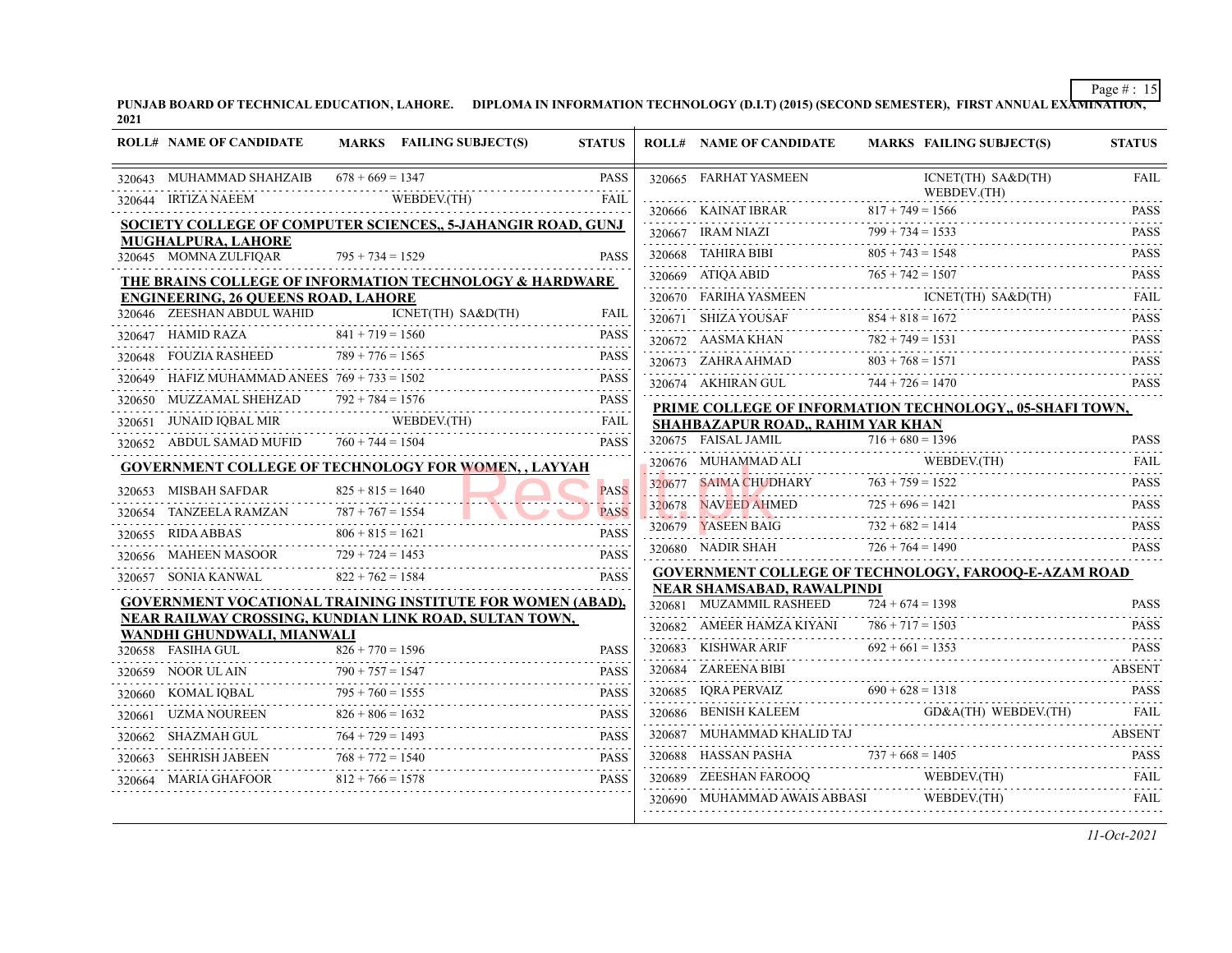PUNJAB BOARD OF TECHNICAL EDUCATION, LAHORE. DIPLOMA IN INFORMATION TECHNOLOGY (D.I.T) (2015) (SECOND SEMESTER), FIRST ANNUAL EXA<del>MINATION,</del><br>2021

| <b>ROLL# NAME OF CANDIDATE</b>                               |                    | MARKS FAILING SUBJECT(S)                                                  | <b>STATUS</b>              | <b>ROLL# NAME OF CANDIDATE</b>                  |                    | <b>MARKS FAILING SUBJECT(S)</b>                                 | <b>STATUS</b>    |
|--------------------------------------------------------------|--------------------|---------------------------------------------------------------------------|----------------------------|-------------------------------------------------|--------------------|-----------------------------------------------------------------|------------------|
| 320691 MOHSIN AKHTAR                                         |                    | SA&D(TH) WEBDEV.(TH)                                                      | <b>FAIL</b>                | 320715 SAMEER ALI                               |                    | WE-II VD.I.T-FE-II(TH)<br>GD&A(TH, PR) ICNET(TH, PR)            | <b>FAIL</b>      |
| <b>BAZAR,, RAWALPINDI</b>                                    |                    | GOVERNMENT INSTITUTE OF INFORMATION TECHNOLOGY, KOHATI                    |                            |                                                 |                    | PROJECT SA&D(TH, PR, SE)<br>WEBDEV.(TH, PR)                     |                  |
| 320692 RAJA KHAYAM TAUQIR                                    |                    | ICNET(TH)                                                                 | <b>FAIL</b>                | 320716 AFTAB HASSAN                             |                    | WE-II VD.I.T-FE-II(TH)                                          | FAIL             |
| AMZAN $675 + 594 = 1269$<br>320693 FARAZ RAMZAN              |                    |                                                                           | <b>PASS</b>                |                                                 |                    | GD&A(TH) ICNET(TH)                                              |                  |
| 320694 ZAHRA ASHIQ                                           |                    | $ICNET(TH)$ $SA&D(TH)$                                                    | <b>FAIL</b><br>2.2.2.2.2.1 | 320717 TALHA QURASHI                            |                    | SA&D(TH) WEBDEV.(TH)<br>ICNET(TH)                               | FAII.            |
| 320695 MOHAMMAD BILAL MAJID                                  |                    | S A & D(SE)                                                               | <b>FAIL</b><br>.           | 320718 TAIMOOR KHAN                             |                    | WE-II VD.I.T-FE-II(TH)                                          | <b>FAIL</b>      |
|                                                              |                    | 320696 AREEJ SHAFIQ $724 + 689 = 1413$                                    | <b>PASS</b>                |                                                 |                    | GD&A(TH, PR) ICNET(TH, PR)                                      |                  |
| 320697 SARROSH ATIQ                                          |                    | SA&D(TH) WEBDEV.(TH)                                                      | <b>FAIL</b><br>.           |                                                 |                    | PROJECT SA&D(TH, PR, SE)<br>WEBDEV.(TH, PR)                     |                  |
| 320698 MUHAMMAD FAIZAN KHAN $680 + 662 = 1342$               |                    |                                                                           | <b>PASS</b>                | 320719 JUNAID IQBAL $722 + 690 = 1412$          |                    |                                                                 | <b>PASS</b>      |
| 320699 HABIB ULLAH                                           |                    | $ICNET(TH)$ $SAgD(SE)$<br>WEBDEV.(TH)                                     | <b>FAIL</b>                | 320720 HASSAN MUKHTAR RAJPUT $759 + 759 = 1518$ |                    |                                                                 | PASS             |
|                                                              |                    | 320700 BILAL ZAFRAN SA&D(SE)                                              | <b>FAIL</b>                | 320721 HASNAIN ALI                              | $736 + 702 = 1438$ |                                                                 | <b>PASS</b><br>. |
| 320701 FARIHA AFTAB                                          |                    | 320701 FARIHA AFTAB 695 + 708 = 1403 PASS                                 | <b>PASS</b>                |                                                 |                    | 320722 HAMZA IKHLAQ $693 + 656 = 1349$                          | <b>PASS</b><br>. |
| 320702 AZEEM HAIDER                                          | $655 + 629 = 1284$ |                                                                           | <b>PASS</b>                | 320723 MUHAMMAD UMAIR                           | $724 + 692 = 1416$ |                                                                 | <b>PASS</b>      |
| 320703 KHAIS REHMAN $819 + 799 = 1618$                       |                    |                                                                           | <b>PASS</b>                | <b>MUZAFFAR</b><br>320724 UMAIR KHAN            | $731 + 649 = 1380$ |                                                                 | <b>PASS</b>      |
| 20704 ALINA ANWAAR $740 + 723 = 1463$<br>320704 ALINA ANWAAR |                    |                                                                           | .<br><b>PASS</b>           |                                                 |                    | $702 + 648 = 1350$                                              |                  |
| $\text{DALI}$ $716 + 626 = 1342$<br>320705 AHMED ALI         |                    |                                                                           | PASS                       | 320726 ALI RAZA                                 | $709 + 661 = 1370$ | 320725 MUHAMMAD SAQIB $702 + 648 = 1350$ PASS                   | <b>PASS</b>      |
| 320706 MUHAMMAD BILAL                                        |                    | WE-II VD.I.T-FE-II(TH)                                                    | FAIL                       | 320727 JAHANGIR HASSAN                          | $720 + 693 = 1413$ |                                                                 | <b>PASS</b>      |
| <b>LIAOUAT</b>                                               |                    | GD&A(TH, PR) ICNET(TH, PR)<br>PROJECT SA&D(TH, PR, SE)<br>WEBDEV.(TH, PR) |                            | 320728 SHAHAB MUHAMMAD<br><b>KHAN</b>           | $723 + 681 = 1404$ |                                                                 | <b>PASS</b>      |
|                                                              |                    | 320707 IBRAHIM NOZEEF $620 + 610 = 1230$ PASS                             | <b>PASS</b>                | 320729 UMAIR JELANI                             | $794 + 718 = 1512$ |                                                                 | <b>PASS</b>      |
| 320708 TAIMOOR ALTAF                                         | $620 + 618 = 1238$ |                                                                           | <b>PASS</b>                |                                                 |                    | 320730 SANA ULLAH GD&A(TH, PR) PROJECT SA&D(TH) WEBDEV.(TH, PR) | FAIL             |
| 320709 MUHAMMAD HAMZA<br><b>MAYMOON</b>                      | $663 + 663 = 1326$ |                                                                           | <b>PASS</b>                | 320731 FARASAT IMTIAZ $719 + 658 = 1377$        |                    |                                                                 | <b>PASS</b>      |
| 320710 ABDUL REHMAN CHEEMA ICNET(TH) SA&D(SE)                |                    | ICNEI(1H) SAGD(SE)                                                        | FAIL                       | 320732 JAMSHAID HAIDER ABBAS $735 + 688 = 1423$ |                    |                                                                 | <b>PASS</b>      |
| 320711 MUHAMMAD SAAD $703 + 761 = 1464$                      |                    |                                                                           | <b>PASS</b>                | 320733 ZEESHAN AHMED                            | $794 + 709 = 1503$ |                                                                 | <b>PASS</b>      |
| 320712 SYED DANYAL ARSHAD                                    |                    | 20712 SYED DANYAL ARSHAD ICNET(TH) FAIL FAIL                              | <b>FAIL</b>                | 320734 SYED ASIM RAZA KAZMI                     |                    |                                                                 | <b>ABSENT</b>    |
| 320713 SABA NAZ                                              |                    | PROJECT                                                                   | <b>FAIL</b>                |                                                 |                    | 320735 AKHMAD NAWAZ SA&D(TH) WEBDEV.(TH)                        | FAII.            |
|                                                              |                    | 320714 SYED RAUF $651 + 685 = 1336$                                       | <b>PASS</b>                | 320736 HAMZA JAVED HASHMI                       | $681 + 665 = 1346$ |                                                                 | <b>PASS</b>      |
|                                                              |                    |                                                                           |                            | 320737 SHERAZ SHABBIR                           | $680 + 665 = 1345$ |                                                                 | <b>PASS</b>      |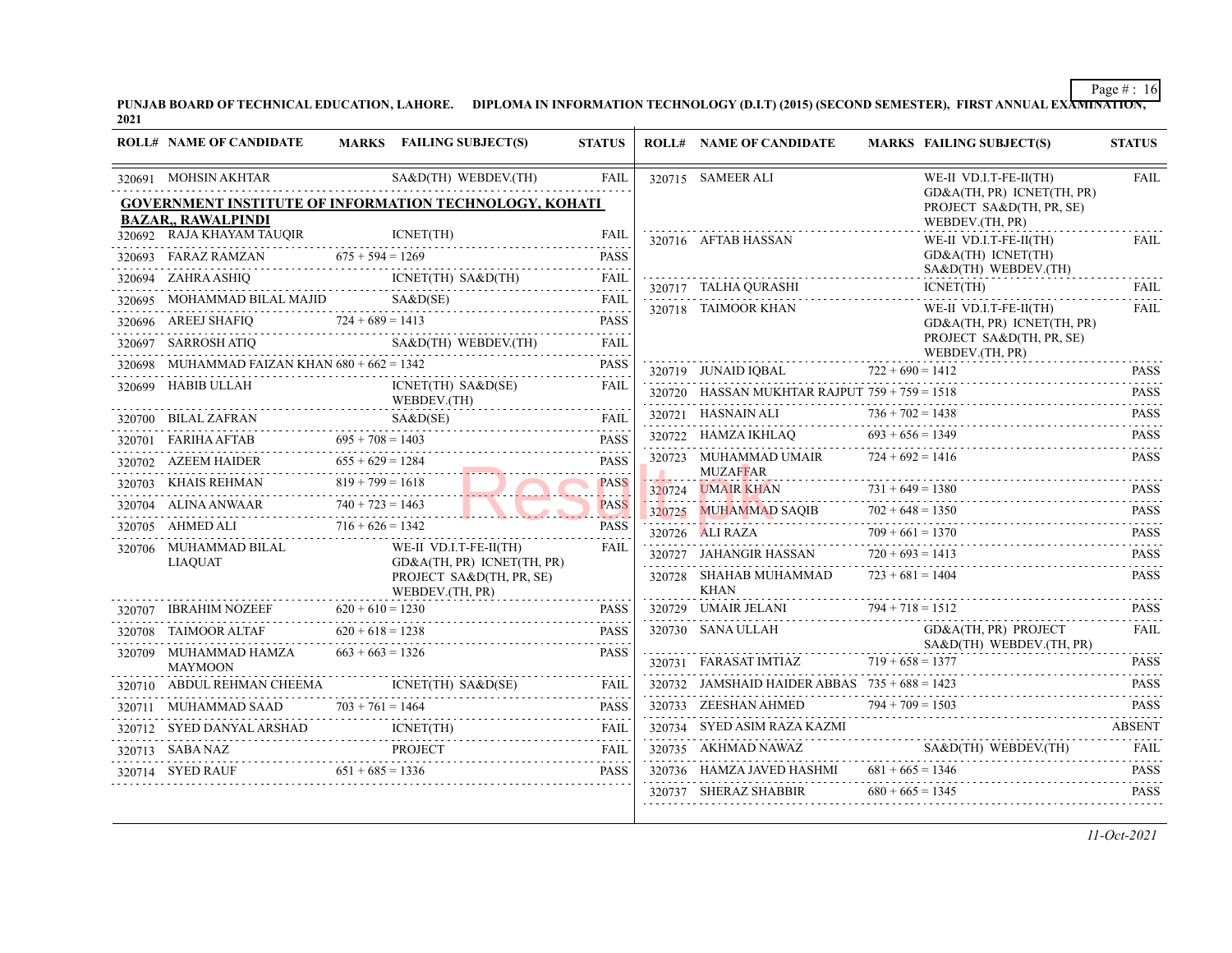PUNJAB BOARD OF TECHNICAL EDUCATION, LAHORE. DIPLOMA IN INFORMATION TECHNOLOGY (D.I.T) (2015) (SECOND SEMESTER), FIRST ANNUAL EXA<del>MINATION,</del><br>2021

| <b>ROLL# NAME OF CANDIDATE</b>                          |                    | MARKS FAILING SUBJECT(S)                                                          | <b>STATUS</b> | <b>ROLL# NAME OF CANDIDATE</b>       | <b>MARKS FAILING SUBJECT(S)</b>                                         | <b>STATUS</b> |
|---------------------------------------------------------|--------------------|-----------------------------------------------------------------------------------|---------------|--------------------------------------|-------------------------------------------------------------------------|---------------|
| 320738 ABDUL JALIL                                      |                    | GD&A(PR) ICNET(TH, PR)                                                            | <b>FAIL</b>   | 320761 HAMZA SHAKEEL                 | $811 + 672 = 1483$                                                      | <b>PASS</b>   |
|                                                         |                    | PROJECT SA&D(PR)                                                                  |               | 320762 MUHAMMAD TOUSEEF              | $831 + 717 = 1548$<br>IMAD TOUSEEF 831 + 717 = 1548 PASS                |               |
|                                                         |                    | WEBDEV.(PR)<br><b>NATIONAL INSTITUTE OF COMPUTER SCIENCES, BILAL PLAZA HAIDER</b> |               |                                      |                                                                         | FAIL          |
| <b>SADAR, RAWALPINDI</b>                                |                    |                                                                                   |               |                                      | 320763 ATTA-UL-MUNHIM WEBDEV(TH)<br>320764 MAIRA NISAR 784 + 666 = 1450 | <b>PASS</b>   |
| 320739 SYED MUHAMMAD                                    | $652 + 589 = 1241$ |                                                                                   | <b>PASS</b>   |                                      | 320765 ANMOLJALIL $823 + 691 = 1514$                                    | <b>PASS</b>   |
| ABDULLAH BUKHARI<br>320740 MUHAMMAD FAHAD               | $776 + 681 = 1457$ |                                                                                   | <b>PASS</b>   |                                      | $320766$ RAHEELA TALIB $845 + 744 = 1589$ PASS PASS                     |               |
| 320741 MUZAMMIL AHMAD KHAN $749 + 652 = 1401$           |                    |                                                                                   | PASS          |                                      | 320767 SAMRA IQBAL 880 + 812 = 1692 PASS                                |               |
| 320742 MUHAMMAD JIBRAN ALI $665 + 597 = 1262$           |                    |                                                                                   | <b>PASS</b>   | 320768 SYEDA ZUKHRAF FATIMA SA&D(TH) |                                                                         |               |
| 320743 HAMMAD RABBANI                                   |                    | $ICNET(TH)$ $SAB$ $(TH)$                                                          | FAIL          |                                      | 320769 ANUM SHAHZAD $760 + 595 = 1355$ PASS                             |               |
|                                                         |                    | WEBDEV.(TH)<br>.                                                                  |               |                                      | 320770 MANOOR MUMRAIZ $748 + 638 = 1386$ PASS                           |               |
| 320744 MUHAMMAD ARFAH MALIK                             |                    | ICNET(TH) SA&D(TH)                                                                | FAIL          |                                      | 320771 SHARJEEL ALI $610 + 650 = 1260$                                  | <b>PASS</b>   |
| 320745 MUHAMMAD AFTAB $610 + 598 = 1208$                |                    | WEBDEV.(TH)                                                                       | <b>PASS</b>   |                                      | 320772 ILYAS KHAN SA&D(TH) FAIL FAIL                                    |               |
| <b>AHMAD</b>                                            |                    |                                                                                   |               |                                      | 320773 SYED ANEES HAIDER $645 + 607 = 1252$ PASS                        |               |
| 320746 KHURRAM ISHAQ $661 + 704 = 1365$                 |                    |                                                                                   | <b>PASS</b>   |                                      | 320774 FATIMA ISHTIAQ $668 + 670 = 1338$ PASS PASS                      |               |
| 320747 MUHAMMAD HAMID                                   | $622 + 607 = 1229$ |                                                                                   | <b>PASS</b>   |                                      | 320775 SUNDAS AMJAD $821 + 732 = 1553$ PASS                             |               |
| <b>NABEEL</b><br>320748 ABDUL QUDOOS $578 + 595 = 1173$ |                    |                                                                                   | <b>PASS</b>   |                                      | $320776$ ALI TARIQ $745 + 664 = 1409$                                   | <b>PASS</b>   |
| 320749 MUHAMMAD ASAD                                    |                    | SA&D(TH) WEBDEV.(TH)FAIL(No Chance)                                               |               |                                      | 320777 IRAM AFZAL SA&D(TH) FAIL (No Chance)                             |               |
| <b>SIDDIQUE</b>                                         |                    |                                                                                   |               |                                      | 320778 MUHAMMAD ASHHAD WE-II FAIL (No Chance)                           |               |
|                                                         |                    | <b>CYBERONICS COMPUTER INSTITUTE, ALBEHBOOD PLAZA, WAH CANTT</b>                  |               |                                      | DIGITEC COMPUTER TRAINING CENTER, B-69, NEAR POST OFFICE LALA           |               |
| 320750 SANA JAVAID                                      | $803 + 756 = 1559$ |                                                                                   | <b>PASS</b>   | <b>RUKH, WAH CANTT</b>               |                                                                         |               |
| 320751 FAMIA TAHIR                                      | $830 + 785 = 1615$ | $330 + 785 = 1615$ PASS                                                           | <b>PASS</b>   | 320779 MAAZ BASHIR QASIM             | WE-II                                                                   | FAII.         |
| 320752 MUHAMMAD ADNAN                                   | $794 + 655 = 1449$ | $794 + 655 = 1449$ PASS                                                           | <b>PASS</b>   |                                      | 320780 SADDIQA REHMAN $821 + 775 = 1596$                                |               |
| 320753 MUHAMMAD HAMMAD                                  | $794 + 664 = 1458$ |                                                                                   | PASS          | 320781 SAQIB KHAN                    | $ICNET(TH)$ $SABD(TH)$<br>WEBDEV.(TH)                                   | <b>FAIL</b>   |
| 320754 MUHAMMAD MATEEN                                  | $753 + 601 = 1354$ |                                                                                   | PASS          |                                      | 320782 QUDSIA BANO $817 + 763 = 1580$ PASS                              |               |
|                                                         |                    | $320755$ HIRA LARAIB $767 + 676 = 1443$ PASS<br>$320755$ HIRA LARAIB              | <b>PASS</b>   |                                      | $320783 ARSHAN KHALL ICNET(TH) SABO(TH) \cdots$                         | FAIL          |
| 320756 SIDRA MUNEER $\overline{793} + 755 = 1548$       |                    | R $793 + 755 = 1548$ PASS                                                         | <b>PASS</b>   |                                      | 320784 ZEESHAN AHMED 764 + 747 = 1511                                   | <b>PASS</b>   |
|                                                         |                    | 320757 IQRA CHANZAIB $866 + 810 = 1676$                                           | <b>PASS</b>   |                                      | VD.I.T-FE-II(TH) WEBDEV.                                                | FAIL          |
| 320758 TAUQEER NAWAZ KHAN ICNET(TH)                     |                    |                                                                                   | FAIL          | 320786 AHMAD YOUSAF                  | (TH)                                                                    | FAII.         |
| 320760 MUHAMMAD KASHIF $763 + 660 = 1423$               |                    | 320759 MUHAMMAD ASIM SA&D(TH) FAIL FAIL                                           | FAIL          | 320787 MUHAMMAD JUNAID SAQIB         | ICNET(TH)<br>ICNET(TH) SA&D(TH)                                         | FAIL          |
|                                                         |                    | 0760 MUHAMMAD KASHIF $763 + 660 = 1423$ PASS                                      |               |                                      | WEBDEV.(TH)                                                             |               |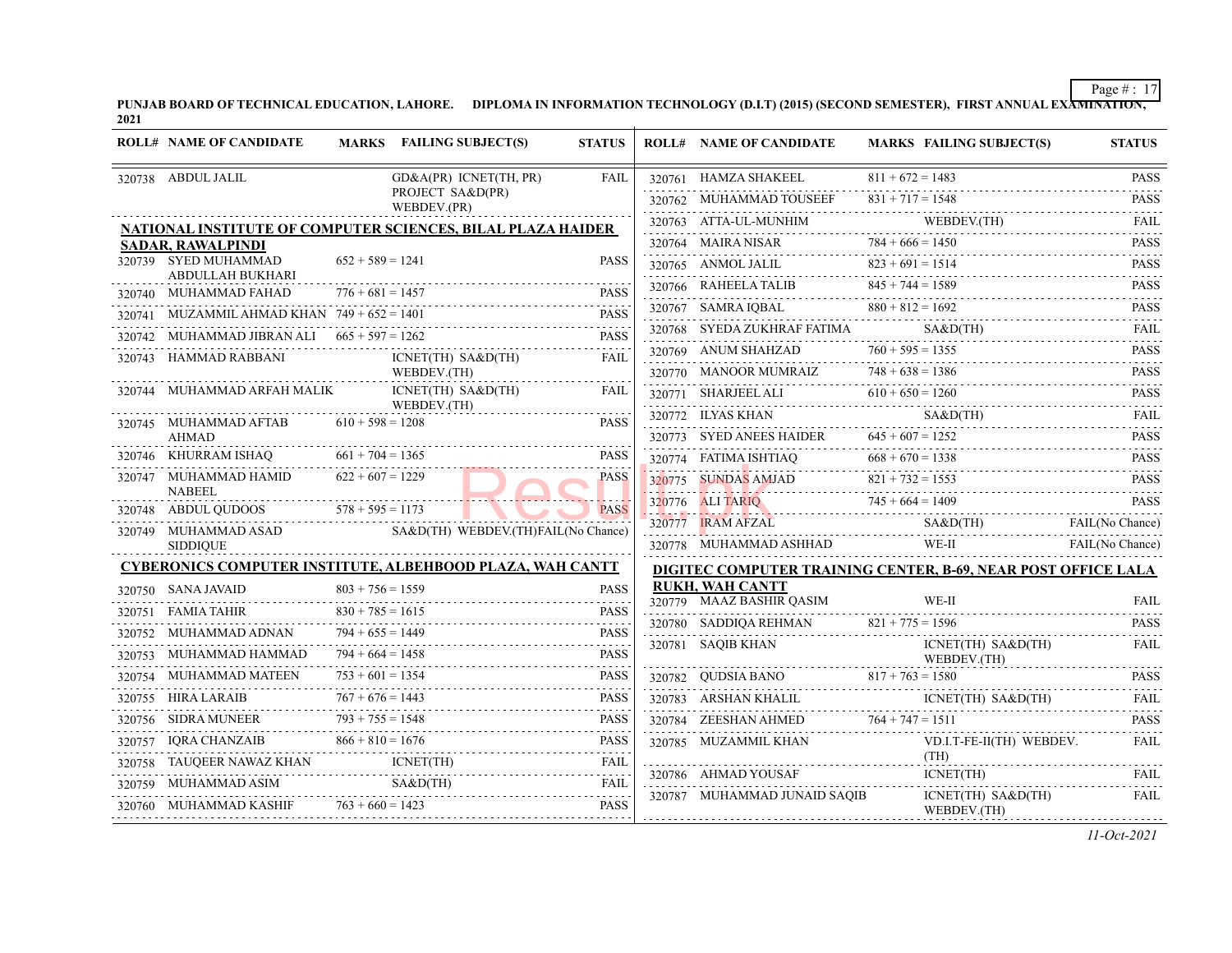PUNJAB BOARD OF TECHNICAL EDUCATION, LAHORE. DIPLOMA IN INFORMATION TECHNOLOGY (D.I.T) (2015) (SECOND SEMESTER), FIRST ANNUAL EXA<del>MINATION,</del><br>2021

|        | <b>ROLL# NAME OF CANDIDATE</b>                                               | MARKS FAILING SUBJECT(S)                                                                                                                                                                                                                                                                                                                                                                                                                                                               | <b>STATUS</b> | <b>ROLL# NAME OF CANDIDATE</b>           | MARKS FAILING SUBJECT(S)                                                                                                                                                                                                                                                                                                                                                                                                | <b>STATUS</b>            |
|--------|------------------------------------------------------------------------------|----------------------------------------------------------------------------------------------------------------------------------------------------------------------------------------------------------------------------------------------------------------------------------------------------------------------------------------------------------------------------------------------------------------------------------------------------------------------------------------|---------------|------------------------------------------|-------------------------------------------------------------------------------------------------------------------------------------------------------------------------------------------------------------------------------------------------------------------------------------------------------------------------------------------------------------------------------------------------------------------------|--------------------------|
|        | 320788 MAHNOOR<br>$845 + 786 = 1$                                            | $845 + 786 = 1631$                                                                                                                                                                                                                                                                                                                                                                                                                                                                     | <b>PASS</b>   | 320812 MUHAMMAD UMAR                     | Fail In First Semester + 791                                                                                                                                                                                                                                                                                                                                                                                            | <b>RL FIRST SEMESTER</b> |
|        | 320789 SUMBAL SHAHZADI IO                                                    | ICNET(TH) SA&D(TH)                                                                                                                                                                                                                                                                                                                                                                                                                                                                     | FAIL          | 320813 OSAMA WAHEED                      | Fail In First Semester + 738                                                                                                                                                                                                                                                                                                                                                                                            | <b>RL FIRST SEMESTER</b> |
|        | 320790 AKHTAR ALI<br>WEBDEV.(TH)<br>320791 SHAHZAIB SHAKEEL 780 + 734 = 1514 | ICNET(TH) SA&D(TH)                                                                                                                                                                                                                                                                                                                                                                                                                                                                     | FAIL          | 320814 MUNAWARA-TUL-AIN<br>KAYANI        | WE-II VD.I.T-FE-II(TH)<br>GD&A(TH) ICNET(TH)                                                                                                                                                                                                                                                                                                                                                                            | FAIL                     |
|        |                                                                              | IZAIB SHAKEEL 780 + 734 = 1514 PASS                                                                                                                                                                                                                                                                                                                                                                                                                                                    | <b>PASS</b>   |                                          | SA&D(TH) WEBDEV.(TH)                                                                                                                                                                                                                                                                                                                                                                                                    |                          |
|        | 320792 SYED FAHEEM HUSSAIN $752 + 735 = 1487$<br><b>SHAH</b>                 |                                                                                                                                                                                                                                                                                                                                                                                                                                                                                        | <b>PASS</b>   | 320815 MUHAMMAD HARIS BIN<br>RIAZ        | SAB(TH)                                                                                                                                                                                                                                                                                                                                                                                                                 | FAIL                     |
|        |                                                                              | 320793 MARYAM FATIMA $807 + 753 = 1560$ PASS                                                                                                                                                                                                                                                                                                                                                                                                                                           | <b>PASS</b>   | 320816 ABDULLAH                          | ABDULLAH WEBDEV.(TH) FAIL                                                                                                                                                                                                                                                                                                                                                                                               |                          |
|        | 320794 HAMZA MALIK                                                           | S A & D (TH)                                                                                                                                                                                                                                                                                                                                                                                                                                                                           |               | 320817 OSAMA BIN IBRAHIM                 | ICNET(TH) SA&D(TH)                                                                                                                                                                                                                                                                                                                                                                                                      | FAIL                     |
|        | EJAZ AHMED ABBASI $725 + 710 = 1435$                                         |                                                                                                                                                                                                                                                                                                                                                                                                                                                                                        | PASS          | 320818 SHEIKH MUHAMMAD<br><b>HAIDER</b>  | S A & D (TH)                                                                                                                                                                                                                                                                                                                                                                                                            | <b>FAIL</b>              |
|        |                                                                              | $\begin{tabular}{lllllll} \multicolumn{2}{l}{{\textbf{320796}}}&{\textbf{SYEDA ATIQA FARZAND}}&817+786=1603\\ &817+786=1603\\ &320797&{\textbf{USMAN ABD}}&804+725=1529 \end{tabular} \begin{tabular}{lllllll} \multicolumn{2}{l}{{\textbf{25.5}}}\\ \multicolumn{2}{l}{{\textbf{25.5}}}\\ \multicolumn{2}{l}{{\textbf{25.5}}}\\ \multicolumn{2}{l}{{\textbf{25.5}}}\\ \multicolumn{2}{l}{{\textbf{25.$                                                                                |               | 320819 RIMSHA ALI                        | Fail In First Semester + 736 RL FIRST SEMESTER                                                                                                                                                                                                                                                                                                                                                                          |                          |
|        |                                                                              | USMAN ABID $804 + 725 = 1529$ PASS                                                                                                                                                                                                                                                                                                                                                                                                                                                     | <b>PASS</b>   | 320820 HAFIZA AMINA BATOOL               | $814 + 803 = 1617$                                                                                                                                                                                                                                                                                                                                                                                                      | <b>PASS</b>              |
|        | 320798 MEHNAZ BIBI                                                           | IBI $792 + 745 = 1537$                                                                                                                                                                                                                                                                                                                                                                                                                                                                 | <b>PASS</b>   |                                          | 320821 AMMARA KAINAT 791 + 786 = 1577 PASS                                                                                                                                                                                                                                                                                                                                                                              |                          |
|        |                                                                              |                                                                                                                                                                                                                                                                                                                                                                                                                                                                                        |               |                                          | 320822 MAUSAB BIN MAQSOOD ICNET(TH) SA&D(TH)                                                                                                                                                                                                                                                                                                                                                                            | FAIL                     |
|        |                                                                              | $\begin{tabular}{c} 320799 \text{ HASSAAN AHMED} \end{tabular} \begin{tabular}{c} \textbf{WEBDEV(TH)} \end{tabular} \begin{tabular}{c} \textbf{XAL} (No Chance) \end{tabular} \end{tabular}$                                                                                                                                                                                                                                                                                           |               | 320823 MUHAMMAD USMAN                    | Fail In First Semester + 732 RL FIRST SEMESTER                                                                                                                                                                                                                                                                                                                                                                          |                          |
|        |                                                                              | POF WELFARE COMPUTER CENTER, IST FLOOR ALBAHBOOD PALZA                                                                                                                                                                                                                                                                                                                                                                                                                                 |               | 320824 ANEELA YAQOOB                     | $791 + 776 = 1567$ PASS                                                                                                                                                                                                                                                                                                                                                                                                 |                          |
|        | THE MALL, WAH CANTT<br>320801 MUHAMMAD AHMED                                 | Fail In First Semester + 791 RL FIRST SEMESTER                                                                                                                                                                                                                                                                                                                                                                                                                                         |               | 320825 MAHAM IQBAL                       | $791 + 788 = 1579$                                                                                                                                                                                                                                                                                                                                                                                                      | <b>PASS</b>              |
|        | <b>SAEED</b>                                                                 |                                                                                                                                                                                                                                                                                                                                                                                                                                                                                        |               | 320826 MUHAMMAD ZEESHAN<br><b>SALEEM</b> | <u> 1997 - La Varden de Barbard, establista espainiar espainiar espainiar espainiar espainiar espainiar espainiar</u><br>Fail In First Semester + 731 RL FIRST SEMESTER                                                                                                                                                                                                                                                 |                          |
|        | 320802 QURAT UL AIN                                                          | Fail In First Semester + 754 RL FIRST SEMESTER                                                                                                                                                                                                                                                                                                                                                                                                                                         |               | 320827 FARZAND BEGUM                     | WE-II VD.I.T-FE-II(TH)                                                                                                                                                                                                                                                                                                                                                                                                  | FAIL                     |
|        | 320803 QAISER JAVED                                                          | $813 + 765 = 1578$                                                                                                                                                                                                                                                                                                                                                                                                                                                                     | <b>PASS</b>   |                                          | GD&A(TH) ICNET(TH)<br>SA&D(TH) WEBDEV.(TH)                                                                                                                                                                                                                                                                                                                                                                              |                          |
|        | 320804 MUHAMMAD ZEESHAN<br><b>SHAFIO</b>                                     | WE-II VD.I.T-FE-II(TH)<br>GD&A(TH) ICNET(TH)                                                                                                                                                                                                                                                                                                                                                                                                                                           | FAIL          |                                          | $\begin{array}{c c}\n & \text{SA&D(TH)} \text{WEBDEV.(TH)} \\ 320828 & \text{SANIA SHAKEEL} \text{RSS} \text{RSS} \text{RSS} \text{RSS} \text{RSS} \text{RSS} \text{RSS} \text{RSS} \text{RSS} \text{RSS} \text{RSS} \text{RSS} \text{RSS} \text{RSS} \text{RSS} \text{RSS} \text{RSS} \text{RSS} \text{RSS} \text{RSS} \text{RSS} \text{RSS} \text{RSS} \text{RSS} \text{RSS} \text{RSS} \text{RSS} \text{RSS} \text{$ |                          |
|        |                                                                              | SA&D(TH) WEBDEV.(TH)                                                                                                                                                                                                                                                                                                                                                                                                                                                                   |               |                                          |                                                                                                                                                                                                                                                                                                                                                                                                                         |                          |
| 320805 | RIMSHA NAZIR $828 + 783 = 1611$                                              |                                                                                                                                                                                                                                                                                                                                                                                                                                                                                        | <b>PASS</b>   |                                          |                                                                                                                                                                                                                                                                                                                                                                                                                         |                          |
| 320806 | WAQAS AHMAD                                                                  | WE-II VD.I.T-FE-II(TH)<br>GD&A(TH) ICNET(TH)                                                                                                                                                                                                                                                                                                                                                                                                                                           | FAIL          | 320831 AYESHA BIBI                       | 320830 IQRA MUNIR 814 + 782 = 1596 PASS<br>$750 + 757 = 1520$<br>$750 + 757 = 1507$                                                                                                                                                                                                                                                                                                                                     | <b>PASS</b>              |
|        |                                                                              | SA&D(TH) WEBDEV.(TH)                                                                                                                                                                                                                                                                                                                                                                                                                                                                   |               | 320832 AREEJ BASAL                       |                                                                                                                                                                                                                                                                                                                                                                                                                         | <b>PASS</b>              |
|        |                                                                              | 320807 ELSA BIBI $808 + 790 = 1598$ PASS                                                                                                                                                                                                                                                                                                                                                                                                                                               |               |                                          | Fail In First Semester + 743 RL FIRST SEMESTER<br>320833 ADEEL IRSHAD Fail In First Semester + 743 RL FIRST SEMES                                                                                                                                                                                                                                                                                                       |                          |
|        |                                                                              |                                                                                                                                                                                                                                                                                                                                                                                                                                                                                        |               |                                          |                                                                                                                                                                                                                                                                                                                                                                                                                         |                          |
|        |                                                                              | $\begin{tabular}{c} 320808 \end{tabular} \begin{tabular}{l} \hline \textbf{A1C}} \end{tabular} \begin{tabular}{l} \hline \textbf{A2D}} \end{tabular} \begin{tabular}{l} \hline \textbf{A3D} \end{tabular} \begin{tabular}{l} \hline \textbf{A1D} \end{tabular} \end{tabular} \begin{tabular}{l} \hline \textbf{A2D} \end{tabular} \begin{tabular}{l} \hline \textbf{A3D} \end{tabular} \begin{tabular}{l} \hline \textbf{A1D} \end{tabular} \end{tabular} \begin{tabular}{l} \hline \$ |               | 320835 MOAZZAM NAWAZ                     | $\begin{tabular}{c c c} \hline 320834 & SAAD JAMIL & SA&D(TH) & FAIL \\ \hline 320835 & MOAZZAM NAWAZ & 855 + 802 = 1657 & PASS \\ \hline \end{tabular}$<br>320835 MOAZZAM NAWAZ $855 + 802 = 1657$ PASS                                                                                                                                                                                                                |                          |
|        |                                                                              | 320810 DANISH HAMEED 749 + 749 = 1498 PASS                                                                                                                                                                                                                                                                                                                                                                                                                                             |               | $320836 \quad \text{NAVEED AHMED}$       | $767 + 744 = 1511$                                                                                                                                                                                                                                                                                                                                                                                                      | PASS                     |
|        | 320811 ABDUL RAUF                                                            | $805 + 793 = 1598$                                                                                                                                                                                                                                                                                                                                                                                                                                                                     | <b>PASS</b>   | 320837 KINZA RANI                        | $804 + 763 = 1567$                                                                                                                                                                                                                                                                                                                                                                                                      | <b>PASS</b>              |